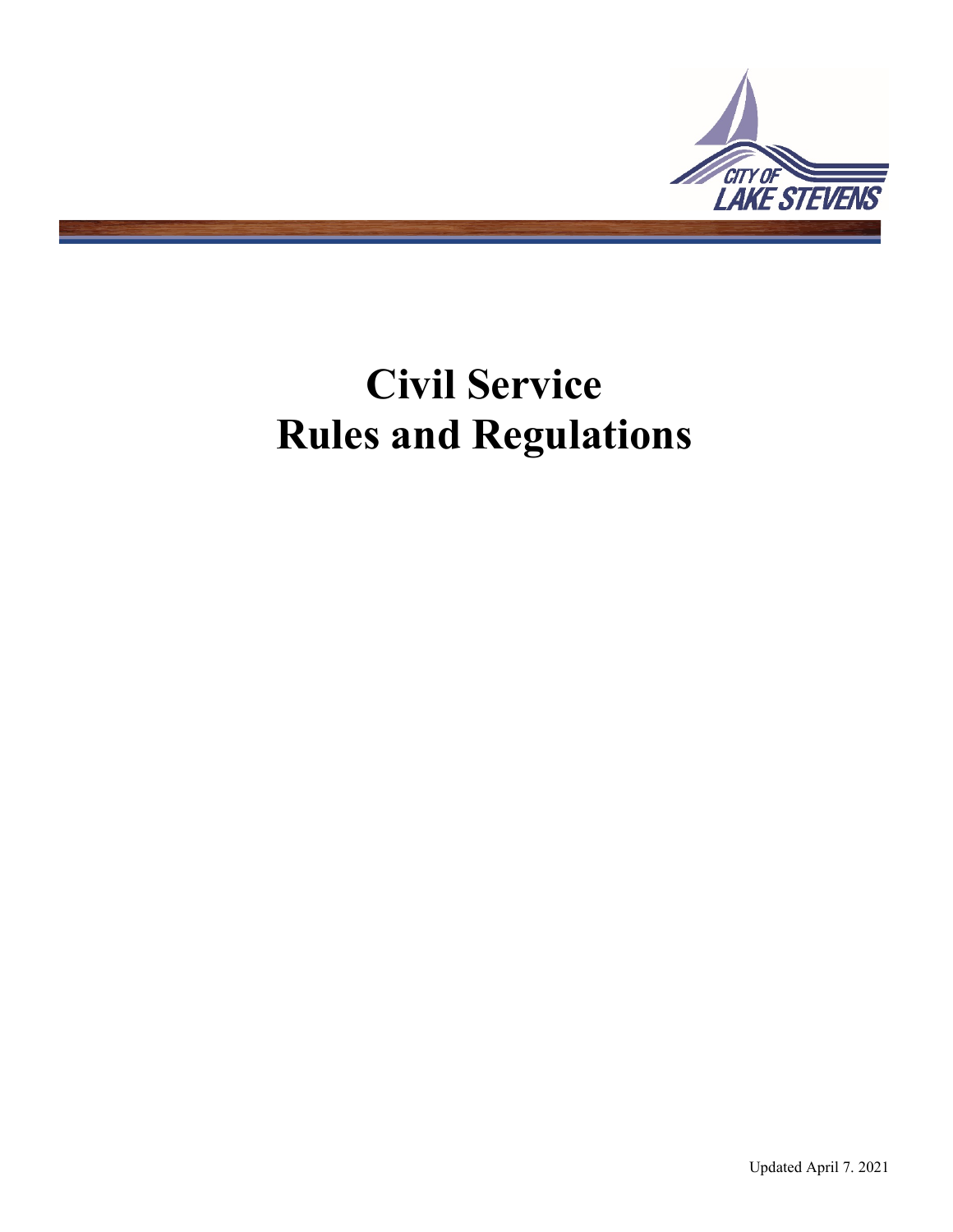# **TABLE OF CONTENTS**

#### <span id="page-1-0"></span>**[TABLE OF CONTENTS](#page-1-0)**

#### **1. [GENERAL PROVISIONS](#page-9-0)**

- **1.01 [Authority and Application.](#page-9-1)**
- **1.02 [Scope and Purpose.](#page-9-2)**
- **1.03 [Presumption of Validity.](#page-9-3)**
- **1.04 [Severability.](#page-9-4)**

#### **[2. ADMINISTRATION AND OPERATIONS](#page-10-0)**

- **2.01 [Commission—Meetings—Quorum.](#page-10-1)**
- **2.02 [Chair--Vice Chair.](#page-10-2)**
- **2.03 [Rules of Order.](#page-10-3)**
- **2.04 [Commissioners--Challenge.](#page-10-4)**
- **2.05 [Commissioners--Challenge--Necessity.](#page-10-5)**
- **2.06 [Office--Hours.](#page-11-0)**
- **2.08 [Record of Proceedings.](#page-11-1)**
- **2.09 [Reports--Applicants, Candidates, Employees.](#page-11-2)**
- **2.10 [Reports--Appointing Authority.](#page-11-3)**

#### **[3. SECRETARY AND CHIEF EXAMINER](#page-12-0)**

- **3.01 [Secretary and Chief Examiner--Appointment.](#page-12-1)**
- **3.02 [Qualifications.](#page-12-2)**
- **3.03 [Secretary--Discipline.](#page-12-3)**
- **3.04 [Secretary--Authority.](#page-12-4)**
- **3.05 [Review of and appeal from Actions or Decisions of the Secretary.](#page-13-0)**

#### **[4. DEFINITIONS](#page-14-0)**

**4.01 [Actual Service.](#page-14-1)**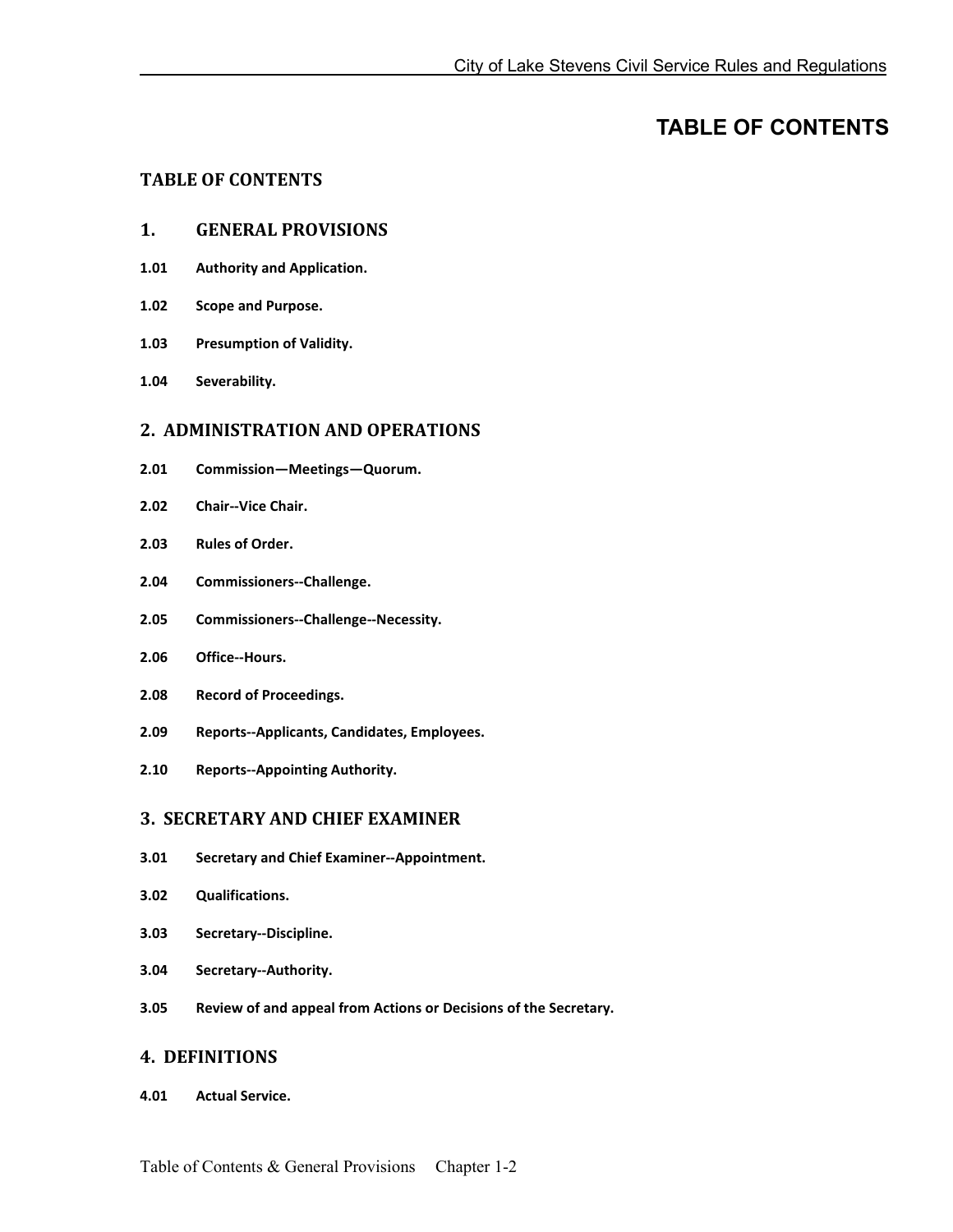- **4.02 [Allocation.](#page-14-2)**
- **4.03 [Applicant.](#page-14-3)**
- **4.04 [Appointing Authority.](#page-14-4)**
- **4.05 [Appointment](#page-14-5)**
- **4.06 [Assignment.](#page-14-6)**
- **4.07 [Break in Service.](#page-15-0)**
- **4.08 [Candidate.](#page-15-1)**
- **4.09 [Candidate Register.](#page-15-2)**
- **4.10 [Cause.](#page-15-3)**
- **4.11 [Certification.](#page-15-4)**
- **4.12 [Certify.](#page-15-5)**
- **4.13 [City.](#page-15-6)**
- **4.14 [Civil Service Employee.](#page-15-7)**
- **4.15 [Civil Service Register](#page-15-8)**
- **4.16 [Class.](#page-16-0)**
- **4.17 [Class Series.](#page-16-1)**
- **4.18 [Class Specification.](#page-16-2)**
- **4.19 [Commission.](#page-16-3)**
- **4.20 [Continuous Service.](#page-16-4)**
- **4.21 [County.](#page-16-5)**
- **4.22 [Demotion.](#page-16-6)**
- **4.23 [Discharge.](#page-16-7)**
- **4.24 [Employee.](#page-16-8)**
- **4.25 [Examination.](#page-17-0)**
- **4.26 [Examination Bulletin \(Official Bulletin\).](#page-17-1)**
- **4.27 [Final Examination Score.](#page-17-2)**
- **4.28 [In-House Register.](#page-17-3)**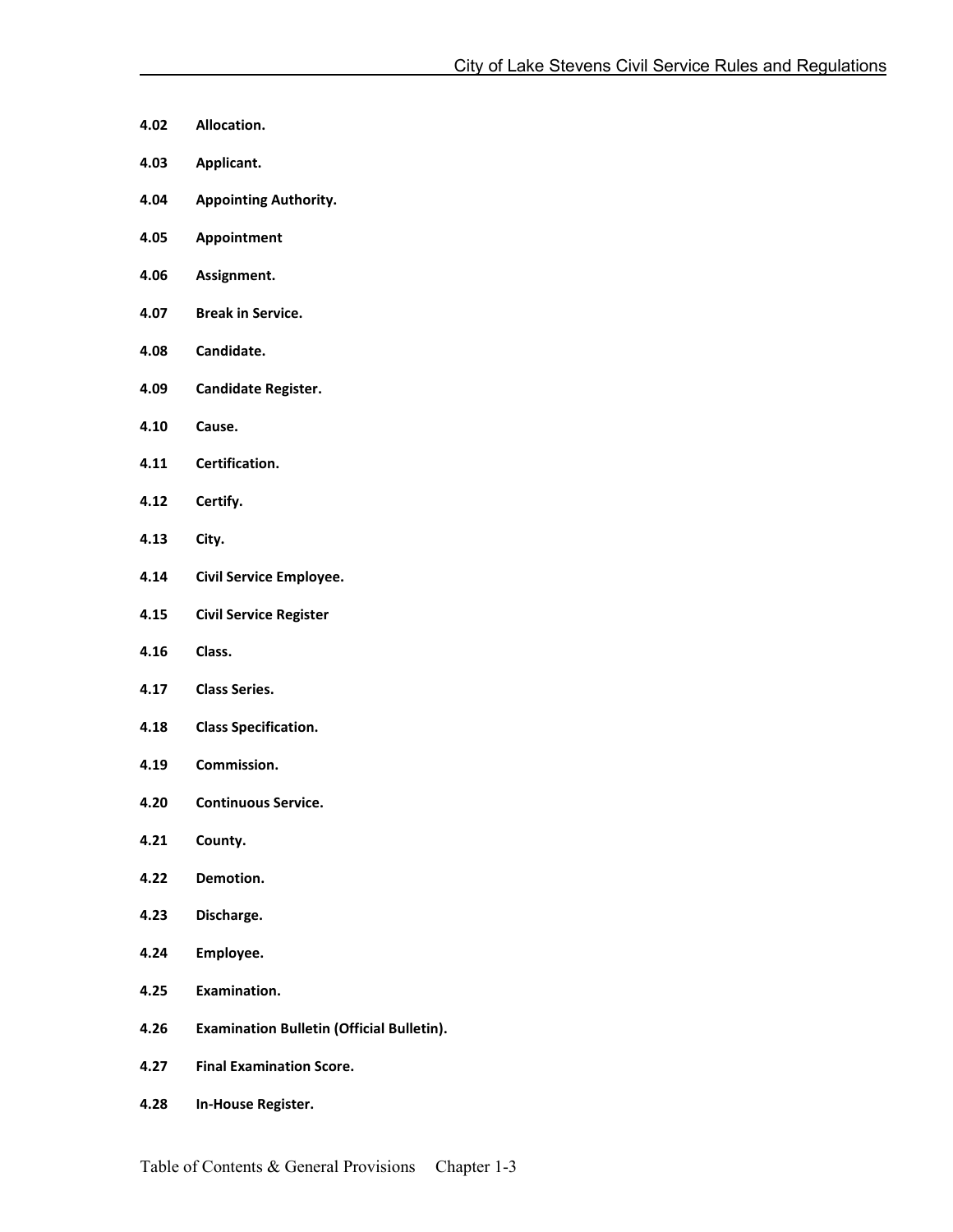- **4.29 [Layoff.](#page-17-4)**
- **4.30 [Official Newspaper.](#page-17-5)**
- **4.31 [Position.](#page-17-6)**
- **4.32 [Probation or Probationary.](#page-18-0)**
- **4.33 [Promotion.](#page-18-1)**
- **4.34 [Quit.](#page-18-2)**
- **4.35 [Reallocation.](#page-18-3)**
- **4.36 [Reduction.](#page-18-4)**
- **4.37 [Register.](#page-18-5)**
- **4.38 [Reinstatement.](#page-18-6)**
- **4.39 [Reinstatement Register.](#page-19-0)**
- **4.40 [Resignation.](#page-19-1)**
- **4.41 [Retention Credit.](#page-19-2)**
- **4.42 [Retirement.](#page-19-3)**
- **4.43 [Secretary.](#page-19-4)**
- **4.44 [Standing--Regular.](#page-19-5)**
- **4.45 [Suspension.](#page-19-6)**
- **4.46 [Unclassified Service.](#page-19-7)**
- **4.46 [Veterans'Scoring Criteria.](#page-19-8)**

#### **[5. RULE MAKING](#page-20-0)**

- **5.01 [Amendment of Rules.](#page-20-1)**
- **5.02 [Effective Date of Rules.](#page-20-2)**
- **5.03 [Copies of Rules.](#page-20-3)**
- **5.04 [Effect of Rules.](#page-20-4)**

#### **[6. CLASSIFICATION](#page-21-0)**

**6.01 [Classification Plan.](#page-21-1)**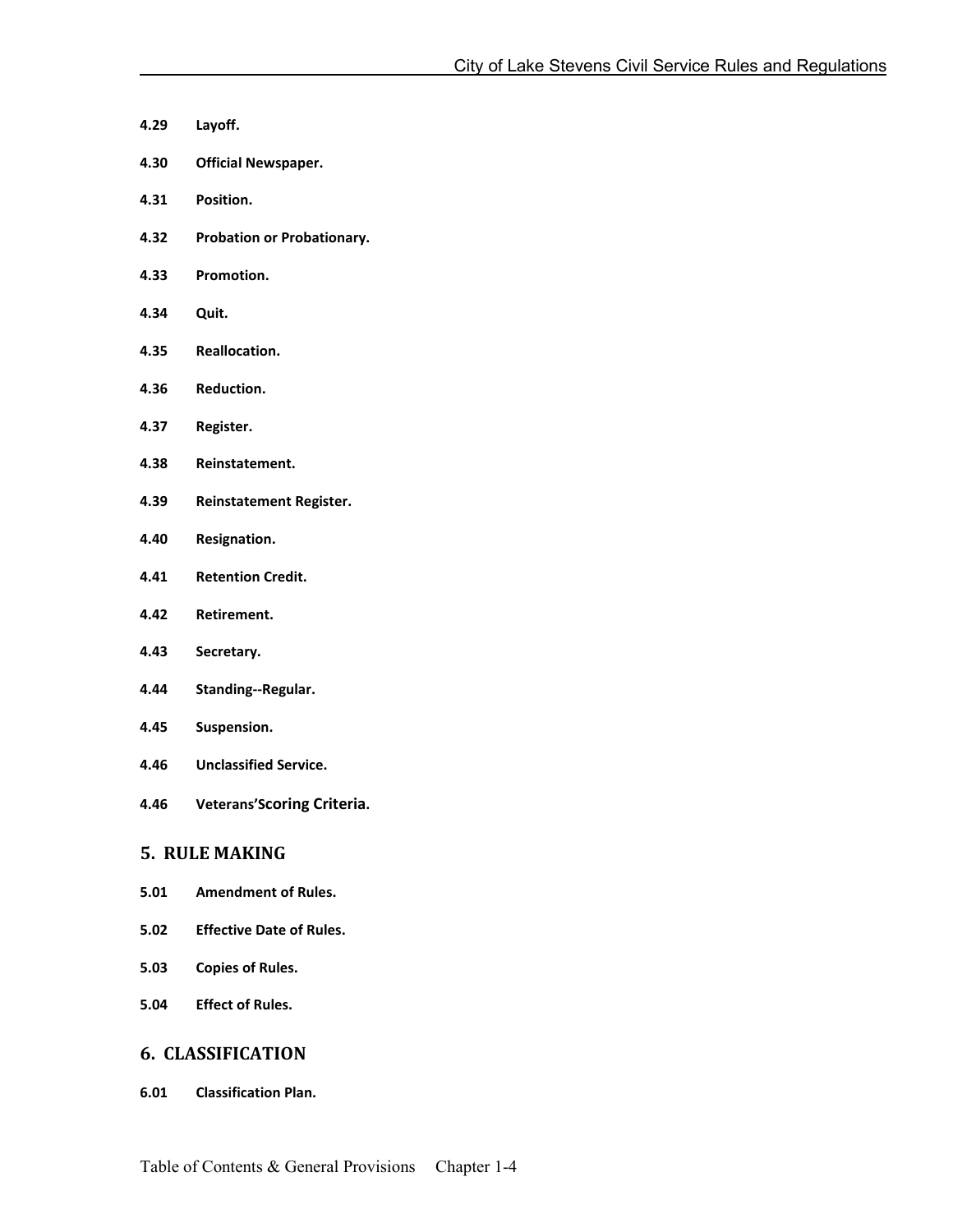- **6.02 [Administration of Position Classification.](#page-21-2)**
- **6.03 [Classification Guidelines.](#page-21-3)**
- **6.04 [Records. Reserved.](#page-22-0)**
- **6.05 [Effect of Classification Changes on Incumbent.](#page-22-1)**

#### **[7. APPLICATIONS AND APPLICANTS](#page-23-0)**

- **7.01 [General Requirements for Filing Applications.](#page-23-1)**
- **7.02 [Applications for Promotional Examinations.](#page-23-2)**
- **7.03 [Special Requirements.](#page-23-3)**
- **7.04 [Conditional Admission.](#page-24-0)**
- **7.05 [Rejection of Application or Candidate.](#page-24-1)**
- **7.06 [Debarment from Employment.](#page-24-2)**
- **7.07 [Notice of Non Acceptance.](#page-24-3)**
- **7.08 [Admission to Examination Pending Appeal.](#page-25-0)**
- **7.09 [Amendment of Application.](#page-25-1)**
- **7.10 [Applications Not Returned.](#page-25-2)**
- **7.11 [Application Fee.](#page-25-3)**

#### **[8. EXAMINATIONS](#page-26-0)**

- **8.01 [Ordering Examinations.](#page-26-1)**
- **8.02 [Examination Announcement.](#page-26-2)**
- **8.03 [Amendments to Announcements.](#page-26-3)**
- **8.04 [Continuous Examinations.](#page-26-4)**
- **8.05 [Character of Examinations.](#page-26-5)**
- **8.06 [Testing Services.](#page-26-6)**
- **[8.06.1 Subscription Testing Services.](#page-27-0)**
- **[8.06.2 Continuous Testing.](#page-27-1)**
- **8.07 [Content of Examinations.](#page-28-0)**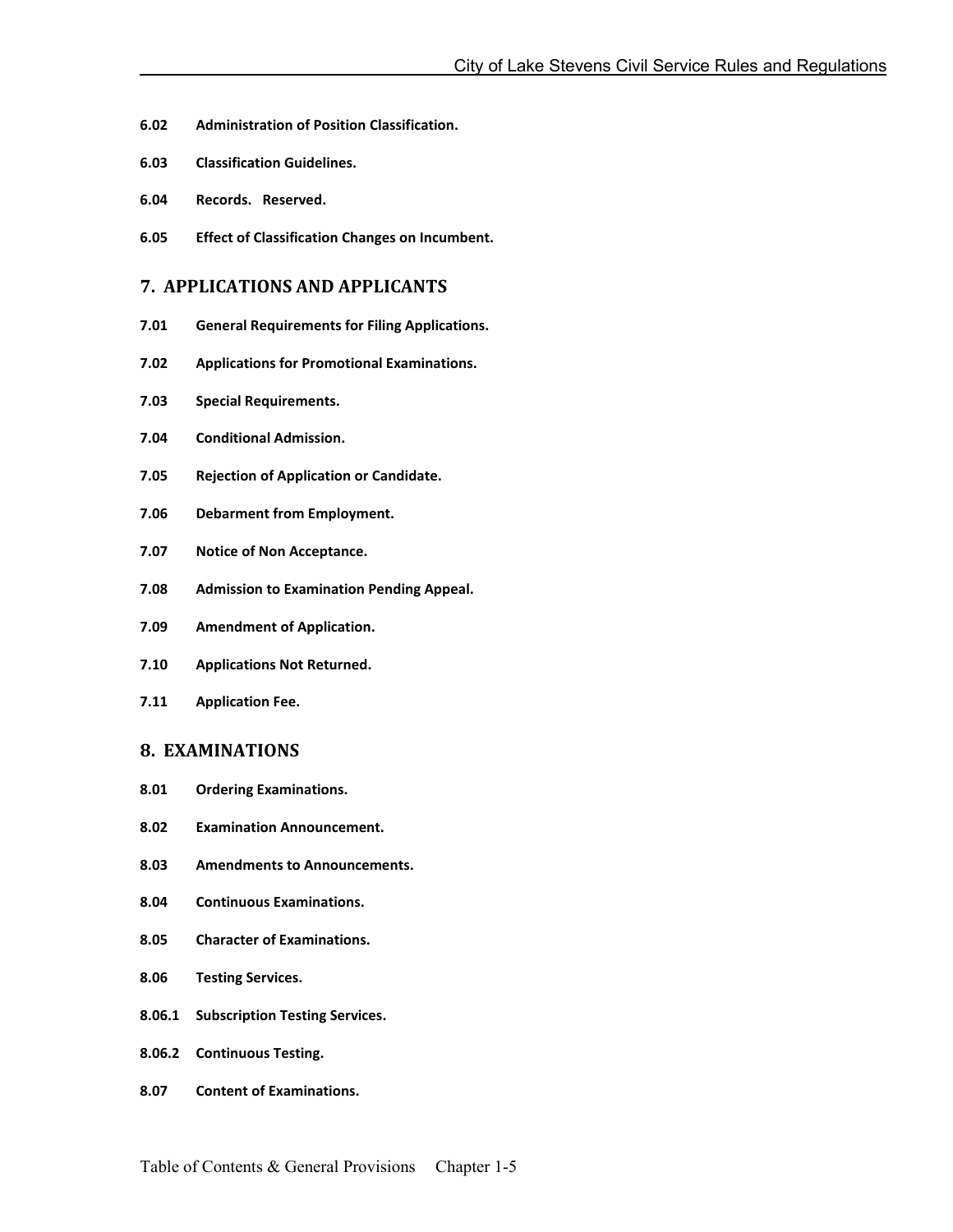- **[8.07.1 Examinations for Experienced Police Officer.](#page-28-1)**
- **8.08 [Parts and Weights.](#page-29-0)**
- **8.09 [Passing Grades.](#page-29-1)**
- **8.10 [Promotional Examinations.](#page-30-0)**
- **[8.10.1 Promotional Examination](#page-30-1) Process.**
- **8.11 [Open Graded Examinations.](#page-30-2)**
- **8.12 [Veteran's Credit.](#page-30-3)**
- **8.13 [Reserve Officer Credit.](#page-30-4)**
- **8.14 [Keyed Copy Inspection and Examination Protest.](#page-30-5)**
- **8.15 [Correction of Clerical Errors.](#page-31-0)**
- **8.16 [Effective Date of Examination Results.](#page-31-1)**
- **8.17 [Reexamination.](#page-31-2)**
- **8.18 [Examination Papers.](#page-31-3)**
- **8.19 [Additional Examination.](#page-31-4)**
- **8.20 [Number of Applicants –](#page-32-0) Limitations.**

#### **[9. REGISTERS AND ELIGIBILITY](#page-33-0)**

- **9.01 [Establishment of Candidate Registers.](#page-33-1)**
- **9.02 [Return to Candidate Register After Resignation or Retirement.](#page-33-2)**
- **9.03 [Appointment without Examination.](#page-34-0)**
- **9.04 [Establishment of Reinstatement Registers.](#page-34-1)**
- **9.05 [Duration of Candidate Registers.](#page-34-2)**
- **9.06 [Change of Availability of Candidates.](#page-35-0)**
- **9.07 [Cancellation of Eligibility.](#page-35-1)**
- **9.08 [Restoration of Names to Candidate Registers.](#page-35-2)**

#### **[10. CERTIFICATION AND APPOINTMENT](#page-36-0)**

**10.01 [General Provisions.](#page-36-1)**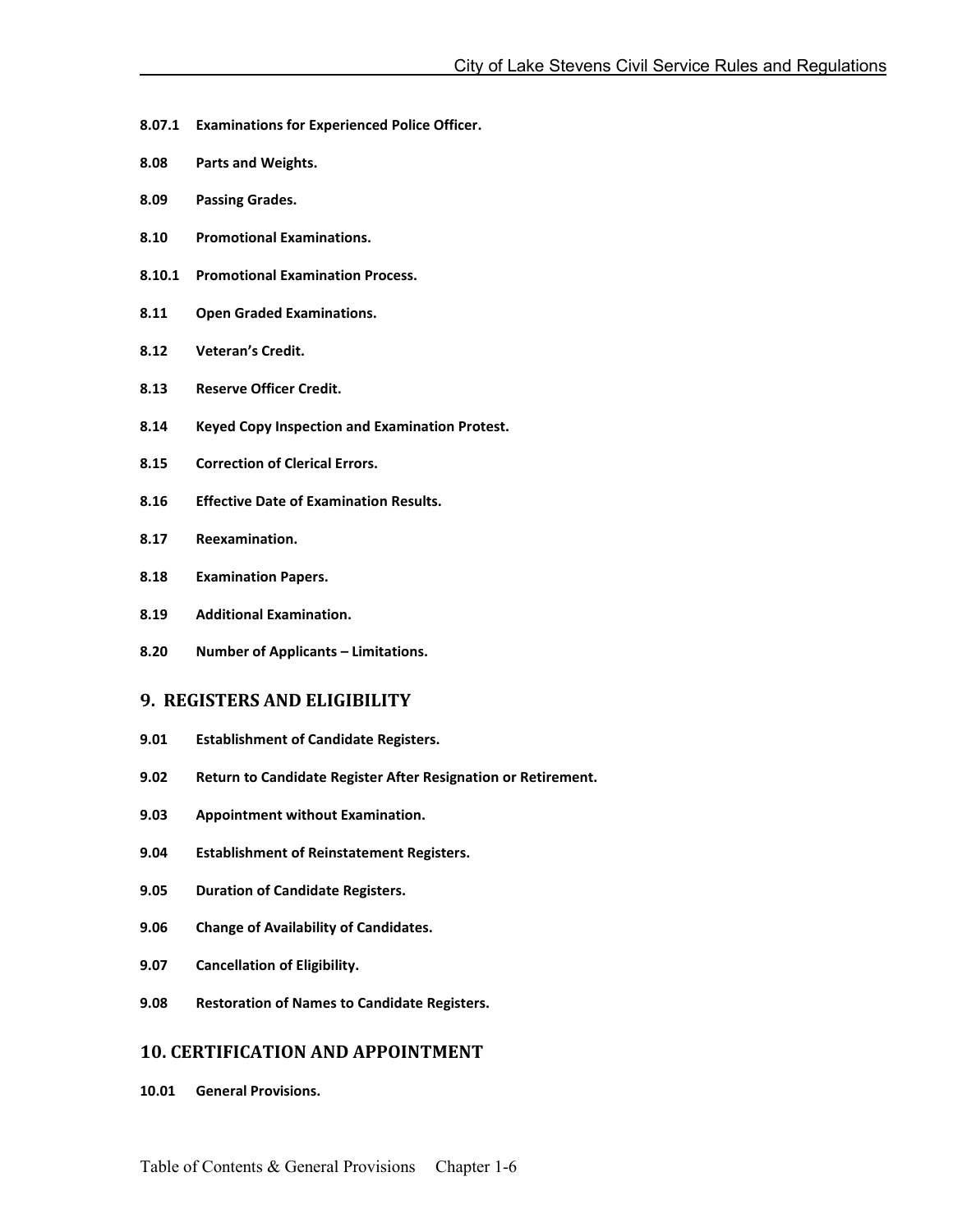- **10.02 [Request for Certification.](#page-36-2)**
- **10.03 [Certification.](#page-36-3)**
- **10.04 [Deferment of Certification.](#page-37-0)**
- **10.05 [Duration of Certification.](#page-37-1)**
- **10.06 [Regular Appointment.](#page-37-2)**
- **10.07 [Temporary Appointment.](#page-37-3)**

#### **[11. PROBATION](#page-39-0)**

- **11.01 [Probationary Period.](#page-39-1)**
- **11.02 [Length of Probationary Period.](#page-39-2)**
- **11.03 [Interruption of Probationary Period by Military Service.](#page-39-3)**
- **11.04 [Service in Another Class.](#page-39-4)**
- **11.05 [Removal of Probationer.](#page-39-5)**
- **11.06 [Demotion.](#page-40-0)**
- **[11.07 Protests.](#page-40-1)**

#### **[12. SERVICE CREDIT \(RESERVED\)](#page-41-0)**

#### **[13. TRANSFER-REDUCTION](#page-42-0)**

- **13.01 [General.](#page-42-1)**
- **[13.02 Intra-Departmental Transfers.](#page-42-2)**
- **[13.03 Process.](#page-42-3)**
- **[13.04 Limit of Rule.](#page-42-4)**
- **[13.05 Reduction.](#page-43-0)**

#### **[14. LAYOFF](#page-45-0)**

#### **[15. LEAVES OF ABSENCE](#page-46-0)**

- **15.01 [Duration of Leaves.](#page-46-1)**
- **15.02 [Cancellation/Revocation.](#page-46-2)**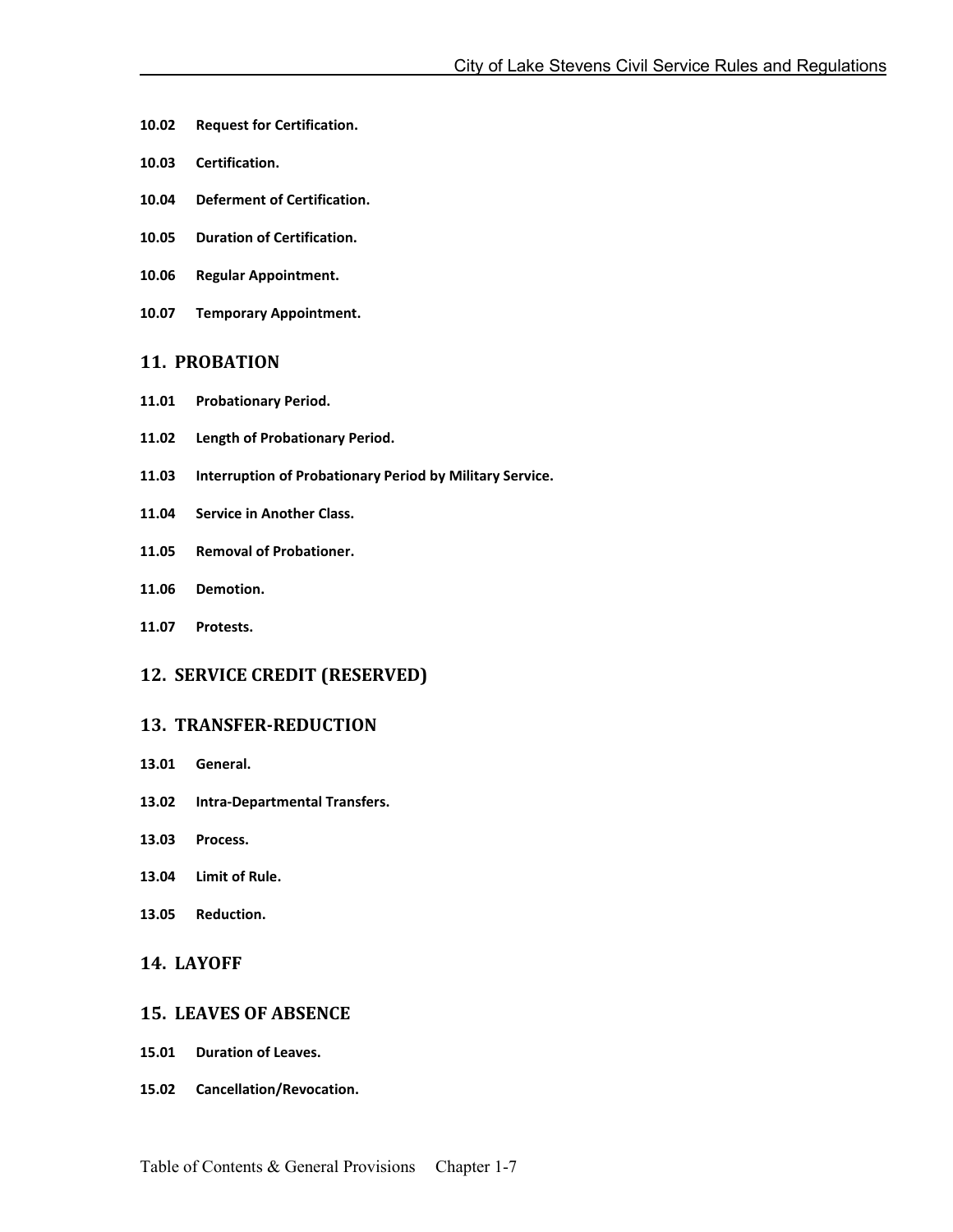- **15.03 [Return From Leave.](#page-46-3)**
- **15.04 [Military Leave.](#page-46-4)**
- **15.05 [Filling Vacancy.](#page-46-5)**
- **15.06 [Protests.](#page-46-6)**

#### **[16. RESIGNATION](#page-47-0)**

- **16.01 [How Submitted.](#page-47-1)**
- **16.02 [Withdrawal of Resignation.](#page-47-2)**
- **16.03 [Return to Candidate Register Following Resignation.](#page-47-3)**

#### **[17. DISCIPLINE AND DISCHARGE](#page-48-0)**

- **17.01 [Suspension.](#page-48-1)**
- **17.02 [Demotion -](#page-48-2) Discharge.**
- **17.03 [Discipline--Good Cause--Illustrated.](#page-48-3)**

#### **[18. PREDISCIPLINARY HEARING](#page-50-0)**

- **18.01 [Pre-disciplinary Hearing--Required.](#page-50-1)**
- **18.02 [Pre-disciplinary Hearing Standards/Notice of Discipline.](#page-50-2)**

#### **[19. HEARINGS](#page-51-0)**

- **19.01 [Hearings--Demands for Investigation--Appeals.](#page-51-1)**
- **19.02 [Appeals--Time--Form.](#page-51-2)**
- **19.03 [Exhaustion of Administrative Remedies.](#page-51-3)**
- **19.04 [Authority of Secretary and Chief Examiner/Staff.](#page-51-4)**
- **19.05 [Appeals–Initial Review.](#page-52-0)**
- **19.06 [Appeals—Notice of Hearing.](#page-52-1)**
- **19.07 [Appeals—Withdrawal, Modification, or Compromise.](#page-52-2)**
- **19.08 [Service of Process—Papers.](#page-52-3)**
- **19.09 [Discovery.](#page-53-0)**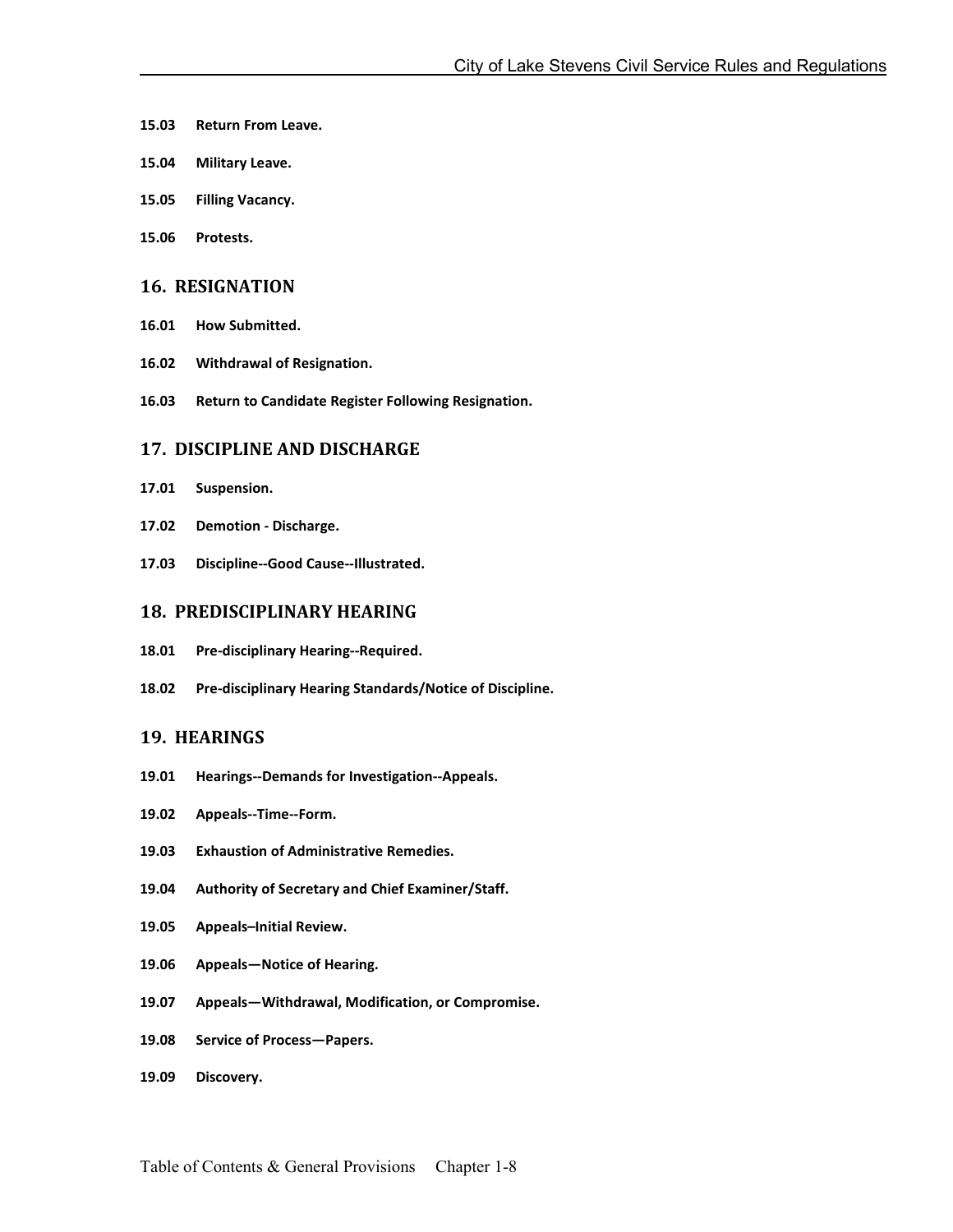- **19.10 [Subpoenas.](#page-53-1)**
- **19.11 [Burden of Proof.](#page-53-2)**
- **19.12 [Evidence.](#page-53-3)**
- **19.13 [Deliberation.](#page-54-0)**
- **19.14 [Decision.](#page-54-1)**
- **19.15 [Remedies.](#page-54-2)**
- **19.16 [Reconsideration.](#page-54-3)**
- **19.17 [Waiver.](#page-54-4)**

#### **[20. RETIREMENT AND DISABILITY](#page-56-0)**

- **20.01 [Retirement.](#page-56-1)**
- **20.02 [Reinstatement After Disability Retirement.](#page-56-2)**

#### **[21. MISCELLANEOUS](#page-57-0)**

- **21.01 [Repeals and Savings.](#page-57-1)**
- **21.02 [Computation of Time.](#page-57-2)**
- **[21.03 Civil Service and Collective Bargaining.](#page-57-3)**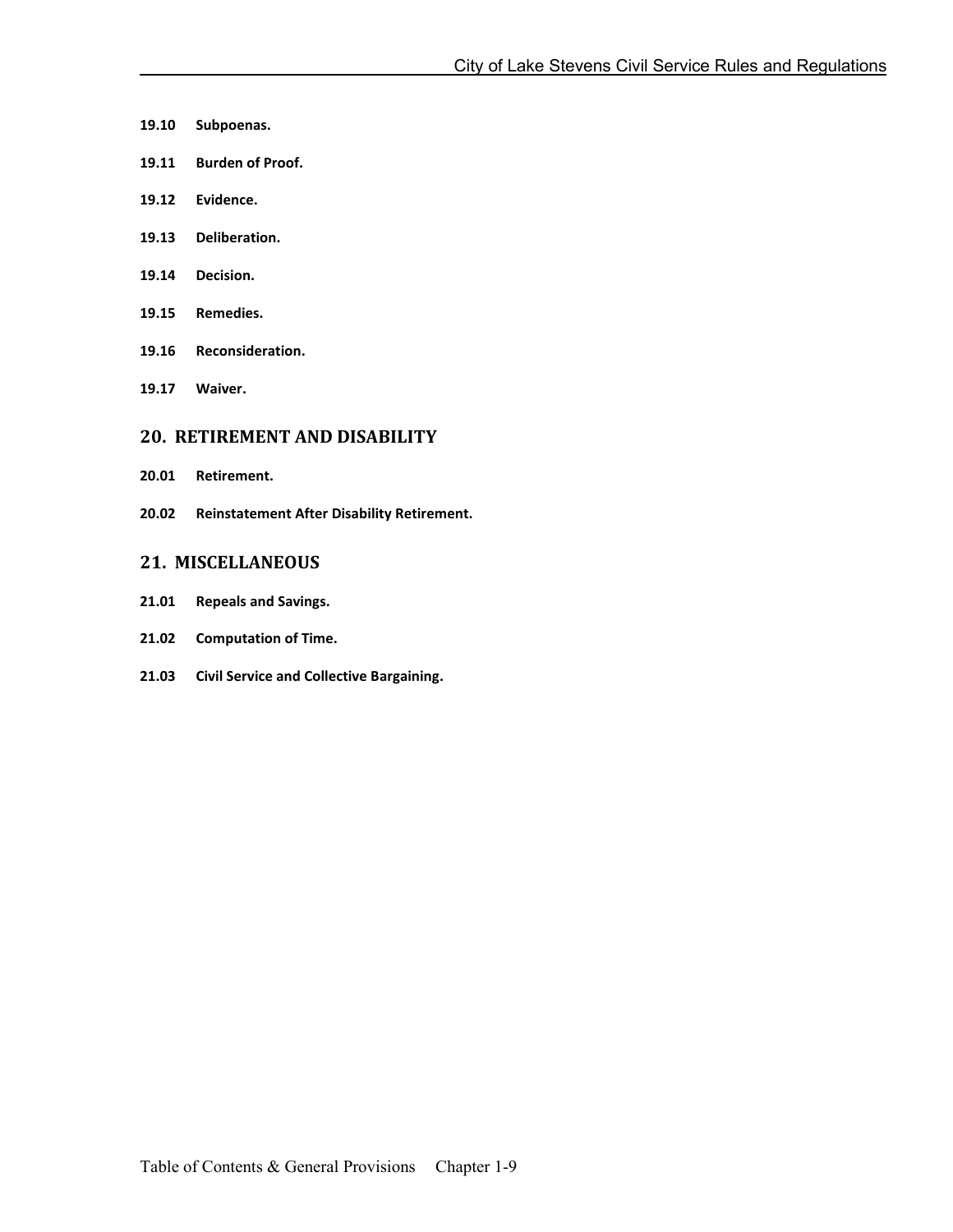# **1. GENERAL PROVISIONS**

# <span id="page-9-1"></span><span id="page-9-0"></span>*1.01 Authority and Application.*

These rules are promulgated pursuant to the authority granted by Chapter 41.12 of the Revised Code of Washington (RCW). These rules are applicable to proceedings before the Civil Service Commission and should be read in conjunction with the specific provisions of Chapter 41.12 RCW.

# <span id="page-9-2"></span>*1.02 Scope and Purpose.*

These rules govern the continuing administration of the Civil Service System of the City of Lake Stevens, Washington. The purpose of these rules is to assure that the Civil Service System in Lake Stevens is administered in accordance with the Ordinances of Lake Stevens, and that all proceedings before the Commission are conducted in an orderly, fair, and timely manner.

# <span id="page-9-3"></span>*1.03 Presumption of Validity.*

The Civil Service System implemented by these rules substantially accomplishes the purpose of Chapter 41.12 RCW. These rules are presumed to be valid and shall be upheld unless in direct conflict with Chapter 41.12 RCW.

# <span id="page-9-4"></span>*1.04 Severability.*

If any provision of these rules or the application thereof to any person or circumstance is held invalid, such invalidity shall not affect other provisions or applications of these rules which can be given effect without the invalid provision or application, and to this end, any section or word is declared to be severable.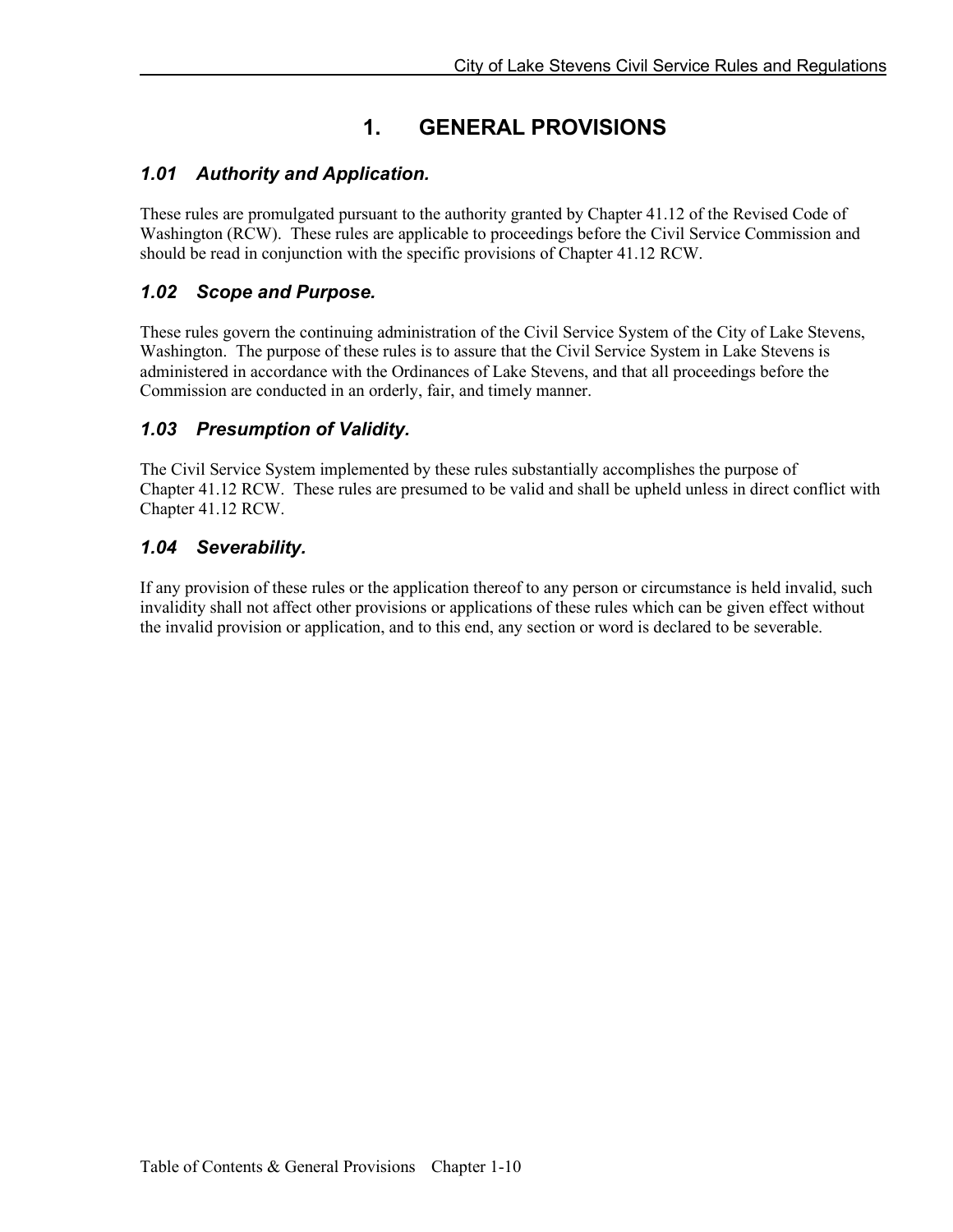# **2. ADMINISTRATION AND OPERATIONS**

# <span id="page-10-1"></span><span id="page-10-0"></span>*2.01 Commission—Meetings—Quorum.*

In the necessary conduct of its work, regular meetings of the Commission shall be held as needed in the Lake Stevens Permit Center Conference Room (unless otherwise posted). Notice of a regular meeting shall be given to each Commissioner and to the local new media at least 48 hours before the time of the meeting. The Commission may adjourn any regular meeting for the purpose of continuing it at another specifically designated time or place. Notice of special meetings shall be provided as required by the Open Public Meetings Act (Chapter 42.30 RCW, as amended.). Special meetings of the Commission may be held at such times and places as may be determined from time to time by the Chief Examiner; provided that notice of a special meeting and the subject matter to be considered at that same meeting shall be given to each Commissioner and to the local news media at least 24 hours before the time of the meeting. The Commission shall conduct hearings as required. Notice of hearings shall be provided as required by these rules. Two members of the commission shall constitute a quorum. No action of the Commission shall be effective unless two members concur therein. All Commission meetings or hearings, regular or as required, shall be open and public. Provided, however, that the Commission may meet in executive session as authorized by the Open Public Meetings Act (Chapter 42.30 RCW, as amended). (Commission revised on January 29, 2015; January 14, 2009)

# <span id="page-10-2"></span>*2.02 Chair--Vice Chair.*

At the first meeting of each year, the Commission shall elect one of its members as Chair and another member to serve as Vice Chair for a term of one year. Should a Chair and/or Vice Chair resign or be removed from the position prior to the expiration of their term, the commission, upon appointment of a new member, shall proceed to the election of a new Chair and/or Vice Chair. (Commission revised on November 17, 2014)

# <span id="page-10-3"></span>*2.03 Rules of Order.*

Roberts Rules of Order shall be final authority on all questions of procedure and parliamentary law not otherwise provided by these rules. However, with the concurrence of two commissioners such rules may be waived or modified. In quasi-judicial proceedings, the Commission shall be guided, but not bound by, the Civil Rules for Superior Court. (Commission revised on January 14, 2009)

#### <span id="page-10-4"></span>*2.04 Commissioners--Challenge.*

Any challenge to a Commissioner's participation at a hearing shall be made by an interested party prior to the commencement of a hearing. The challenged Commissioners shall review and rule on the challenge prior to proceeding with the hearing. Failure to timely raise a challenge shall constitute a waiver of the challenge by the party unless, in the exercise of reasonable diligence, a basis for challenge is unknown to a party prior to commencement of a hearing. (Commission revised on January 14, 2009)

# <span id="page-10-5"></span>*2.05 Commissioners--Challenge--Necessity.*

If, as a result of disqualification(s) pursuant to Rule 2.07, there is no longer a lawfully constituted quorum available, then by reason of necessity, the disqualified Commissioner(s) shall return and proceed with the hearing.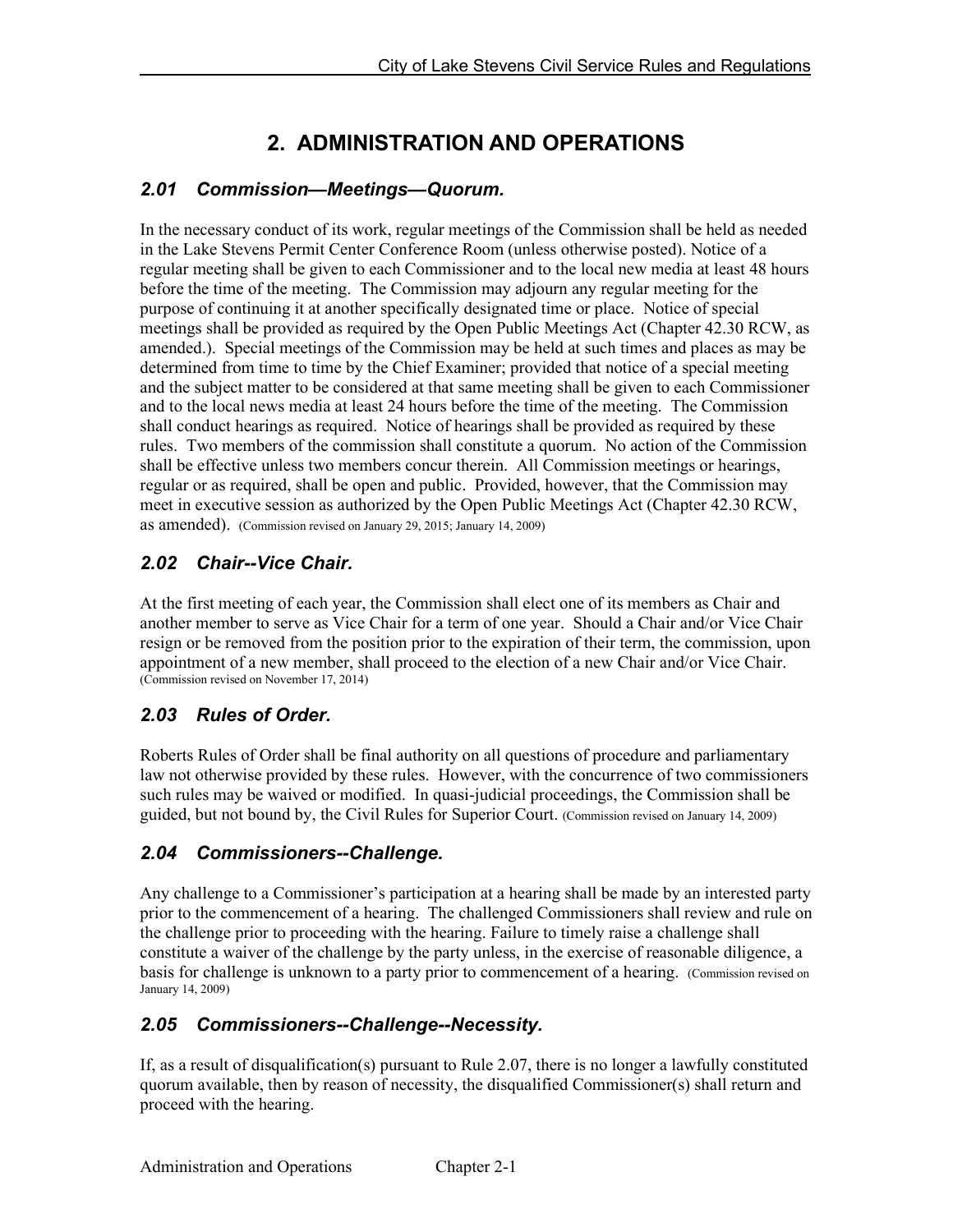# <span id="page-11-0"></span>*2.06 Office--Hours.*

The office address of the Civil Service Commission is City Hall, 1812 124th Avenue N.E., Lake Stevens, WA 98258. The regular office hours of the Commission Secretary shall be: Monday through Friday, 9:00 a.m. to 5:00 p.m., by appointment.

# *2.07 Public Records.*

Public records of the Commission shall be available for inspection and copying during the regular office hours of the Commission staff. No fee will be charged for the inspection of public records. Inspection will be during office hours in a space provided by the Commission staff, and under its supervision, and must be accomplished without excessive interference with the essential functions of the Commission. Copies will be made available at actual cost or as provided by City of Lake Stevens resolution. These rules shall be printed for free public distribution.

# <span id="page-11-1"></span>*2.08 Record of Proceedings*.

The Commission shall keep a record of its proceedings. The record of the Commission shall not include a written verbatim report of proceedings unless ordered. The Commission may retain a court reporter to record all or part of a proceeding. In addition, a party to a proceeding, at his/her own expense, may have a court reporter record all or part of a proceeding. On appeal or review, costs of transcription may be recovered by the Commission, or a prevailing party, at the discretion of the reviewing court or the Commission. Upon appeal or review, transcription and certification of a record of proceedings shall be arranged by the Secretary and Chief Examiner.

# <span id="page-11-2"></span>*2.09 Reports--Applicants, Candidates, Employees.*

- a. Each applicant, candidate, and employee shall keep the Commission informed, by written notice to the Secretary, of current address and telephone number, and shall report any change of name through marriage or otherwise.
- b. Each candidate shall keep the Secretary informed, in writing, regarding availability and any refusal to accept appointment or promotion and the reasons therefore.

# <span id="page-11-3"></span>*2.10 Reports--Appointing Authority.*

The Appointing Authority shall immediately report to the Secretary in such detail and on such forms or manner as the Secretary may prescribe: (Commission revised on March 23, 1992)

- a. Every appointment, transfer, promotion, demotion, reduction, layoff, reinstatement, suspension, leave of absence without pay, return to duty, assignment, change of position within a class or within an assignment title, change of title, and/or change of compensation;
- b. Every separation from service and the reasons therefore;
- c. Every refusal or failure to accept appointment by a person whose name has been certified.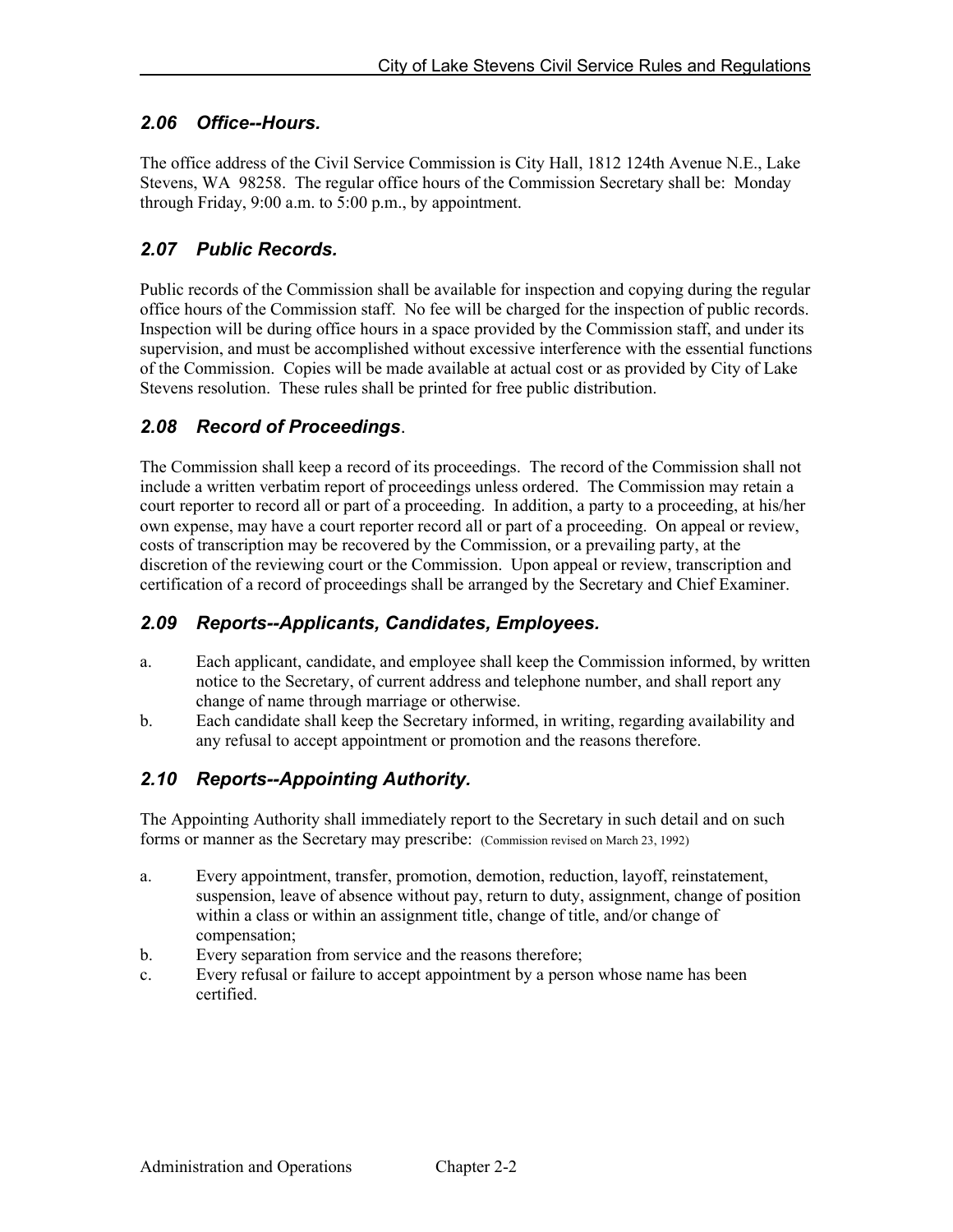# **3. SECRETARY AND CHIEF EXAMINER**

# <span id="page-12-1"></span><span id="page-12-0"></span>*3.01 Secretary and Chief Examiner--Appointment.*

A Secretary and Chief Examiner, hereinafter referred to as "Secretary," shall be appointed by the Commission.

# <span id="page-12-2"></span>*3.02 Qualifications*.

The Secretary shall be appointed as a result of a competitive examination, which examination may be either original and open to all properly qualified citizens of the city, or promotional and limited to persons already in the service of the police, fire, or other city department as the Commission may decide.

# <span id="page-12-3"></span>*3.03 Secretary--Discipline.*

The Secretary may be subject to suspension, reduction, or discharge in the same manner and subject to the same limitations as are provided in the case of members of the classified service.

# <span id="page-12-4"></span>*3.04 Secretary--Authority.*

In addition to acting as the secretary of the Commission, the Secretary shall:

- a. Be the general manager and executive officer of the Civil Service Department, responsible to the Commission, and shall direct the activities of all personnel in the Civil Service Department, including their appointments and removals;
- b. Delegate duties where necessary and supervise and direct the work of all persons employed in said Department, including the preparation, conduct, and scoring of examinations, and maintenance of the classification plan;
- c. Report to the Commission from time to time as directed concerning the details of the work of the Department;
- d. Prepare the budget for the Department, approve accounts, and administer generally the expenditure of funds appropriated for the operation of the Department;
- e. Classify all civil service positions in the classified service, maintain a schematic list of all such classes in the classification plan, and prepare and maintain specifications for each class;
- f. Determine which examinations shall be conducted, the minimum qualifications of applicants, the subjects to be covered in each examination, methods of testing, and the relative weights to be given to the various parts of the examination; supervise the conduct of the examinations, appointing such experts, special examiners, and other persons as he/she may deem necessary; decide all questions relating to the eligibility of applicants, the admissibility of applicants to the examinations, extension of time and all questions arising during the course of an examination; prepare and submit a report to the Commission prior to and after each examination, together with a report on all appeals from rulings or appeals from any part of the examination; and
- g. Perform all other functions necessary for the proper carrying out of these rules and the provisions of law relating to the Civil Service System, and such additional duties as may be assigned to the Secretary from time to time by the Commission.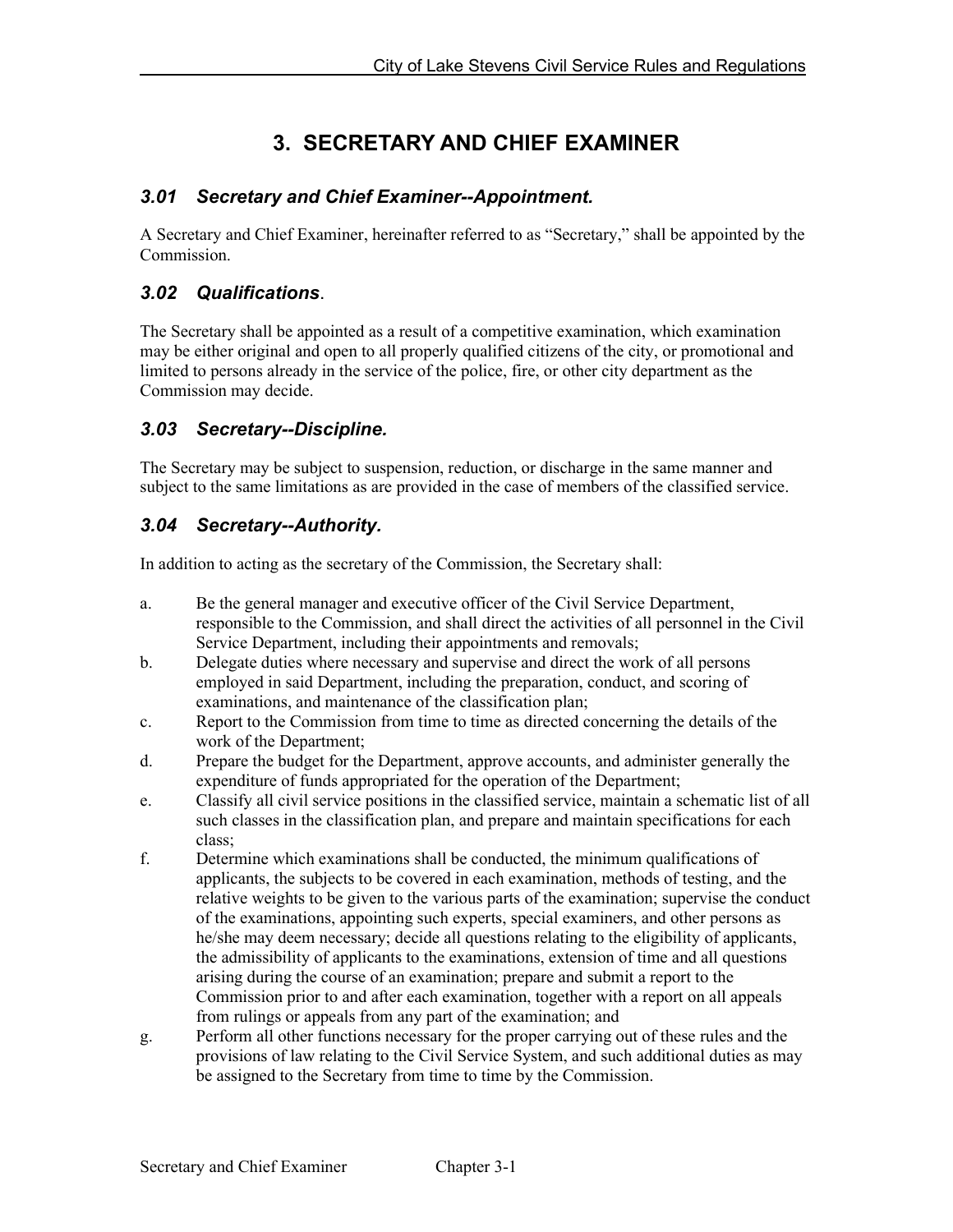# <span id="page-13-0"></span>*3.05 Review of and appeal from Actions or Decisions of the Secretary.*

- a. The Commission, on its own motion, may review or modify any action or decision of the Secretary.
- b. Any person adversely affected by any action or decision of the Secretary may request the Commission to revise or modify such action or decision. Such request shall be in writing, setting forth with reasonable certainty the action objected to, the grounds supporting the request, and the relief sought, and must be made within ten (10) days from the date of notice of such action or decision, unless established otherwise in these rules. The Commission shall thereupon, if in its opinion good cause is shown, conduct a hearing thereon.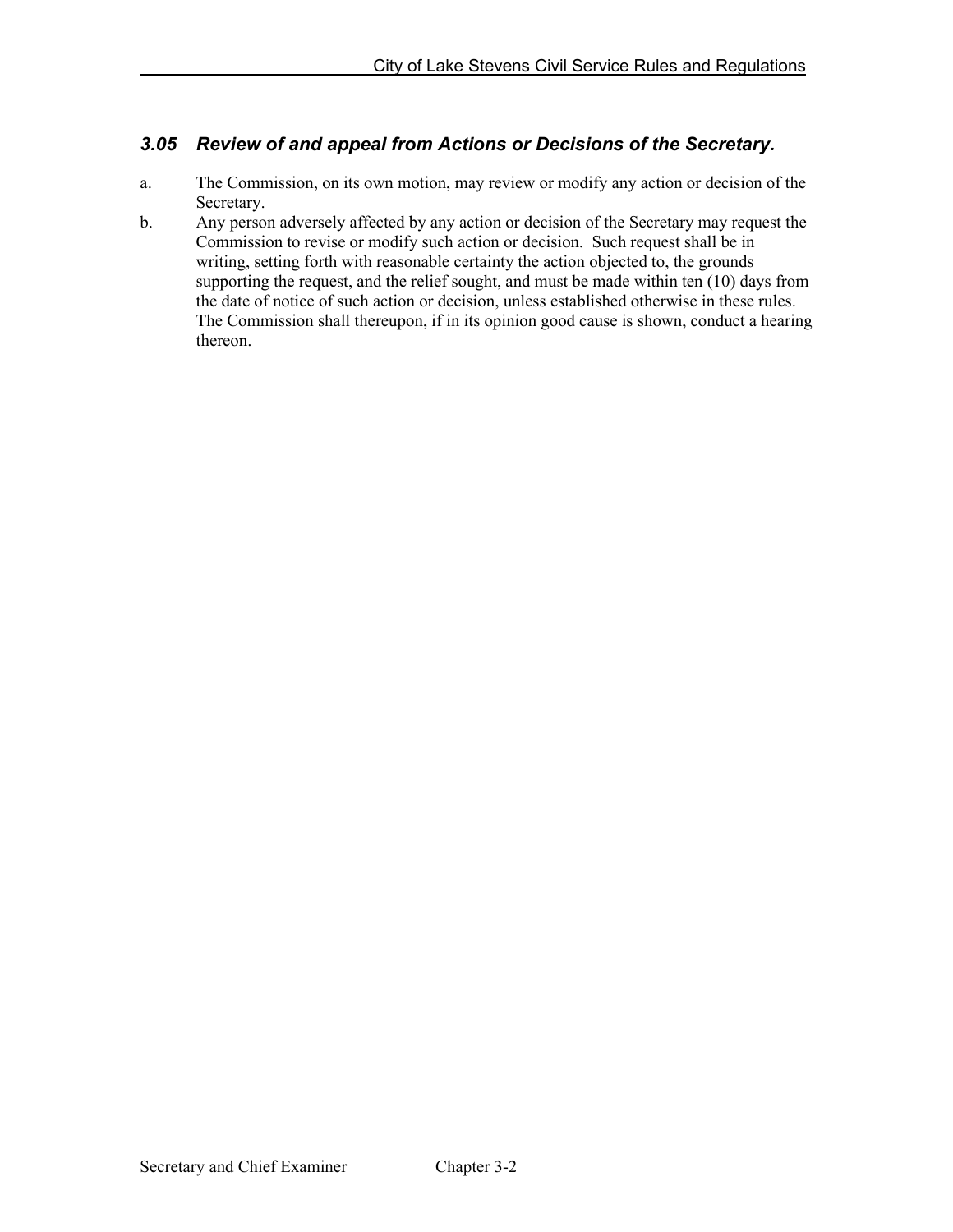# **4. DEFINITIONS**

<span id="page-14-0"></span>The following words and phrases shall have the meanings hereinafter described unless the context in which they are included clearly indicates otherwise.

# <span id="page-14-1"></span>*4.01 Actual Service.*

Time in which a given employee has been engaged under civil service appointment in the performance of the duties of a position or positions and shall include absences with pay.

# <span id="page-14-2"></span>*4.02 Allocation*.

The locating or placing in the classified service of a position in the class appropriate to it on the basis of duties and responsibilities and required qualifications of such position.

# <span id="page-14-3"></span>*4.03 Applicant.*

Anyone who has filed an application to take a civil service examination.

# <span id="page-14-4"></span>*4.04 Appointing Authority.*

The person or persons authorized to hire, promote or discharge employees pursuant to the Lake Stevens Municipal Code. (Commission revised on January 14, 2009, August 31, 2015)

#### <span id="page-14-5"></span>*4.05 Appointment*

#### *a. Appointment--Regular.*

The appointment of a certified candidate.

#### *b. Appointment – Reserve*

A limited appointment of (a) certified person to a classified position which is not vacant, but is currently unfilled due to an authorized leave of absence; or (b) a non-certified person to a classified position for which there is no current candidate register. (Commission added on January 14, 2009)

#### *c. Appointment--Temporary.*

A limited appointment other than from a candidate register for the purpose of performing work belonging to the classified service. A reduction of a regular employee is not a temporary appointment. Temporary appointment includes emergency appointment. (Commission revised on January 14, 2009)

#### <span id="page-14-6"></span>*4.06 Assignment.*

An employee may be assigned to a position which carries additional salary and additional limited responsibilities and is within the scope of the specification for the class from which assignment is made.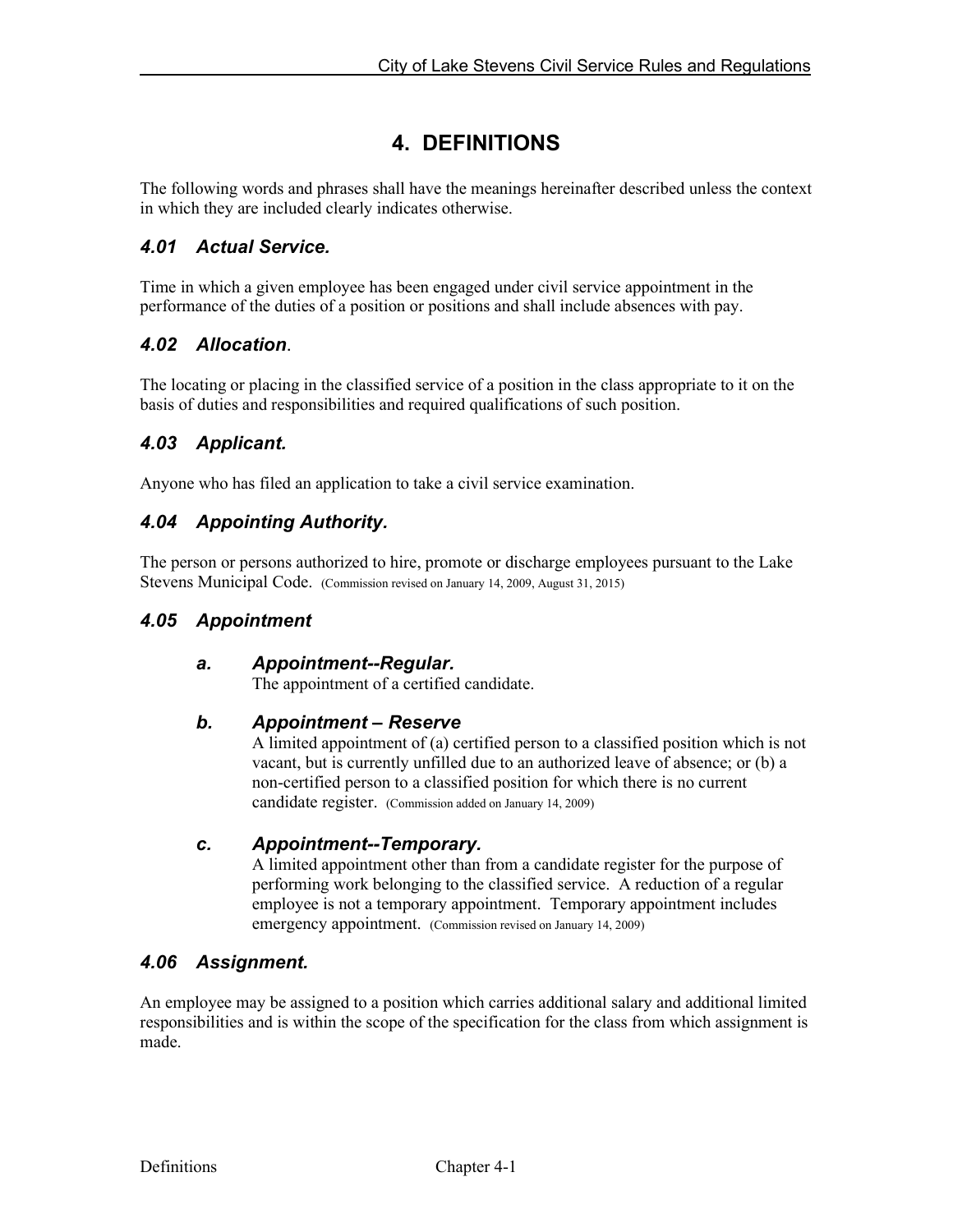#### <span id="page-15-0"></span>*4.07 Break in Service.*

A separation from Civil Service status with a loss of accumulated service credit as occasioned by a "quit," "resignation," "discharge," or "service retirement".

#### <span id="page-15-1"></span>*4.08 Candidate.*

Any applicant who has completed, or is in the process of completing, a Civil Service examination and is qualified for a given class through examination and placed on the proper candidate register; also "Certified Candidate."

#### <span id="page-15-2"></span>*4.09 Candidate Register.*

A list of successful examinees for a given class from which certification may be made to fill vacancies in such class; also "Register of Candidates" or "Eligibility List" (Commission revised on August 30, 2021; January 14, 2009)

#### <span id="page-15-3"></span>*4.10 Cause.*

Cause shall mean good, sufficient or just cause as determined by the Commission; exercised by the appointing authority in good faith and without discrimination on the basis of religion, politics or other protected classification; and, in consideration of the total context of a disciplinary action, including procedural fairness and consideration of an employee's work record. (Commission added on January 14, 2009)

#### <span id="page-15-4"></span>*4.11 Certification.*

A list of names from a candidate register transmitted by the Civil Service Commission to an appointing authority from which such appointing authority may fill a vacancy.

#### <span id="page-15-5"></span>*4.12 Certify.*

Verification to the appointing authority that a list of names of candidates for employment has been selected from the list of persons tested and found candidate for employment.

#### <span id="page-15-6"></span>*4.13 City.*

The City of Lake Stevens, Washington.

#### <span id="page-15-7"></span>*4.14 Civil Service Employee.*

Any employee who has Civil Service status. (Commission added on January 14, 2009)

#### <span id="page-15-8"></span>*4.15 Civil Service Register*

See Candidate Register (Commission added on January 14, 2009)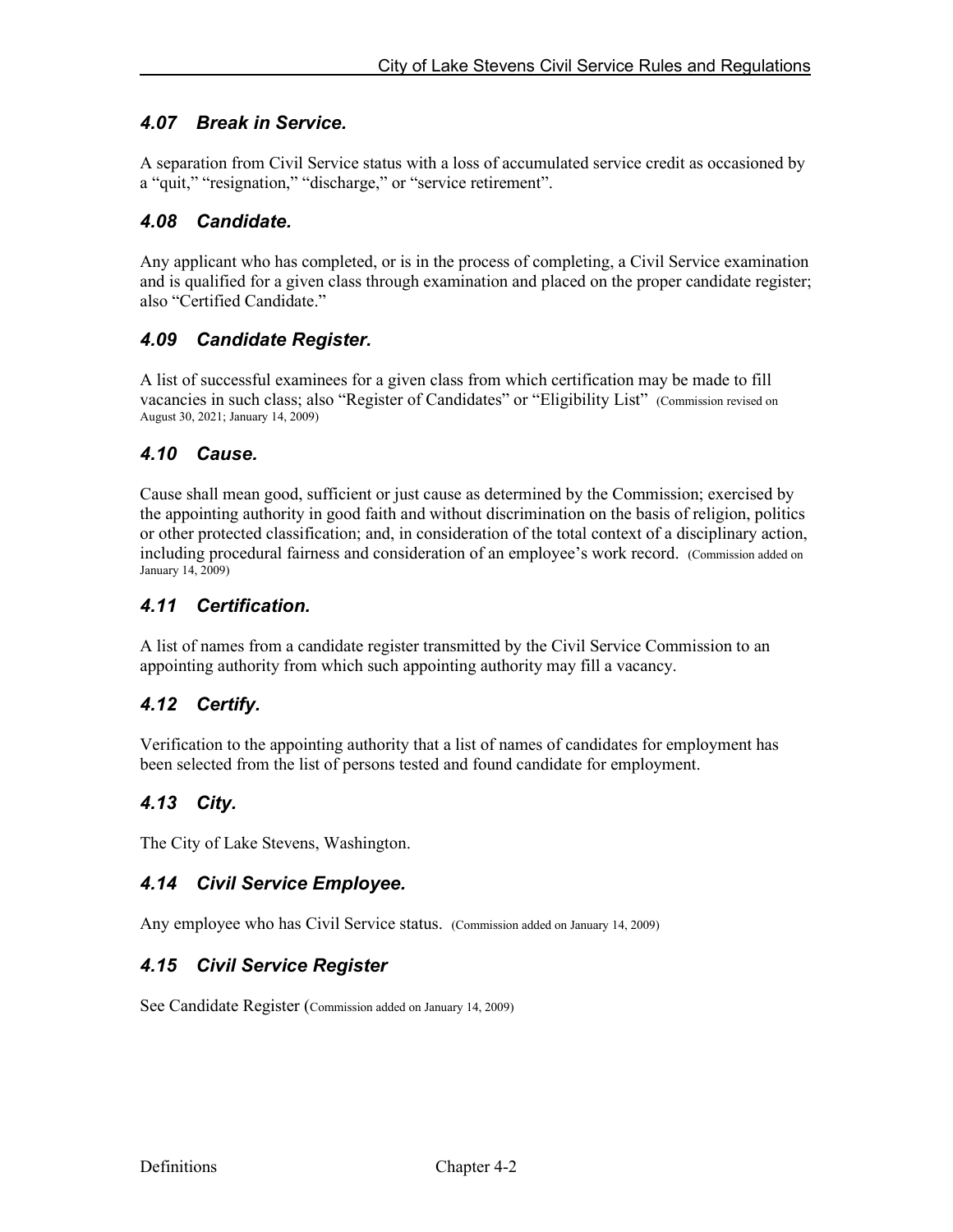# <span id="page-16-0"></span>*4.16 Class.*

A position or group of positions designated by the Commission as having similarity in duties and responsibilities, by reason of which the same examination may be used for each position in the group. (Commission revised on January 14, 2009)

# <span id="page-16-1"></span>*4.17 Class Series.*

Two or more classes which are similar as to line of work but which differ as to the degree of responsibility and difficulty and which have been arranged in a ladder of steps in a normal line of promotion, such as: Police officer, Police Sergeant, Police Lieutenant, etc.

# <span id="page-16-2"></span>*4.18 Class Specification.*

A description of the essential characteristics of a class and the factors and conditions that separate it from other classes, written in terms of duties, responsibilities, and qualifications.

# <span id="page-16-3"></span>*4.19 Commission.*

The Civil Service Commission. The term "Commissioner" means any one member of the Commission.

# <span id="page-16-4"></span>*4.20 Continuous Service.*

Employment without interruption, except for absences on approved leave or absence to serve in the armed forces of the United States.

# <span id="page-16-5"></span>*4.21 County.*

Snohomish County. (Commission added on January 14, 2009)

#### <span id="page-16-6"></span>*4.22 Demotion.*

Removal of an employee from a higher to a lower class of employment or salary step within a class. (Commission revised on January 14, 2009)

# <span id="page-16-7"></span>*4.23 Discharge.*

Termination, separation, dismissal, or removal from the service for cause.

# <span id="page-16-8"></span>*4.24 Employee.*

Anyone holding a position in the Civil Service System of the City of Lake Stevens, Washington.

- a. **Employee--Regular**. Any employee who has been appointed from a certification and who has satisfactorily served the full probationary period.
- b. **Employee-Temporary**. Any employee appointed to fill an emergency, temporary, or short-term need, or to fill a position for which no register is available (provisional).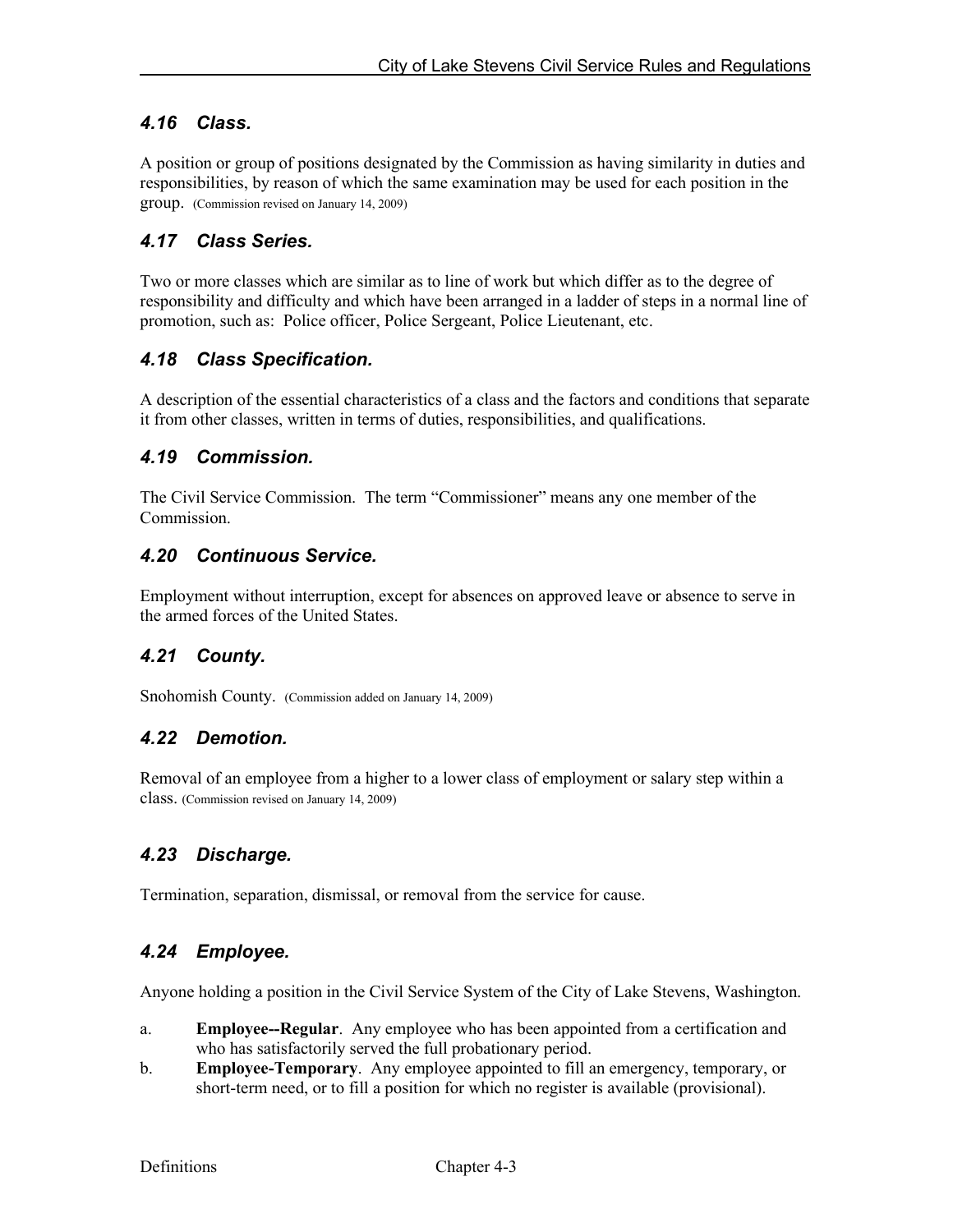- c. **Employee-Exempt**. Any employee in a position of employment which is not subject to Civil Service Rules and Regulations, and in which one serves at the discretion of the appointing authority.
- d. **Employee Probationary**. A person appointed from a certification who has not yet completed the specified trial period of employment. (Commission revised January 14, 2009; September 25, 2000)
- e. **Employee – Provisional**. Any employee appointed provisionally to a position. (Commission revised on January 14, 2009) **Note:** A regular employee is the only employee with rights under Rule 19.01.

# <span id="page-17-0"></span>*4.25 Examination.*

The process of testing the fitness and qualifications of applicants for positions in a specific class.

- a. **Examination--Open**. An examination open to any member of the public meeting the requirements as stated in the official bulletin announcing such examination.
- b. **Examination--Promotional**. An examination limited to employees meeting the requirements stated in the official bulletin announcing the examination.

#### <span id="page-17-1"></span>*4.26 Examination Bulletin (Official Bulletin).*

An examination announcement containing basic information about the class of positions, the requirements for filing, how to apply, and the other pertinent information. The examination announcement shall be posted in the office of Human Resources and in other suitable locations. (Commission revised on August 30, 2021; January 14, 2009)

### <span id="page-17-2"></span>*4.27 Final Examination Score.*

Total of earned exam score plus additional veterans' scoring criteria or service credit points for which an applicant is eligible. (Commission added on January 14, 2009)

#### <span id="page-17-3"></span>*4.28 In-House Register.*

A list of the names of civil service employees, in the order of final examination rating, who have passed an examination for an entrance position or class. (Commission added on January 14, 2009)

#### <span id="page-17-4"></span>*4.29 Layoff.*

The interruption of service and pay of any regular or temporary employee because of lack of work or funds, except that the terms shall also apply to the separation of temporary employees who have completed the stipulated period of employment. (Commission added on January 14, 2009)

#### <span id="page-17-5"></span>*4.30 Official Newspaper*.

The newspaper designated as official by the City of Lake Stevens, or as otherwise designated by the Commission.

#### <span id="page-17-6"></span>*4.31 Position.*

Any group of duties and responsibilities in the service of the City of Lake Stevens which one person is required to perform as full or part time employment.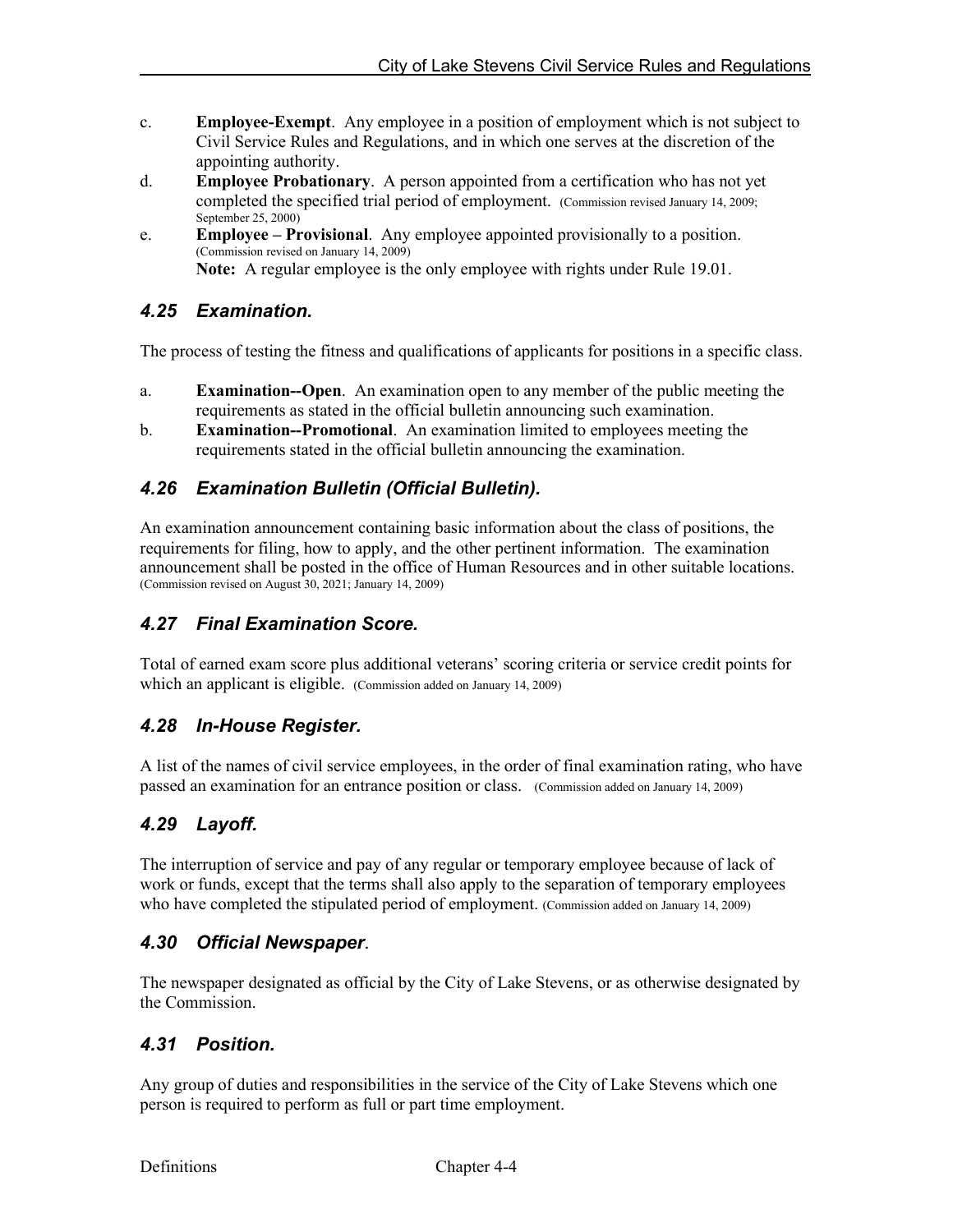- a. **Position - Regular**. A position included in the official annual budget that is neither specified as seasonal employment, nor limited for a period of less than the budget year; also any such position established during a given budget year, unless the Appointing Authority certifies to the Civil Service Commission that such position will not be continued in the succeeding year's budget. (Commission revised on January 14, 2009)
- b. **Position - Regular Part-Time**. Employment in a permanent position for work on a basis of less than eight hours a day or less than forty hours a week, but on a regular schedule. (Commission revised on January 14, 2009)

# <span id="page-18-0"></span>*4.32 Probation or Probationary.*

The status of an employee during a trial period following permanent appointment from a candidate register. This trial period is part of the examination process and is a working test during which an employee is required to demonstrate, by actual performance of the duties, fitness for the position to which certified and appointed.

# <span id="page-18-1"></span>*4.33 Promotion.*

The appointment of an employee to a higher class or to a position of higher skill or responsibility level other than by a temporary or provisional appointment (1) from a lower class to any position in any higher class in the same promotional series of classes as determined by the Commission, or (2) to a position which although an entrance position is of higher skill and/or responsibility shall constitute a promotion. (Commission added on January 14, 2009)

# <span id="page-18-2"></span>*4.34 Quit.*

Any voluntary separation of an employee from the City of Lake Stevens service without acceptance of a resignation by the appointing authority.

#### <span id="page-18-3"></span>*4.35 Reallocation.*

The allocation of a position to a different class in the Classification Plan. (Commission added on January 14, 2009)

#### <span id="page-18-4"></span>*4.36 Reduction.*

The removal of an employee from a higher class to a lower class of employment for reasons other than cause.

#### <span id="page-18-5"></span>*4.37 Register.*

A list of candidates for employment who have passed an employment examination, whose names may be chosen and certified by the Commission for submission to the appointing authority for consideration for employment. See 4.09, "Candidate Register"/"Eligibility List".

#### <span id="page-18-6"></span>*4.38 Reinstatement.*

Reappointment of a regular employee to a position in a class in which they were a regular employee.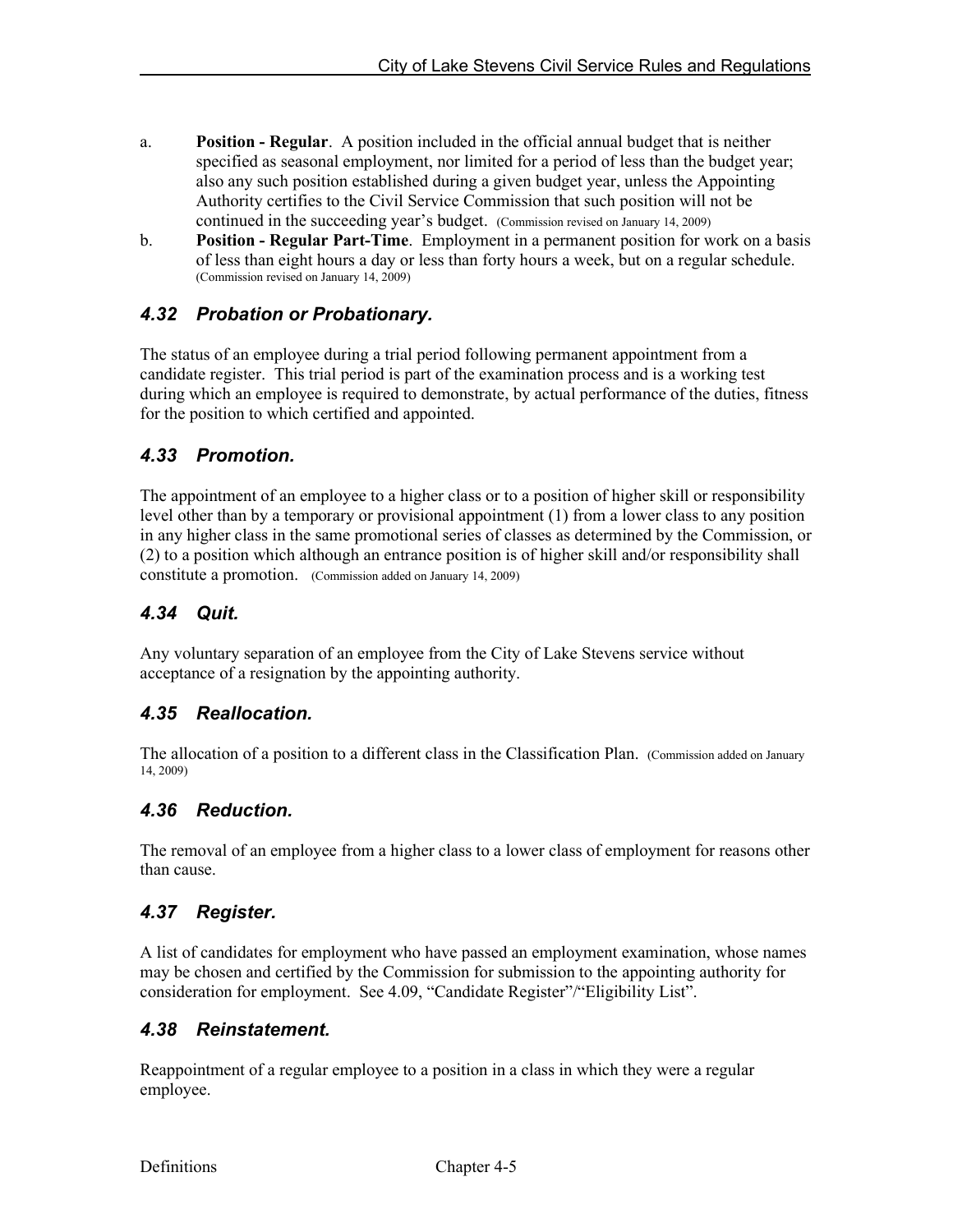# <span id="page-19-0"></span>*4.39 Reinstatement Register.*

A list of names of persons who were regular employees in a given class and who were laid off and are entitled to reinstatement in such class. A reinstatement register may also include former employees on disability retirement who are capable, mentally and physically, for reinstatement.

# <span id="page-19-1"></span>*4.40 Resignation.*

A written request by an employee for separation from a class or from the City of Lake Stevens service. To be valid, such request must show written approval of the appointing authority.

# <span id="page-19-2"></span>*4.41 Retention Credit.*

The employee's service credit in a given class or position and any higher position in a series of any other credit used by the Commission to determine order of lay-off. (Commission added on January 14, 2009)

# <span id="page-19-3"></span>*4.42 Retirement.*

The conclusion of employment from years of service or disability pursuant to applicable retirement laws. (Commission added on January 14, 2009)

# <span id="page-19-4"></span>*4.43 Secretary.*

Secretary and Chief Examiner as defined in Chapter 3.

#### <span id="page-19-5"></span>*4.44 Standing--Regular.*

The full Civil Service status of a regular employee.

#### <span id="page-19-6"></span>*4.45 Suspension.*

Temporary removal of an employee from employment with or without pay, for cause, or pending determination of charges against the employee which could result in demotion or discharge.

#### <span id="page-19-7"></span>*4.46 Unclassified Service.*

The positions in the City of Lake Stevens that are not subject to civil service and are identified as exempt positions, assignment levels, or other position authorized by law. (Commission added on January 14, 2009)

#### <span id="page-19-8"></span>*4.46 Veterans' Scoring Criteria.*

Preference in examinations and employment, based on military service, as provided and defined by applicable laws (formerly known as "Veterans' Preference". (Commission revised on August 30, 2021)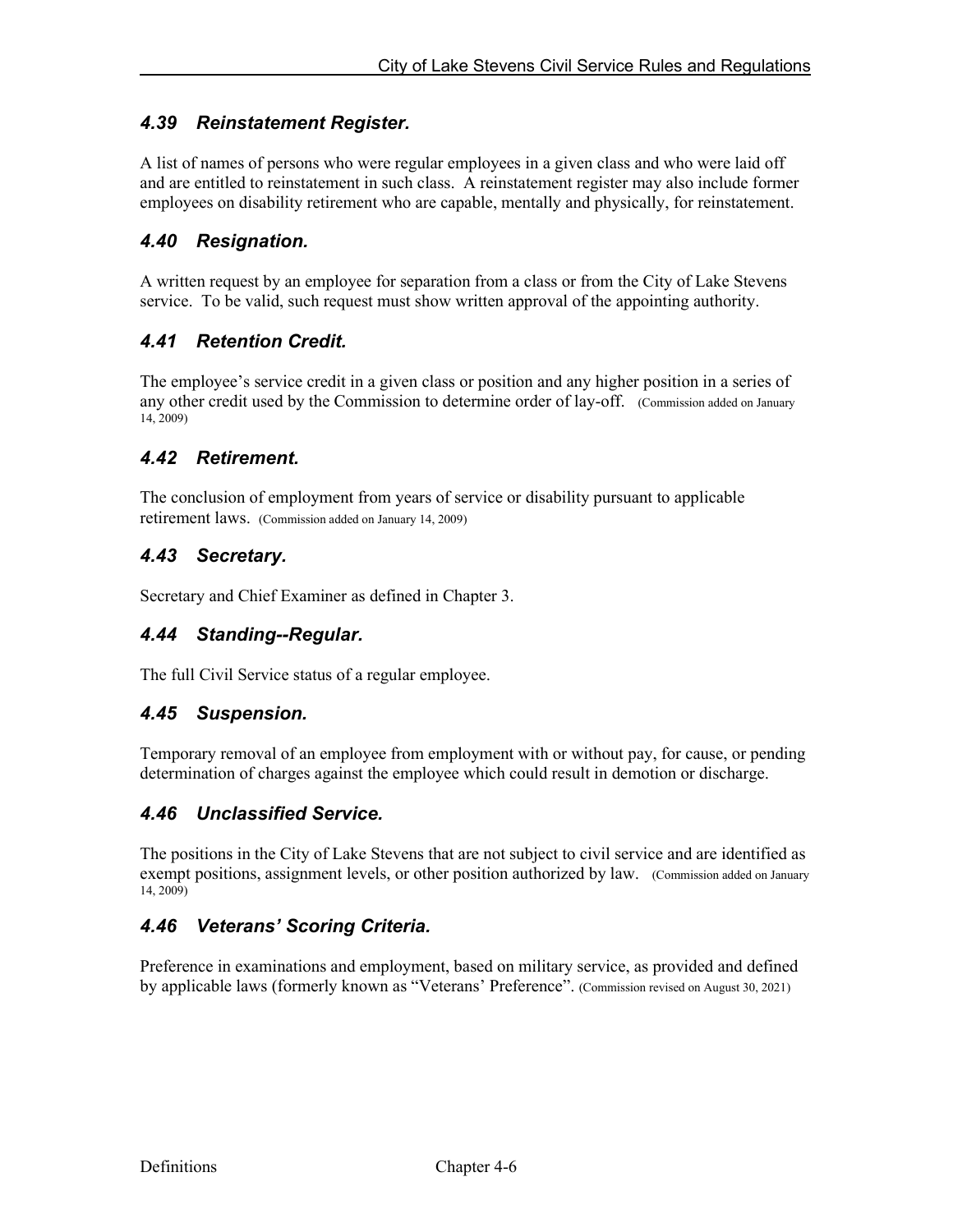# **5. RULE MAKING**

# <span id="page-20-1"></span><span id="page-20-0"></span>*5.01 Amendment of Rules.*

The Commission may amend these rules or adopt new rules by majority vote of the Commission at any regular or special meeting of the Commission.

### <span id="page-20-2"></span>*5.02 Effective Date of Rules.*

All rules and amendments shall become effective immediately upon their adoption by the Commission, unless some later date is specified therein.

#### <span id="page-20-3"></span>*5.03 Copies of Rules.*

A copy of these rules and a copy of all subsequent rules or amendments shall be sent as soon as practicable, after adoption, to each affected department of the city. A copy shall be maintained in the office of the Commission for public inspection and copies shall be available for free public distribution as required by state law.

# <span id="page-20-4"></span>*5.04 Effect of Rules.*

The terms and conditions of civil service employment are governed by these rules, and applicable statute. No employee shall have a property interest in or as a result of these rules. These rules, and rules the Commission may enact, regulate the mode and appointment of tenure in the Civil Service, and employees are subject to these rules and amendments thereto.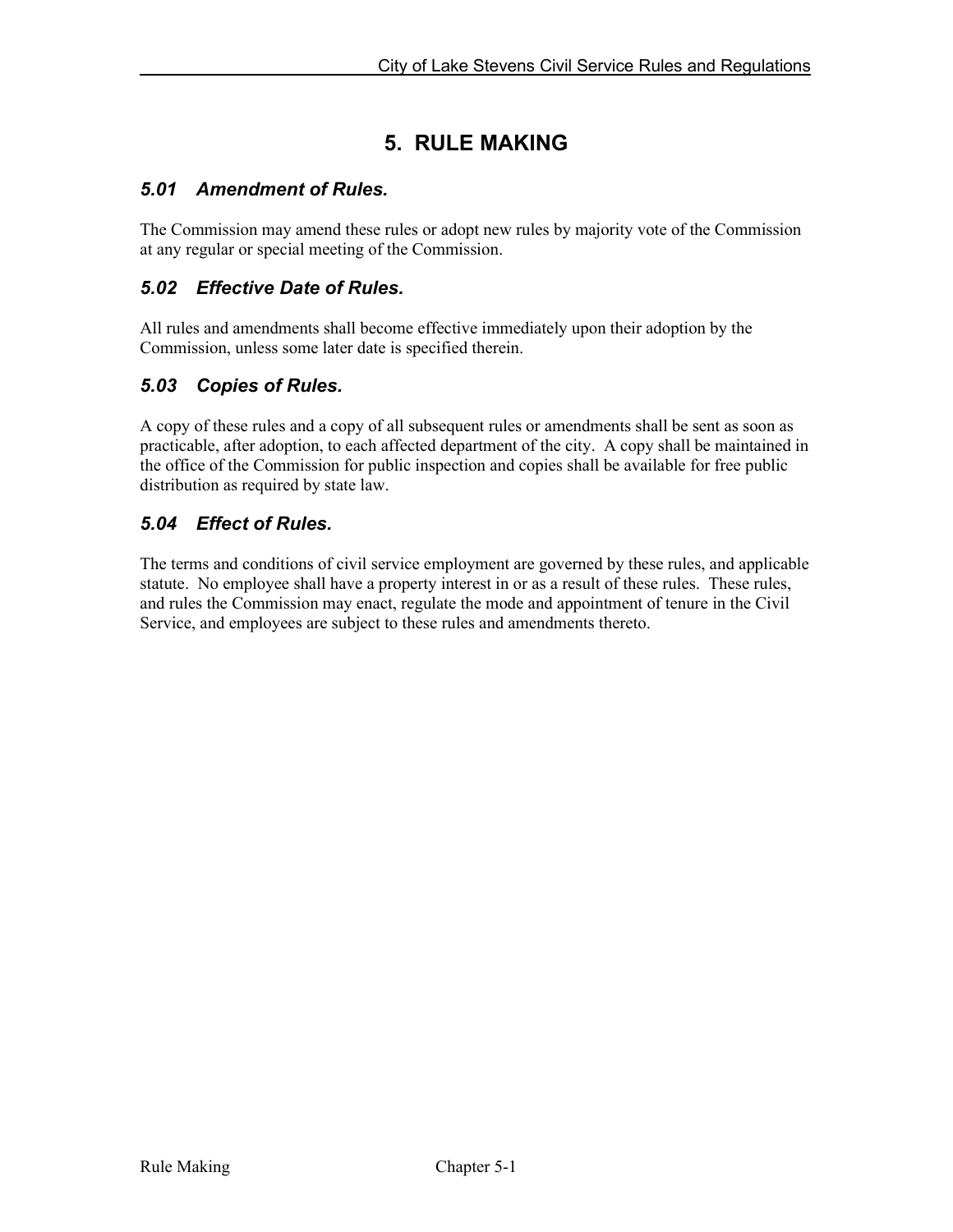# **6. CLASSIFICATION**

#### <span id="page-21-1"></span><span id="page-21-0"></span>*6.01 Classification Plan.*

A class specification shall be prepared and maintained for each class in the Civil Service System. Such specifications shall describe generally the class, distinguish it from other classes, give examples of typical duties of the class, and contain when applicable, a statement of those qualifications for applicants for positions in the class not otherwise provided in the rules. (Commission revised on January 14, 2009)

# <span id="page-21-2"></span>*6.02 Administration of Position Classification.*

The Secretary will make, or cause to be made, position classification studies of individual positions or groups of positions whenever it is deemed necessary; whenever the duties or responsibilities of existing positions have undergone significant changes; whenever notification is received that new positions are to be established by the City Council; or upon request of an appointing authority or an affected employee if the classification of such position has not been reviewed within the last 12 months.

# <span id="page-21-3"></span>*6.03 Classification Guidelines.*

- a. Each position in the classified service shall be classified at the direction of the Secretary and allocated to its appropriate class in accordance with the character, difficulty, and responsibility of its designated duties. Positions shall be allocated to a given class when:
	- (1) The same descriptive title may be used to designate each position in the class.
	- (2) The same level of education, experience, knowledge, ability, and other qualifications may be required of incumbents; and
	- (3) Similar tests may be used to select incumbents.
- b. All classes involving the same character of work but differing as to the level of difficulty and responsibility shall be assembled into a class series.
- c. Compensation or salary shall not be a factor in determining the classification of any position or the standing of any incumbent.
- d. In allocating any position to a class, the specification for the class shall be considered as a whole. Consideration shall be given to the general duties, the specific tasks, responsibilities, the required and desirable qualifications for such position, and the relationship to other classes. The examples of duties in a specification shall not be construed as exclusive or restrictive, and an example of a typical task or a combination of two or more examples shall not be taken, without relation to all parts of the specification, as determining that a position should be included within a class.
- e. It shall be the duty of responsible administrative officers in the various departments to report to the Secretary any and all organization changes which will abolish or affect changes in existing positions or establish new positions. When an appointing authority requests the establishment of any new or additional position of more than 60 days' duration, or a change in allocation of an existing position, a request for such consideration shall be addressed to the Secretary, accompanied by a statement of the duties, responsibilities and qualification requirements of the position. In those instances where gradual shifts in work emphasis or changing work conditions have affected material changes in existing positions, the Secretary shall be notified in writing by the affected Department before the end of the budget year. In those instances in which the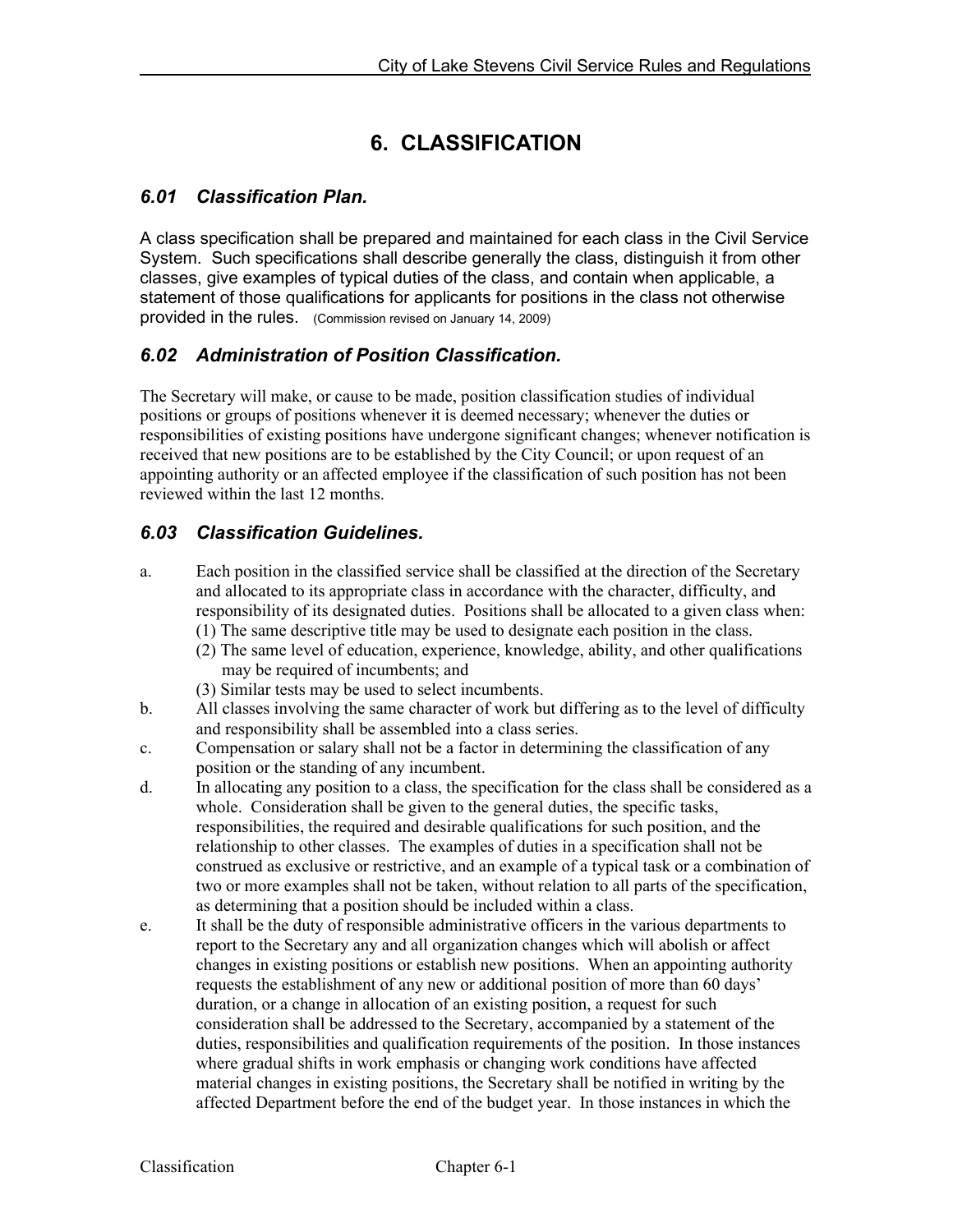duties of a position are materially changed for other reasons, the Secretary shall be notified immediately and not later than ten (10) days from the date of such change.

g. Assignment. An employee may be assigned to a position which carries additional duties and responsibilities and is within the scope of the specification for the class from which assignment is made. If the duties of the position for which an assignment is proposed are beyond the scope of the official specification for the base class, such position must be separately classified and eligibility established by examination. No permanent or vested rights shall be acquired by reasons of such assignment, and such assignments shall be subject to review and change by the appointing authority at any time.

#### <span id="page-22-0"></span>*6.04 Records. Reserved.*

#### <span id="page-22-1"></span>*6.05 Effect of Classification Changes on Incumbent.*

- a. Whenever the title of a class is changed without a change in duties or responsibilities, the incumbent shall have the same status in the re-titled class as held in the former class.
- b. Whenever a position is reclassified from one class to a higher class, the incumbent shall not continue in the same position, except temporarily, without gaining eligibility for the new class by examination and receipt of an appointment thereto in accordance with these rules.
- c. Whenever a position is reclassified from one class to a lower class, the regular incumbent may, with concurrence of the appointing authority and the Commission, elect to take a voluntary reduction to the lower class; or at the employee's option and with the concurrence of the appointing authority and the Commission, may remain in the reclassified position for a temporary period as limited by the Commission only until transfer can be made to another position in the class in which he has regular standing.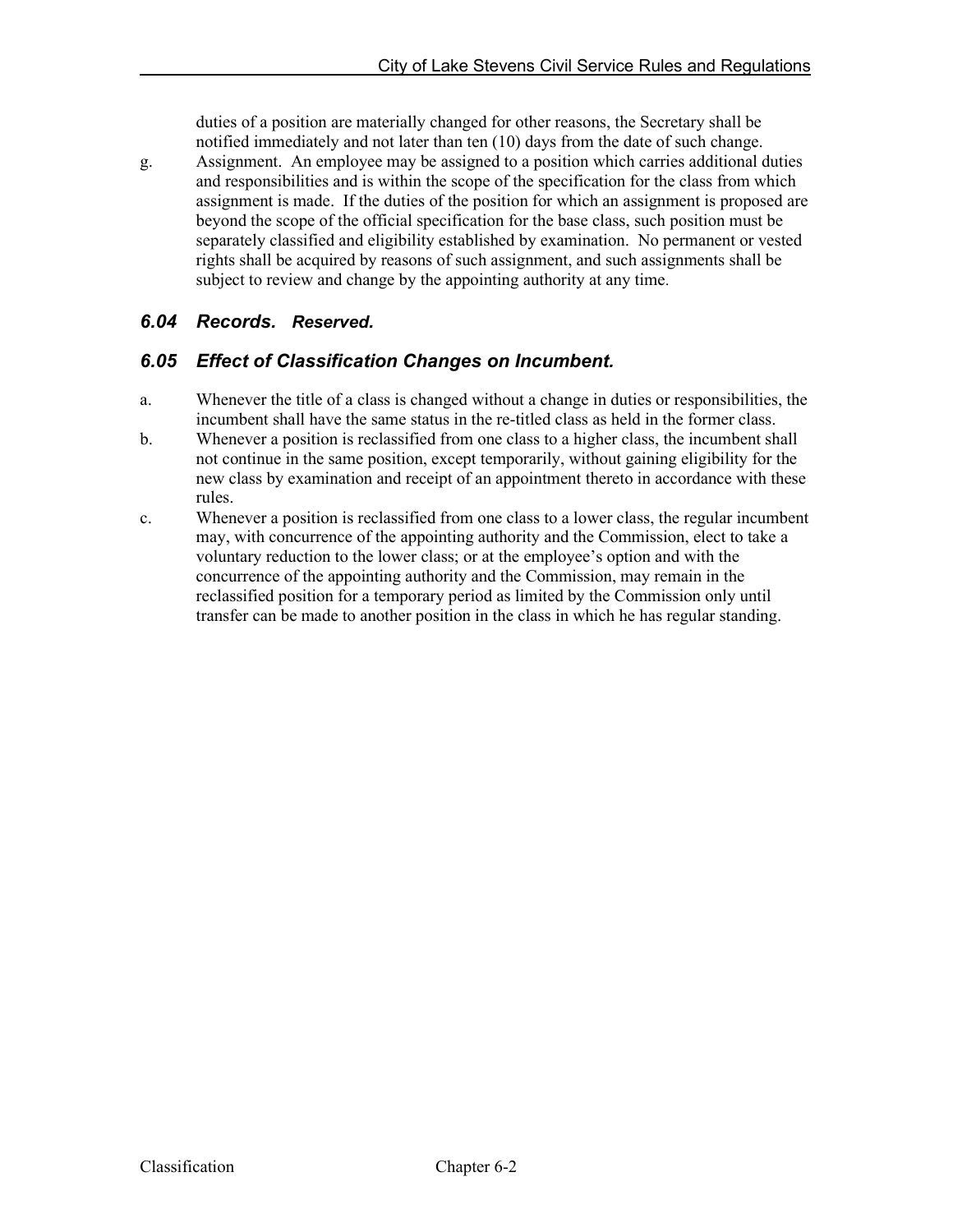# **7. APPLICATIONS AND APPLICANTS**

# <span id="page-23-1"></span><span id="page-23-0"></span>*7.01 General Requirements for Filing Applications.*

- a. All applicants for examinations for positions in the classified Civil Service must file written application on a form prescribed by the Secretary; and no one shall be admitted to any examination without having first filed an application on the proper form, giving fully, truthfully, and accurately, all information required.
- b. In order to file an application for examination, the applicant must:
	- (1) Meet the requirements specified in these rules and in the official examination bulletin as of the closing day of the official filing period;
	- (2) Produce evidence of education, training, experience, or any lawful requirement for a class, as directed by the Secretary.
- c. Time for filing applications:
	- (1) All applications for examination shall be filed with the Secretary during office hours and within the time limit fixed in the official announcement of the examination; provided that upon written evidence of extenuating circumstances acceptable to the Secretary, late applications may be accepted. Applications received by mail in the office of the Commission must be postmarked on or before the closing date.
	- (2) The time for filing applications may be extended by the Secretary as the needs of the service require; provided, that the examination shall then be re-advertised in the official newspaper of the city.

#### <span id="page-23-2"></span>*7.02 Applications for Promotional Examinations.*

- a. An application shall be accepted from any regularly appointed employee in the classes from which promotion is allowed who, in addition to meeting the requirements of Rule 7.01, has the requisite service credit as designated in the official bulletin.
- b. When designated in the official bulletin, the Secretary may permit regular employees and probationers to file for and take a promotion examination for delayed eligibility if on the last day for accepting applications they meet lower specified minimum service requirements in the classes from which promotion is allowed.

# <span id="page-23-3"></span>*7.03 Special Requirements.*

- a. The Secretary may prescribe such limits and such other specific requirements, physical or otherwise, as in the Secretary's judgment are required by and related to the work to be performed.
- b. When designated on the official bulletins, the Secretary may permit filing by an applicant not more than one year under the specified minimum age on an open graded/entrance examination, and not more than two years under the specified experience on a promotional examination. A successful candidate will have delayed eligibility until the required minimum age or experience is attained.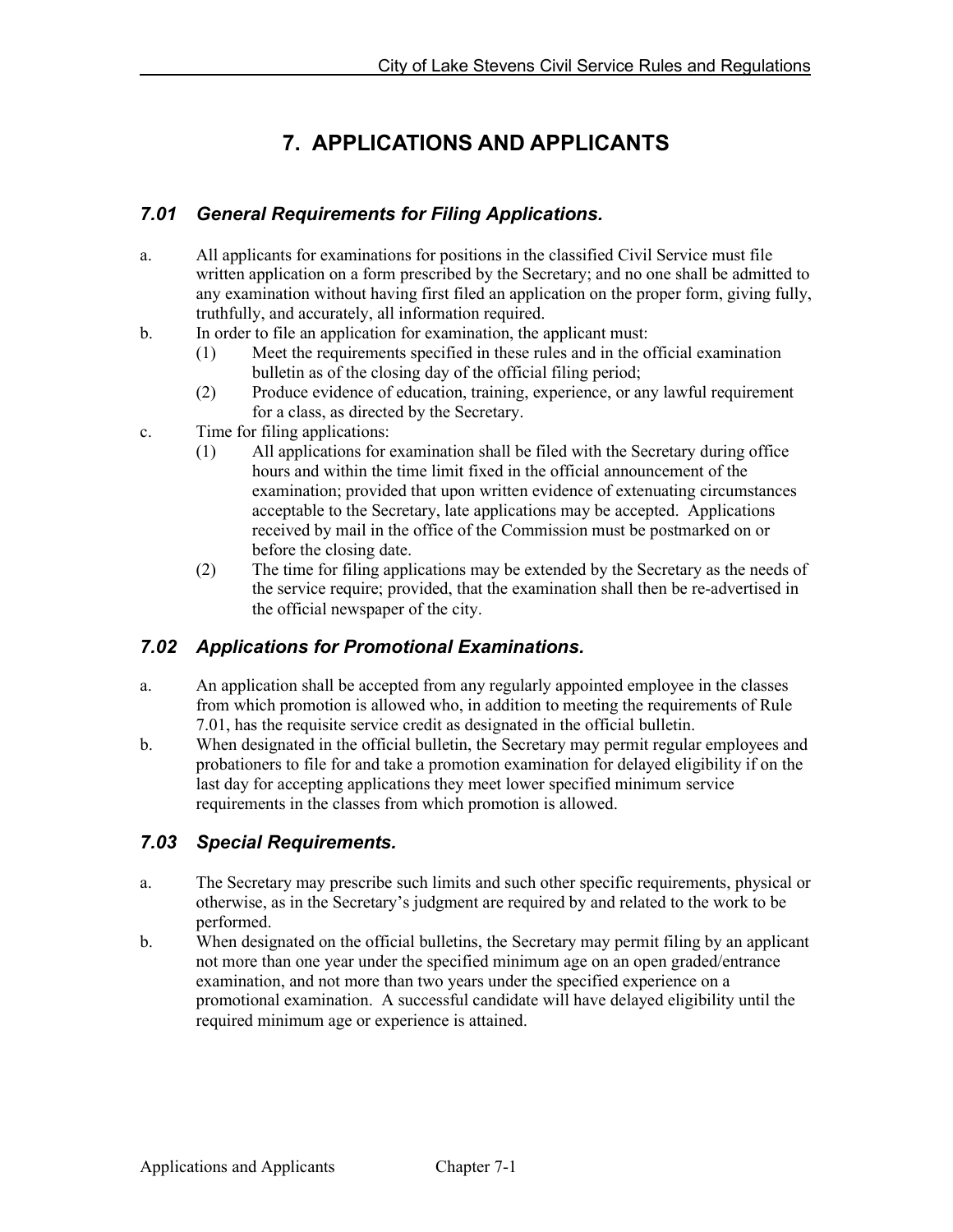# <span id="page-24-0"></span>*7.04 Conditional Admission.*

If there is reasonable concern as to whether the applicant meets the minimum requirements, the Secretary may order that the applicant be admitted to the examination on the condition that the particular requirements are met to the satisfaction of the Secretary before the applicant is enrolled on a candidate register. (Commission added on January 14, 2009)

# <span id="page-24-1"></span>*7.05 Rejection of Application or Candidate.*

The Secretary may reject an applicant for examination, withhold from a register or from certification the name of a candidate, or remove from a register the name of a candidate, if the candidate or applicant:

- a. Does not meet the requirements set forth in these rules or in the bulletin announcing the examination;
- b. Is physically or mentally unfit to perform the duties of the position sought;
- c. Has been convicted of any felony or a misdemeanor involving moral turpitude (see Chapter 9.96A RCW);
- d. Has been dismissed or has resigned in lieu of discharge from any position, public or private, for any cause which would be a cause for dismissal from City of Lake Stevens service, or with any other agency or firm;
- e. Has made any material false statement or has attempted any deception or fraud in connection with this or any other Civil Service examination;
- f. Fails to appear for fingerprinting or other investigation as required;
- g. Has assisted in preparing the examination for which application is sought, or has in any manner secured confidential information concerning such examination which might give an unfair advantage over other applicants in the examination;
- h. After notification, did not promptly appear at the time and place designated for the examination; or
- i. Has been discharged from the Armed Forces under dishonorable conditions.
- j. For other material reasons.

Note: See Rule 3.05, "Review and Appeal from Actions or Decisions of the Secretary".

#### <span id="page-24-2"></span>*7.06 Debarment from Employment.*

- a. No one who has been dismissed from the Service for cause involving moral turpitude shall be allowed to again enter the Service, and anyone dismissed for other good cause shall be allowed to again enter the Service only by express consent of the Secretary;
- b. Any applicant for appointment, promotion, reemployment, increase of salary, or other personal advantage, who shall directly or indirectly pay or promise to pay any money or other valuable thing to anyone whatever for or on account of such actual or prospective advantage, shall be ineligible for any further employment in the Civil Service.

#### <span id="page-24-3"></span>*7.07 Notice of Non Acceptance.*

Anyone against whom action is taken under Rule 7.06a shall be notified promptly by the Civil Service Department of the reasons therefore by either oral notice at time of filing the application and/or written notice mailed to the applicant or candidate.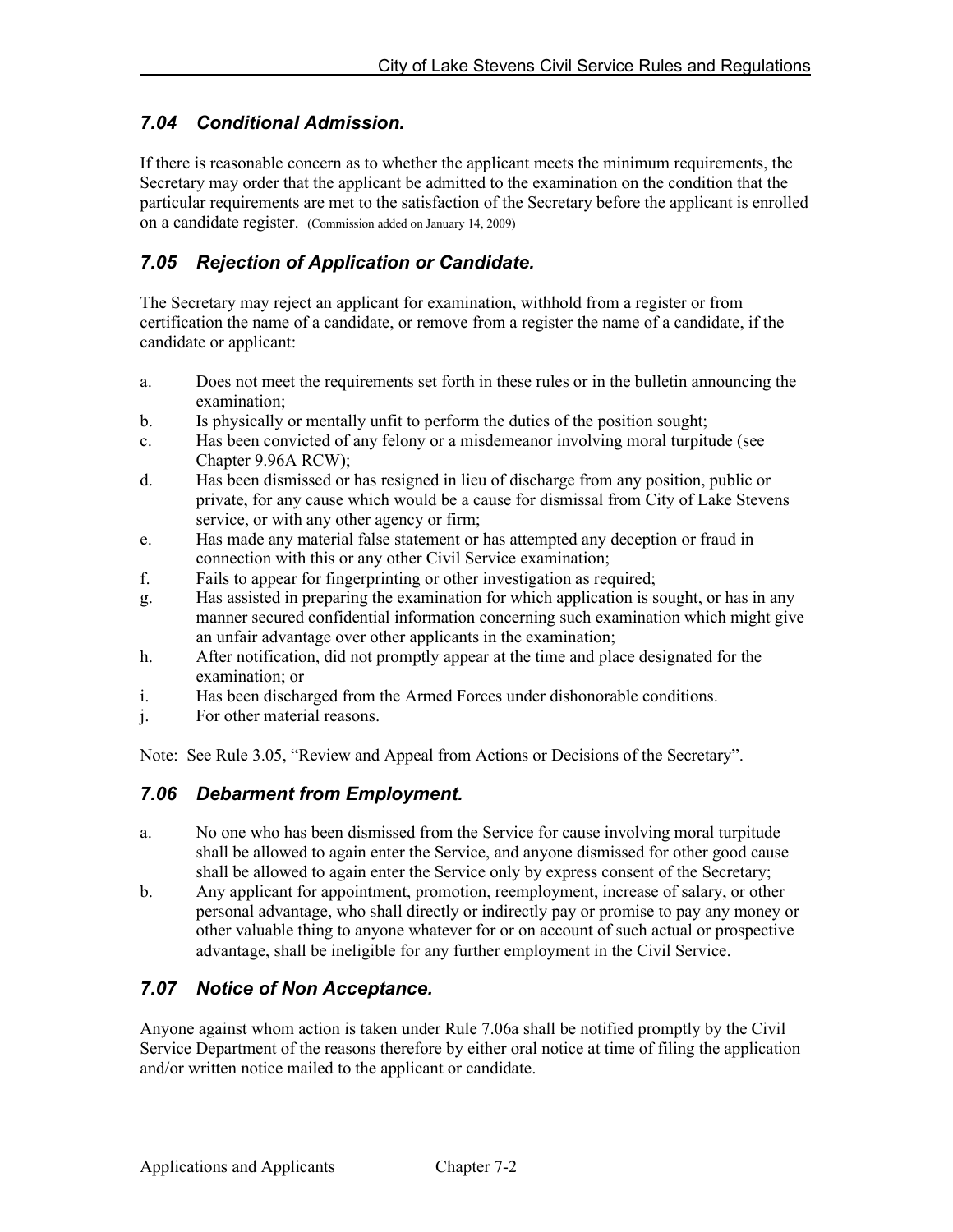# <span id="page-25-0"></span>*7.08 Admission to Examination Pending Appeal.*

The Secretary may admit to the examination anyone whose application was not accepted, pending final disposition of an appeal, such admission to be without prejudice to either the City of Lake Stevens or the applicant.

# <span id="page-25-1"></span>*7.09 Amendment of Application.*

The Secretary may permit any applicant, before or after acceptance of the application form, to amend the application or to file an amended application.

#### <span id="page-25-2"></span>*7.10 Applications Not Returned.*

All applications when completed and filed become the property of the Commission and thereafter may not be returned to the applicant.

# <span id="page-25-3"></span>*7.11 Application Fee.*

The Secretary may require all applicants to pay a fee at the time of filing an application in an amount sufficient to cover the expenses required to provide examinations used in establishing candidate registers. (Commission revised on January 14, 2009)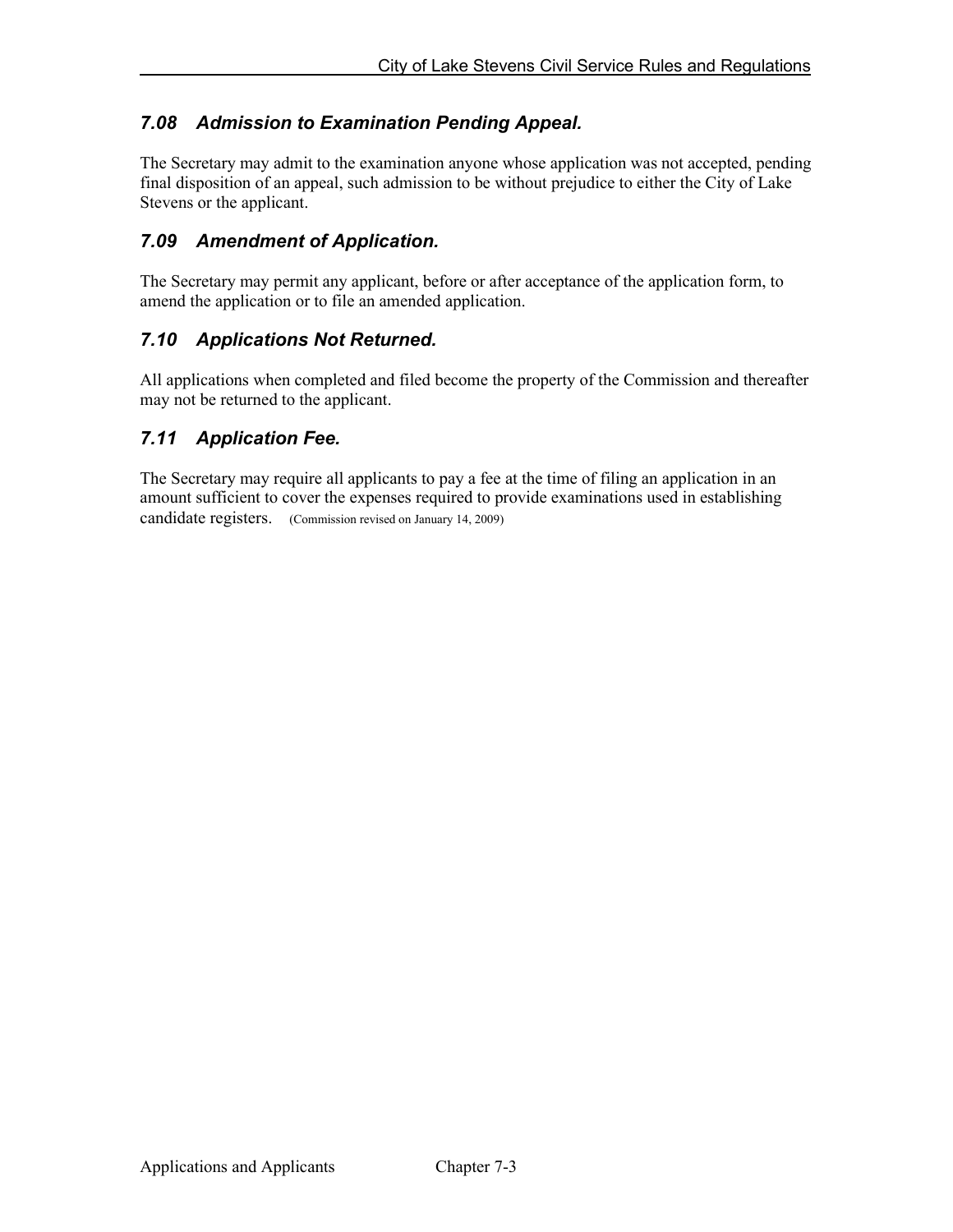# **8. EXAMINATIONS**

# <span id="page-26-1"></span><span id="page-26-0"></span>*8.01 Ordering Examinations.*

The Commission shall order an examination whenever it is deemed to be in the best interest of the City of Lake Stevens. The Secretary shall administer examinations as provided by these rules.

#### <span id="page-26-2"></span>*8.02 Examination Announcement.*

Public notice of examinations may be placed by the Chief Examiner in the official newspaper and in any other publications at least fifteen (15) days preceding such examination. The Subscription Testing Service as part of their agreement with the City may also post notices. The official bulletin shall be posted on the city's website and other designated locations. Promotional examination notices are not required to be advertised but shall be posted in the Chief Examiner's office and in applicable department offices not less than fifteen (15) days preceding the examination. (Commission revised on August 30, 2021; January 29, 2015; November 17, 2014; April 16, 1992)

#### <span id="page-26-3"></span>*8.03 Amendments to Announcements.*

The Secretary may amend any published announcement with appropriate public notice.

#### <span id="page-26-4"></span>*8.04 Continuous Examinations.*

- a. A continuous or periodic examining program may be ordered and administered by the Secretary for any class of positions for other than promotional examinations. Filing will be opened, applications received, and the examinations administered, according to the needs of the service. The names of qualified candidates resulting from such examinations shall be entered on the candidate register and certifications for appointments shall be made in the same manner as from any candidate register. Names of candidates from successive examinations in the same program shall be entered on the candidate register for the class at the appropriate places as determined by final grades. Names may be withheld from certification or removed from such candidate registers in the same manner and for the same reasons as from any candidate register.
- b. To expedite certification and appointment and to maintain security of examination material, no keyed copy of the written test will be provided at any time. The candidate register may be promulgated immediately after the results are obtained.
- c. Except as provided above, the rules applicable to other examinations shall apply to continuous and periodic examinations.

#### <span id="page-26-5"></span>*8.05 Character of Examinations.*

All examinations shall be competitive, impartial, and practical in their character. They shall be designed to qualify and rank applicants in terms of their relative fitness to perform the duties of the class for which the examination was ordered. An examination shall be deemed to be competitive when applicants are tested as to their relative qualifications and abilities, or when a single applicant is scored against a fixed standard.

#### <span id="page-26-6"></span>*8.06 Testing Services.*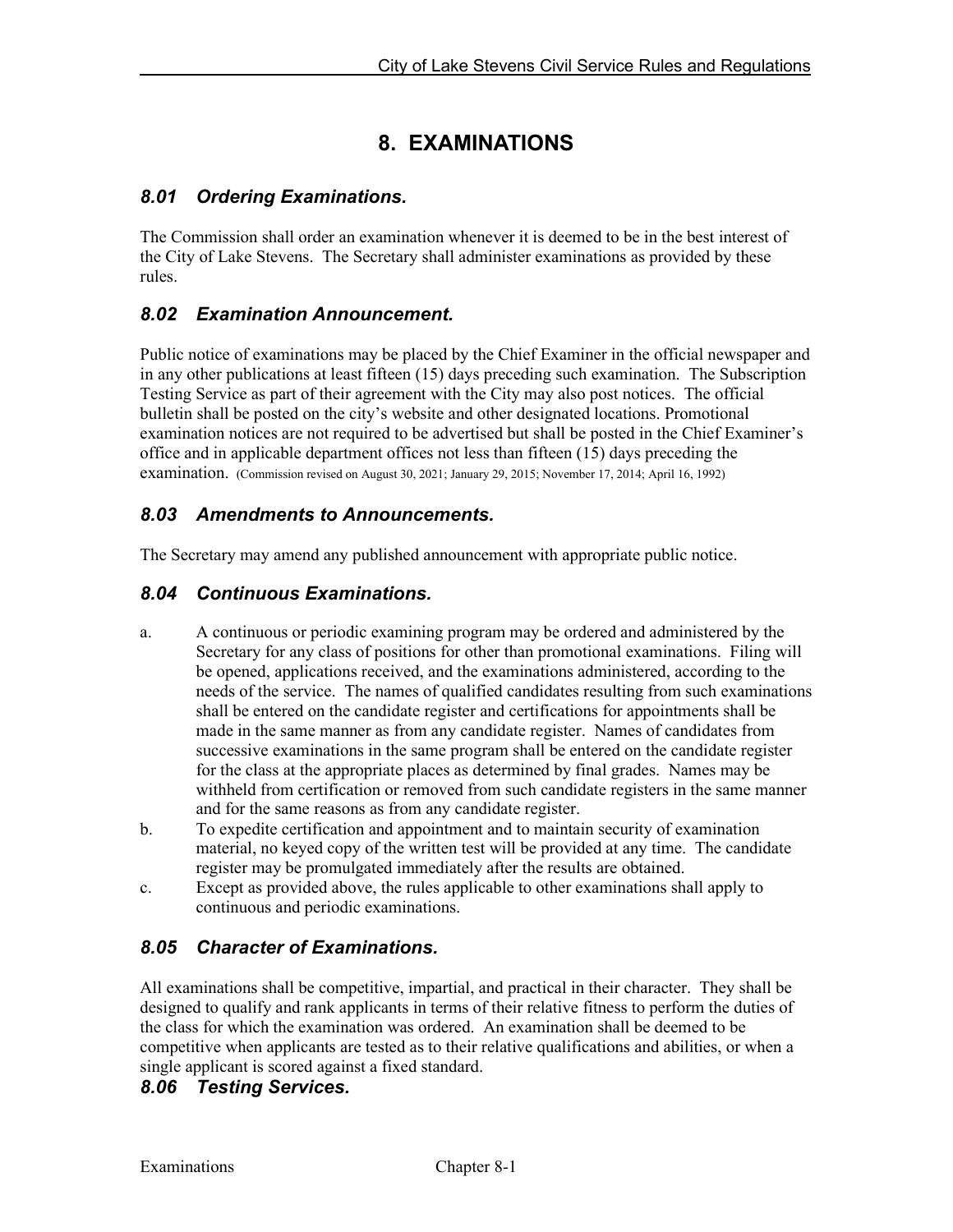#### <span id="page-27-0"></span>*8.06.1 Subscription Testing Services.*

- a. Subscription Testing Services Authorized. The Secretary, following approval by the Commission, may enter into contracts with one or more Subscription Testing Services.
- b. Subscription Testing Service Defined. "Subscription Testing Service" means a person or organization offering a service that test and maintains lists of candidates for employment who have successfully completed Subscription Testing Service process.
- c. Process Verification. The Secretary shall verify that the Subscription Testing Service provides qualified testing resources that are content valid and job-related.
- d. Certification.
	- 1. Applicants certified as a qualified candidate by the Subscription Testing Service shall be invited to participate in an oral board as defined in Rule 8.06.2, Section d. As each applicant is placed in accordance with their scores and Veterans' Scoring Criteria (if applicable) the placement of all others on the list shall be adjusted. (Commission revised on August 30, 2021; January 14, 2009)
	- 2. Candidates qualified for appointment pursuant to the procedures established in this Rule shall be placed on the eligibility list in the manner described in Rule 9. (Commission revised on January 14, 2009)
	- e. Additional Testing. Candidates qualified pursuant to a Subscription Testing Service shall be subject to such additional testing as may be required by the Commission or the appointment authority. Such testing may include, but not be limited to, an oral board, background investigation, polygraph, psychological, physical agility testing. (Commission added January 22, 2001 and revised on January  $14, 2009$ )

#### <span id="page-27-1"></span>*8.06.2 Continuous Testing.*

- a. Continuous Testing Eligibility List. The Secretary/Chief Examiner, following approval by the Commission, may establish any eligibility list for use by applicants tested through and certified for eligibility through this continuous testing process.
- b. Continuous Testing Defined. Continuous testing shall mean a written examination, oral examination, or a standardized physical fitness/agility test conducted pursuant to set and commonly applied standards whose results shall be valid for a period of one calendar year from the date of certification to a Continuous Testing Initial Eligibility list. Continuous testing may, at the discretion of the Commission, be offered through the Secretary/Chief Examiner or pursuant to a subscription testing agreement. (Commission revised August 30, 2021)
- c. Certification. Applicants certified pursuant to a continuous testing process shall be placed on a Continuous Testing Eligibility list. Certification shall be in accordance with the rules and regulations of this Commission. As each applicant is placed in accordance with their scores and Veterans' Scoring Criteria (if applicable) the placement of all others on the list shall be adjusted. (Commission revised August 30, 2021)
- d. Additional Testing. Applicants placed upon this eligibility list shall be subject to such other testing processes as the Commission shall direct, including but not limited to oral boards or any other testing process conducted by the Commission or by a subscriber pursuant to Rule 8.06.
- e. Removal of Names. The names of candidates certified to this eligibility list shall remain on the list until either certified to a secondary hiring list following an oral board or other testing as established by the Commission, the expiration of one year from the date of certification, the candidate withdraws from consideration, or until the candidate has been hired by another public safety organization. Names may be removed upon notification by the candidate, upon the written notification of another public safety employer, or an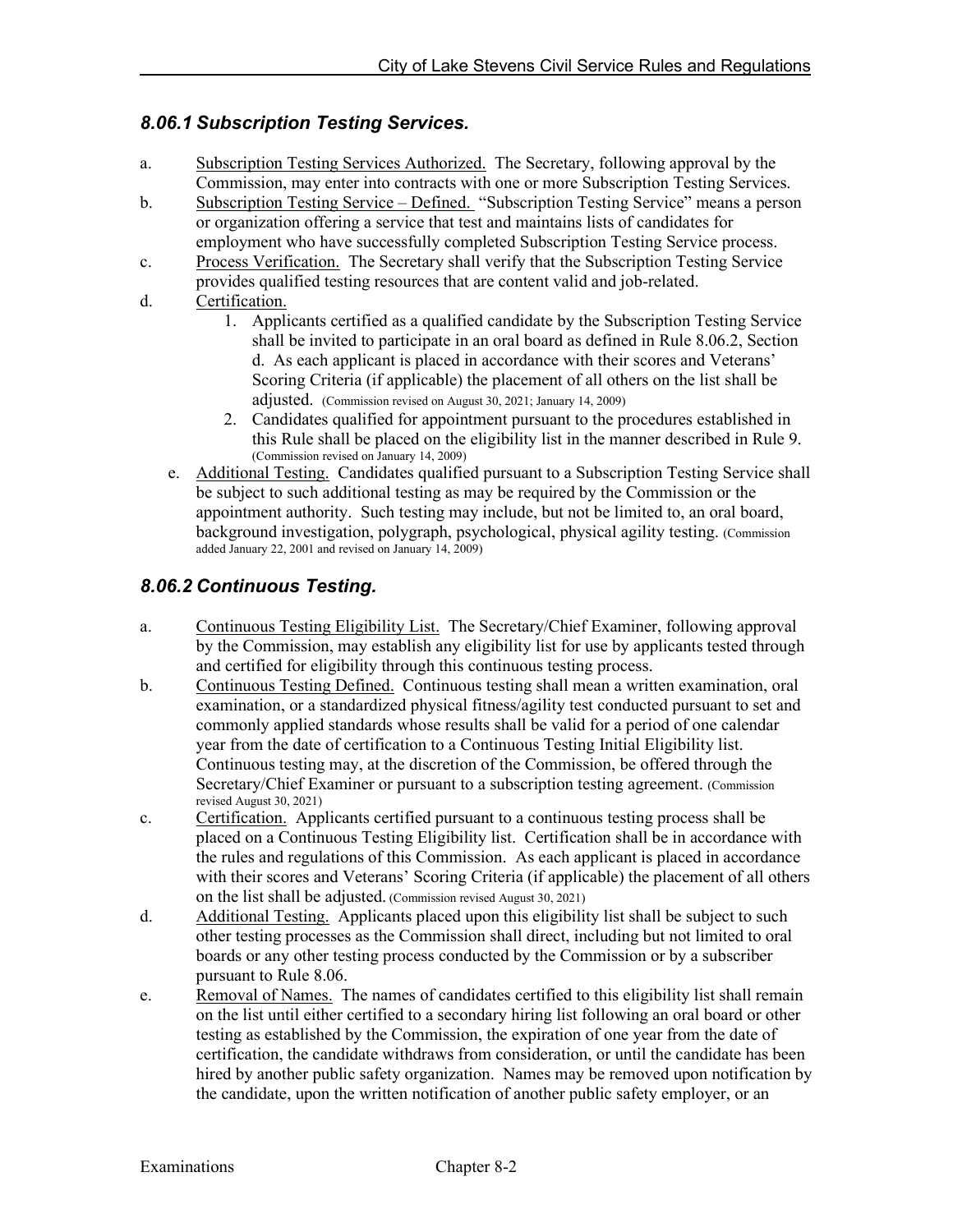entity providing subscription testing. (Commission added January 22, 2001) (Commission revised August 30, 2021)

#### <span id="page-28-0"></span>*8.07 Content of Examinations.*

Examinations may include written tests, personal qualifications, physical or performance tests, or evaluations of training and experience, interviews, or any other suitable evaluation of fitness, or any combination of such tests. Such tests may evaluate education, experience, aptitude, knowledge, skill, physical condition, personal characteristics, and other qualifications to determine the relative fitness of the candidates.

**Physical Agility Tests.** Physical agility tests will be those currently administered by the Washington State Criminal Justice Training Commission for admission into the Basic Law Enforcement Training course. Test monitors will be selected by the secretary and have the authority to discontinue further testing of an applicant who has failed to pass the test standards. The physical agility test is pass/fail. (Commission revised on August 30, 2021; January 25, 1999)

**Written Examinations.** The secretary will obtain standardized written tests from a reputable source that can provide appropriate information to justify the questions and answers. Successful applicants must attain a minimum score of 70%. (Commission revised on January 25, 1999)

**Oral Board Examination**. The Secretary can choose to screen the top scorers from the written test by using an oral interview. All applicants will be asked the same set of questions by a panel of judges selected by the Secretary who will evaluate their responses. The panel will have at least three members. A minimum score of 70% is necessary to pass the oral board examination. (Commission revised on January 14, 2009; January 25, 1999)

**Assessment Center Exercise.** The Secretary may design an assessment center process using different panels, tasks, and other exercises to evaluate the applicant's knowledge, skills and abilities. The secretary may limit the number of applicants participating in this exercise to a minimum of 10, from the top scorers in the screening examination, if necessary. A minimum score of 70% is necessary to pass this exercise. (Commission revised on January 14, 2009; January 25, 1999)

**Competitive Examinations – Promotional Examinations.** For all promotional examinations within the department, the Secretary may design a competitive examination process to evaluate the applicant's knowledge, skills and abilities. The competitive examination may include an assessment center process, or written examination. The secretary may limit the number of applicants participating in this exercise to a minimum of 10. A minimum score of 70% is necessary to pass this exercise. (Commission revised March 1, 2017; added August 18, 2010)

#### <span id="page-28-1"></span>*8.07.1 Examinations for Experienced Police Officer.*

An "Entry Level – Advanced" applicant is defined as:

- Currently attending the Washington State Criminal Justice Training Commission's (WSCJTC) Basic Law Enforcement Academy (BLEA); or
- Graduate of the Washington State Criminal Justice Training Commission's (WSCJTC) Basic Law Enforcement Academy (BLEA) but has not completed the Field Training program (FTO) of a city, county, state, or federal law enforcement agency.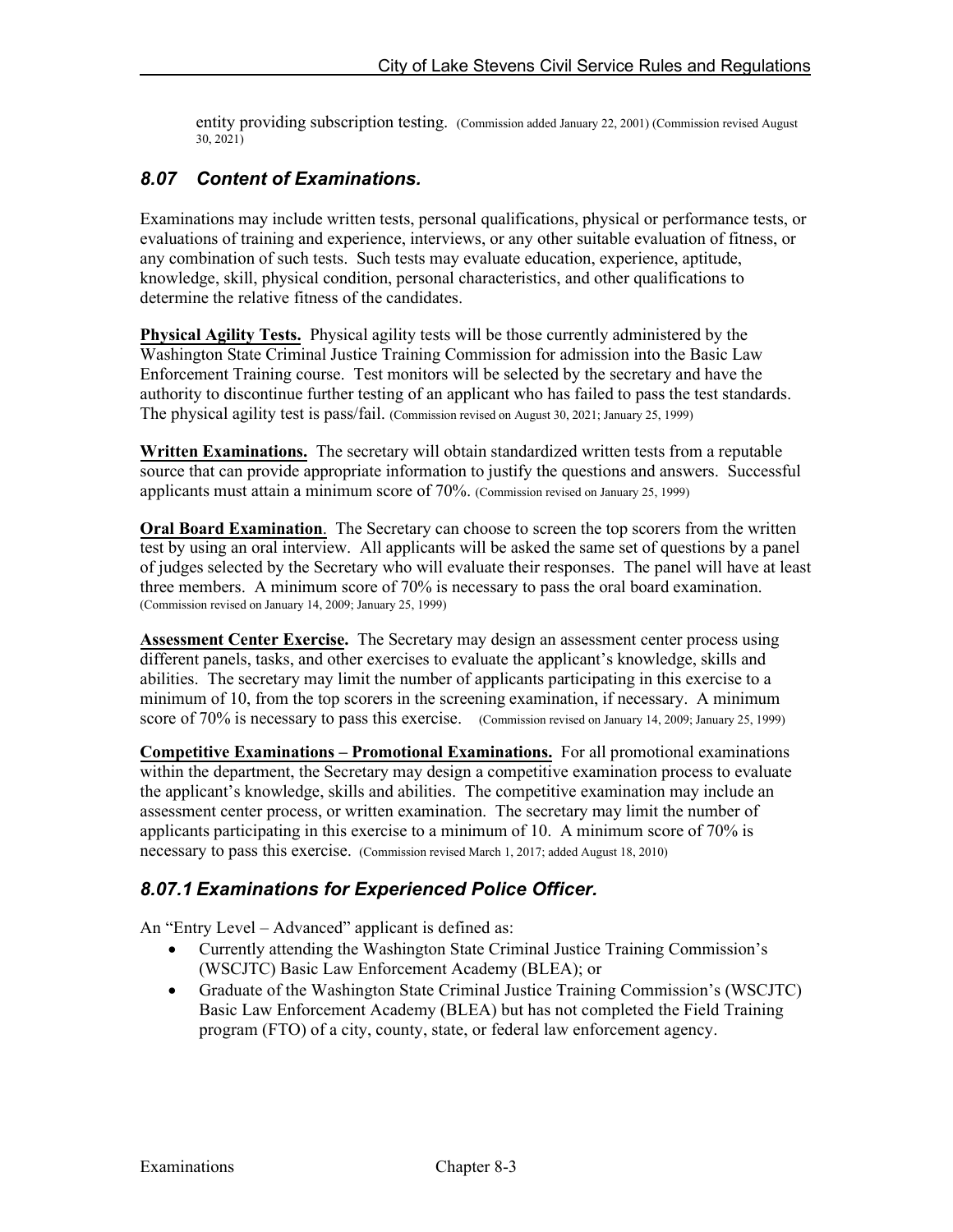A Lateral Police Officer is defined as:

- Currently employed, full-time, civilian law enforcement officer with a city, county, state or federal agency who has successfully completed the Washington State Criminal Justice Training Commission's Basic Law Enforcement Academy; or
- Has previously worked in the above capacity within the last 24 months; or
- Whose prior training qualifies them to attend the Washington State Criminal Justice Training Commission's Basic Law Enforcement Equivalency Academy.

(Commission revised on August 30, 2021; August 12, 2009; May 7, 2008; January 25, 1999)

The Chief of Police and the Secretary will evaluate the applicant's employment history and training to determine if the applicant qualifies as an experienced Police Officer. Qualifying applicants may be sent a written examination that assesses their experience, writing skills and ability to apply current professional concepts. A panel of evaluators selected by the Chief of Police and Secretary will judge the written examination. A minimum score of 70% is necessary to move to an oral board exercise. (Commission revised on April 7, 2021; May 7, 2008; January 25, 1999)

#### <span id="page-29-0"></span>*8.08 Parts and Weights.*

Each examination shall embrace one or more parts to which a raw score, rank order, or percentage weight shall be assigned. One or more of the following options shall be utilized in scoring an examination.

- a. A raw score (actual number of questions answered correctly) shall be the sole indicator of final score of a written examination, unless otherwise determined by the Commission prior to exam administration.
- b. A rank order list shall be the final result of an assessment center type of examination. The rank ordering shall be determined by the number of points earned in an assessment center. Assessors retained by the Commission shall have the latitude and flexibility of recommending individuals for promotion in addition to not recommending individuals for promotion, thus not including those individuals on the eligibility list who do not receive recommendations.
- c. A percentage weight shall be determined by multiplying the weight assigned to one or more parts of an examination and the sum of the resulting products, to be called the "weighted average".
- d. A rank order list shall be the final result of a competitive examination process as defined in section b above. (Commission added August 18, 2010)

#### <span id="page-29-1"></span>*8.09 Passing Grades.*

- a. A final minimum passing score required shall be determined by the Commission prior to any examination in which a raw score is utilized.
- b. Where an examination consists of two or more parts, the Commission may set a minimum score to be required in any part of such examination, and any applicant who fails to attain such minimum score shall be considered as having failed in the entire exam and shall not be entitled to take the balance of the exam. The minimum score required, and the part of the exam to which it is applicable, shall be stated in the official bulletin or announced at the time of the examination.
- c. If a minimum score is not determined by the Commission prior to any examination, then the minimum scores for each examination shall default to the standards described in Section 8.07, "Contents of Examinations." (Commission added on January 14, 2009)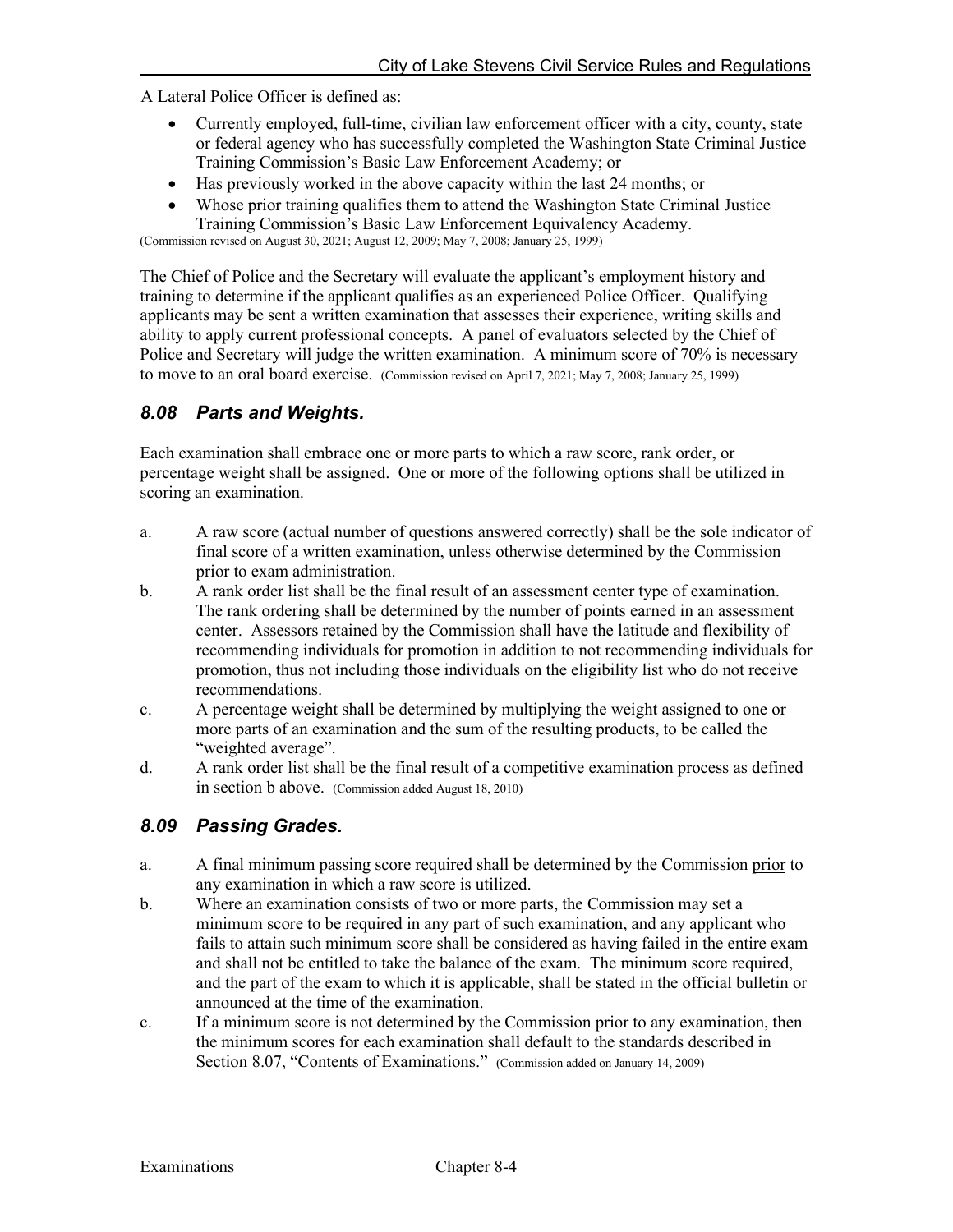# <span id="page-30-0"></span>*8.10 Promotional Examinations.*

Vacancies in the higher positions of a class shall be filled by promotion, whenever practicable in the judgment of the Commission. Upon showing from a department that special training and knowledge gained within a department is essential to the proper filling of the vacancy; the Commission may limit an examination to a promotional examination within a department only.

### <span id="page-30-1"></span>*8.10.1 Promotional Examination Process.*

The minimum qualifications for all Civil Service covered positions are contained in the current job descriptions. The promotional examination process may be an assessment center and/or written exercise that evaluates the applicant's knowledge of law, department policy, and current professional practices; skills in oral communication and writing; judgment; and ability to apply supervisory practices to a variety of situations. The promotional examination may be announced and applications accepted when vacancies occur or the certified eligibility list has expired or has been exhausted. The announcement shall contain a description of the exam process. The assessment exercise may be administered and scored in accordance with this chapter and the eligibility list certified by the commission at a regular meeting. (Commission revised on March 1, 2017; November 17, 2014; March 27, 2006; January 25, 1999)

# <span id="page-30-2"></span>*8.11 Open Graded Examinations.*

An examination may be advertised as open graded when, in the judgment of the Commission, it is in the best interests of the service.

#### <span id="page-30-3"></span>*8.12 Veteran's Credit.*

Veterans, who have passed an examination, shall be entitled to credit pursuant to Chapter 41.04 RCW. (A copy of pertinent provisions of Washington State law relating to veterans scoring criteria in employment is attached as Appendix B to these rules.) (Veteran's otherwise qualified shall be entitled to a credit equal to 10% of the points earned on the examination.) (Commission revised on April 16, 1992)

# <span id="page-30-4"></span>*8.13 Reserve Officer Credit.*

Lake Stevens Reserve Police Officers who meet the minimum qualifications for an entry-level position and have graduated from the Reserve Police Officer Academy, will be entitled to a credit equal to 4% of the points earned on the examination for each year of service as a Reserve Officer up to a maximum of 12%. Credit provided herein shall not be combined with or added to any other credit provided for under these Civil Service Rules. (Commission revised on May 7, 2008; October 29, 2001; January 25, 1999)

#### <span id="page-30-5"></span>*8.14 Keyed Copy Inspection and Examination Protest.*

a. Any protest against the scope, content, or practicality of any part of an examination shall be filed in writing with the Secretary within three (3) working days immediately following the administration of such part, or within the time limit specified on the examination instruction sheet.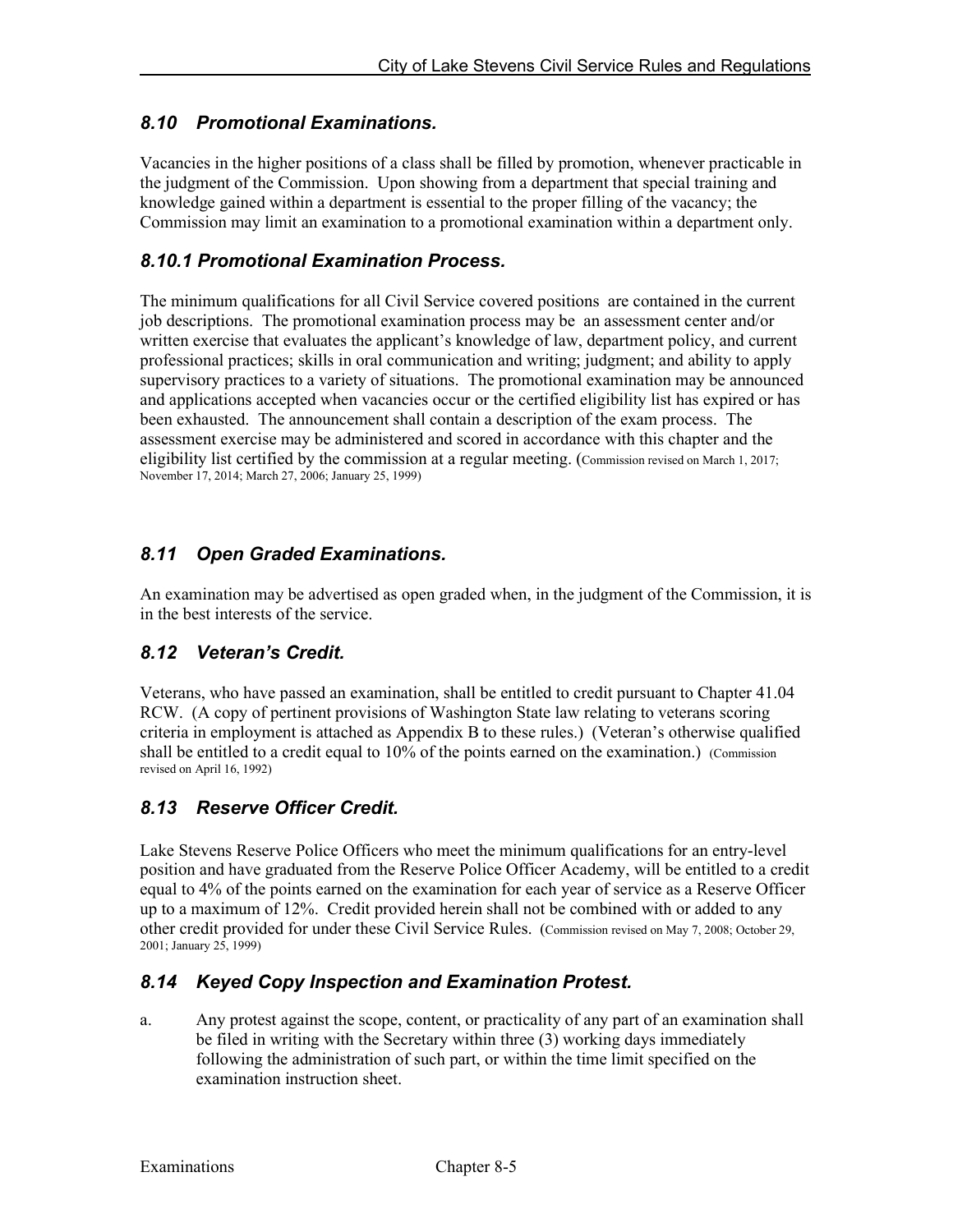- b. When a keyed copy is provided, protests against the proposed keyed answers must be filed in writing within three (3) working days or the time limitation specified on the examination instruction sheet. No keyed copy will be provided for inspection on standardized tests or on continuous or periodic examinations.
- c. When a qualifying grade is required on any part of an examination, those who fail to receive the qualifying grade shall be notified and any protest or appeal must be filed in writing within three (3) working days after the notices of results have been mailed.
- d. Any protest against scoring or any allegation of clerical error in the final results of an examination must be filed in writing within three (3) working days after notices of results have been mailed.
- e. All protests filed in accordance with this rule shall be considered and any proper corrections made. If authorized corrections are applicable to other examinees, the corrections shall be made on all examination papers affected.

# <span id="page-31-0"></span>*8.15 Correction of Clerical Errors.*

Any clerical error may be corrected by the Secretary upon discovery at any time during the life of the candidate register, but no such correction shall affect an appointment made from a certification made prior to the correction.

#### <span id="page-31-1"></span>*8.16 Effective Date of Examination Results.*

Results of an examination shall become effective on the date official notice is submitted to examination applicants.

#### <span id="page-31-2"></span>*8.17 Reexamination.*

- a. No one shall be reexamined for the same class within three months of the effective date of such examination, unless authorized by the Secretary upon determination that it would be in the best interest of the City of Lake Stevens. (Commission revised on January 14, 2009)
- b. If a candidate takes a succeeding examination for the same class, the result of such examination shall not nullify any remaining eligibility already established. Eligibility attained by the second examination shall be entered on the register and the eligibility that will provide the greatest advantage to the candidate shall be used.

#### <span id="page-31-3"></span>*8.18 Examination Papers.*

Examination papers of each candidate shall be kept on file in the office of the Commission until the expiration of eligibility.

#### <span id="page-31-4"></span>*8.19 Additional Examination.*

a. Candidates certified pursuant to Rule 9, shall be subject to medical, physical, or psychological examination and to such other examinations administered by the Police Department as authorized and approved by the Commission. Such other examinations include, but are not limited to, background examination and polygraph. Reports of such examination shall be filed with the Commission in the event the findings of the examination recommend that the candidate be rejected. The Secretary shall consider such recommendation, may require further examination, and may order the candidate's name dropped from the candidate register. (Commission revised on April 16, 1992)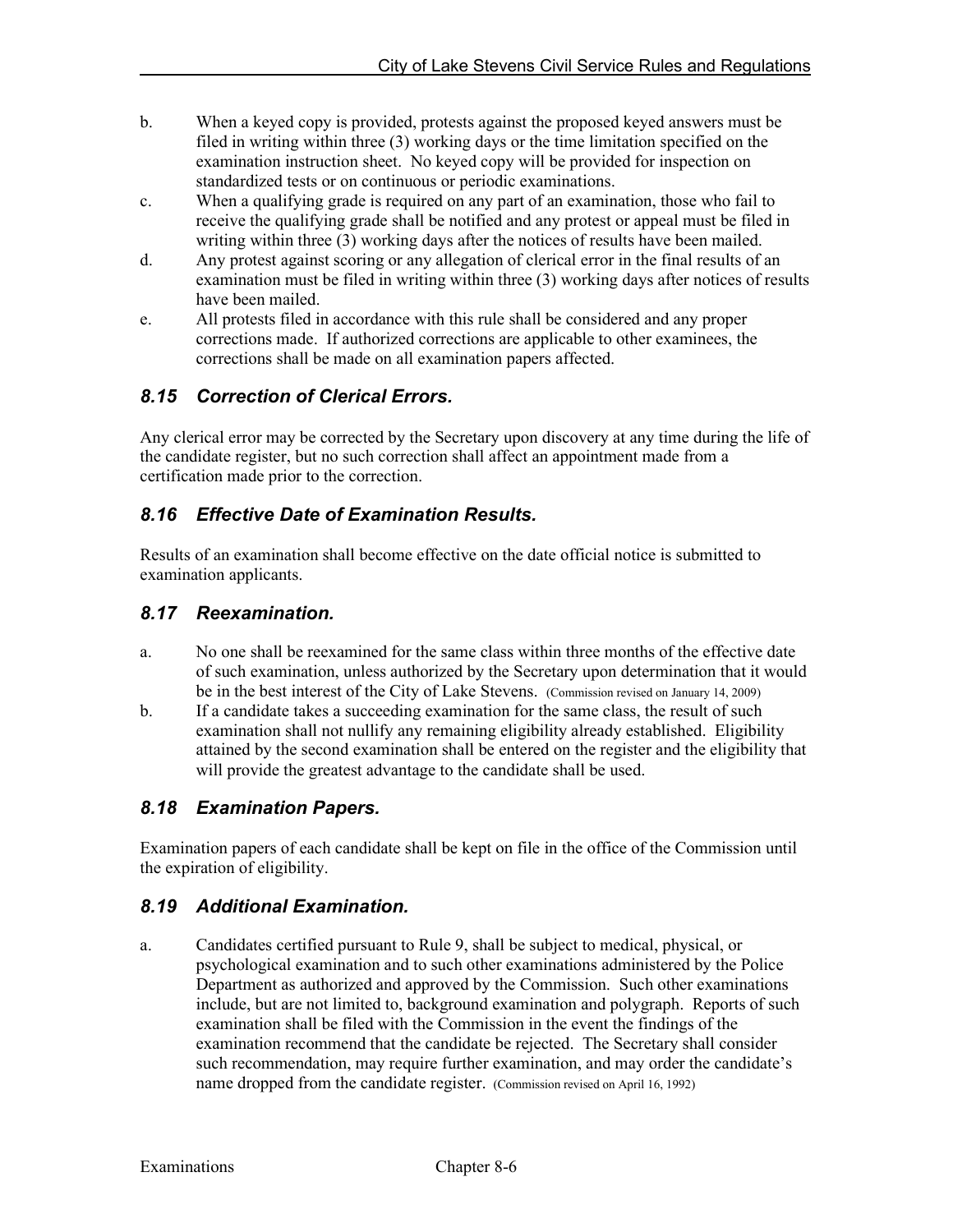- b. The Secretary may designate a limited number of certified candidates for additional examination as provided in Rule 8.20a, in order to maintain an ability to certify registers pursuant to Rule 10.
- c. Before the Appointing Authority refers a candidate for medical (including mental health) examination, a conditional offer of employment must be made. (Commission added on January 14, 2009)

#### <span id="page-32-0"></span>*8.20 Number of Applicants – Limitations.*

The Secretary may restrict the number of qualified applicants to be examined whenever an examination for a position attracts large numbers of qualified applicants. The Secretary may limit eligibility in subsequent exam parts to those scoring highest on a preliminary test or series of tests. (Commission added on January 14, 2009)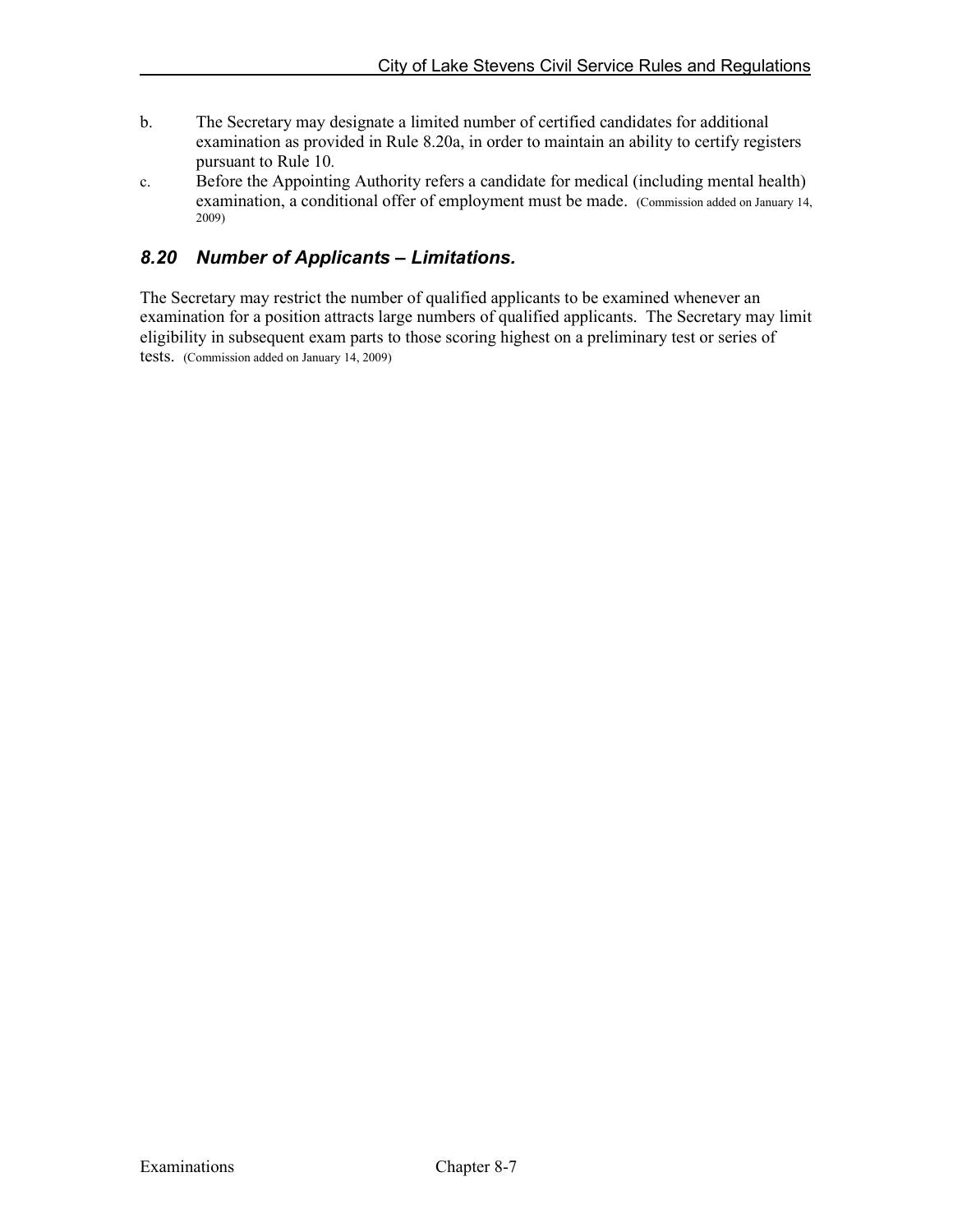# **9. REGISTERS AND ELIGIBILITY**

# <span id="page-33-1"></span><span id="page-33-0"></span>*9.01 Establishment of Candidate Registers.*

After each examination, a candidate register for the class shall be updated on which the names of successful candidates shall be ranked as follows (Commission revised on August 22, 2013):

- a. On a promotional register: relative rank shall be determined by the examination rating or grade, plus any additional percentage allowed by law for veterans' scoring criteria.
- b. On an open graded register: relative rank shall be determined by the examination grade, plus percentage allowed by law for veterans'scoring criteria.
- c. Priority of time of examination shall not give any preference in rank on the register.
- d. The preference in rank of candidates having equal final general averages shall be determined as follows, in the order stated:
	- (1) The one who qualifies for veterans' scoring criteriain accordance with Washington State law. Candidates on a promotional register do not so qualify.
	- (2) When the examination is composed of two or more parts with separate grades, the one who has:
		- (a) The highest grade on the most heavily weighted part of the examination; if a tie still exists, then the highest grade on the next most heavily weighted part, and so on for as many parts as the examination contains.
		- (b) The highest grade on the written test if all parts are weighted equally.
	- (3) When the examination has only one part, or the candidates have the same standing under (1) and (2) above:
		- (a) As between examinees who are City of Lake Stevens employees, the one having the greater service duration with the City of Lake Stevens, regardless of class or department.
		- (b) If one is a City of Lake Stevens employee and the others are not, the City of Lake Stevens employee has preference.
	- $(4)$  By lot.
- e. If an applicant is permitted to file for and take an examination for delayed eligibility and if such applicant is successful in the examination, eligibility shall be held in abeyance until the candidate meets the requirements for eligibility, which must be reported in writing. If otherwise eligible, the candidate's name shall be placed on the register in accordance with the final examination grade. Any such eligibility shall expire with that of other candidates from the same examination.

#### <span id="page-33-2"></span>*9.02 Return to Candidate Register After Resignation or Retirement.*

- a. A former employee who resigned or retired may request return of his name to the proper open graded candidate register for the class. Such request must be made within one (1) year from the date of resignation or retirement; provided, the Secretary may extend the above time limitation for not to exceed an additional four years, upon satisfactory showing that such extension would be in the best interest of the City of Lake Stevens;
- b. Any request for return to the register following resignation or retirement, must be supported by written recommendation of the former employing department;
- c. A former employee whose eligibility is reinstated under this rule shall be certified according to Civil Service rules. However, the name of such a candidate need be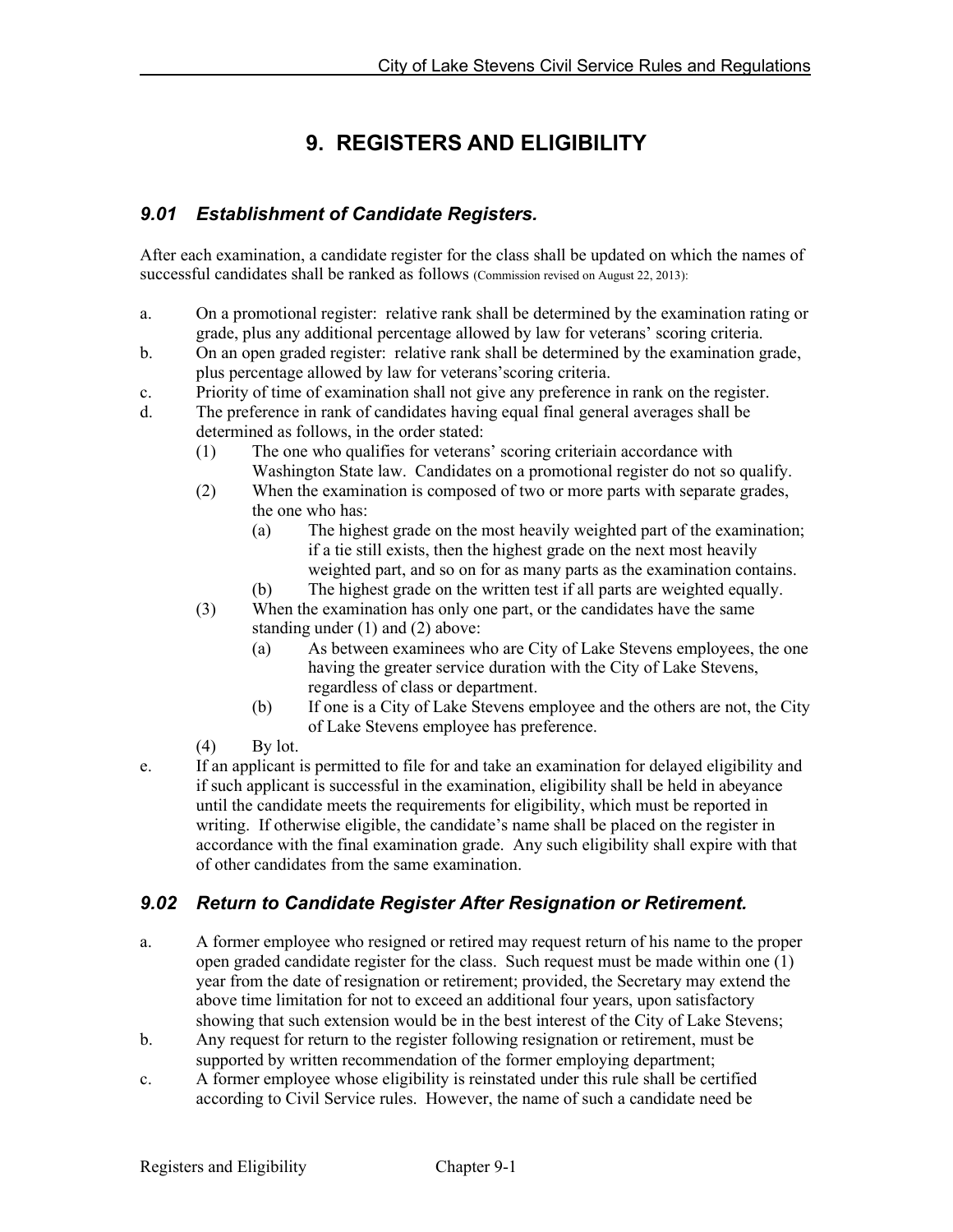considered only by the department which recommends the return of the name to the register.

d. The name of the former employee who resigned or retired may not be returned to a promotional register, unless recommended by the head of the former employing department and approved by the Civil Service Commission within one year from the date of resignation or retirement.

# <span id="page-34-0"></span>*9.03 Appointment without Examination.*

Except as provided in Rules 9.02 and 9.04, any return to the civil service shall be by examination only.

# <span id="page-34-1"></span>*9.04 Establishment of Reinstatement Registers.*

- a. The names of regular employees who have been laid off or, when requested in writing by the appointing authority, probationary employees who have been laid off, shall be placed upon a reinstatement register for the same class and for the department from which laid off, for a period of one year from the date of layoff;
- b. Upon the request of an appointing authority, the Secretary may approve the certification of anyone on such reinstatement register as eligible for appointment on an open competitive basis in the department requesting certification.
- c. Anyone on a reinstatement register who becomes a regular employee in another department shall lose reinstatement rights in the former department.
- d. Anyone accepting a permanent appointment in the class from which laid off and in a department other than that from which laid off is not to be certified to the former department unless eligibility for that department is restored.
- e. Refusal to accept permanent work from a reinstatement register shall terminate all rights granted under this Chapter; provided, no one shall lose reinstatement eligibility by refusing to accept appointment in a department other than the one from which laid off.

# <span id="page-34-2"></span>*9.05 Duration of Candidate Registers.*

- a. If an applicant is permitted a delayed administration of an examination, and is successful in such examination, that applicant's eligibility shall expire with that of other candidates from the same examination.
- b. In no event shall a candidate's eligibility remain in force for longer than twenty-four (24) months. Each candidate's eligibility expiration date shall be listed on the register for the class. (Commission revised on August 22, 2013)
- c. After each examination, the eligibility register for the class shall be updated to include the additional successful candidates in ranked order by exam score. Candidates in the military service of the United States shall be entitled to extended eligibility equivalent to the period to which he was entitled at the time of entering the military service; provided written request for extended eligibility is filed with the Civil Service Department within ninety (90) days of termination of active military service. If any change is made in an examination program, a new eligibility list will be generated and any active eligibility list will expire. (Commission revised on August 22, 2013)
- d. Eligibility upon return of a name to a candidate register following resignation shall be for two years from such return.
- e. An employee who accepts a position in another class in the same department, or accepts an appointment in another department, or is laid off, shall retain all earned eligibility for the periods provided for in Rule 14, except that if an appointment is accepted in another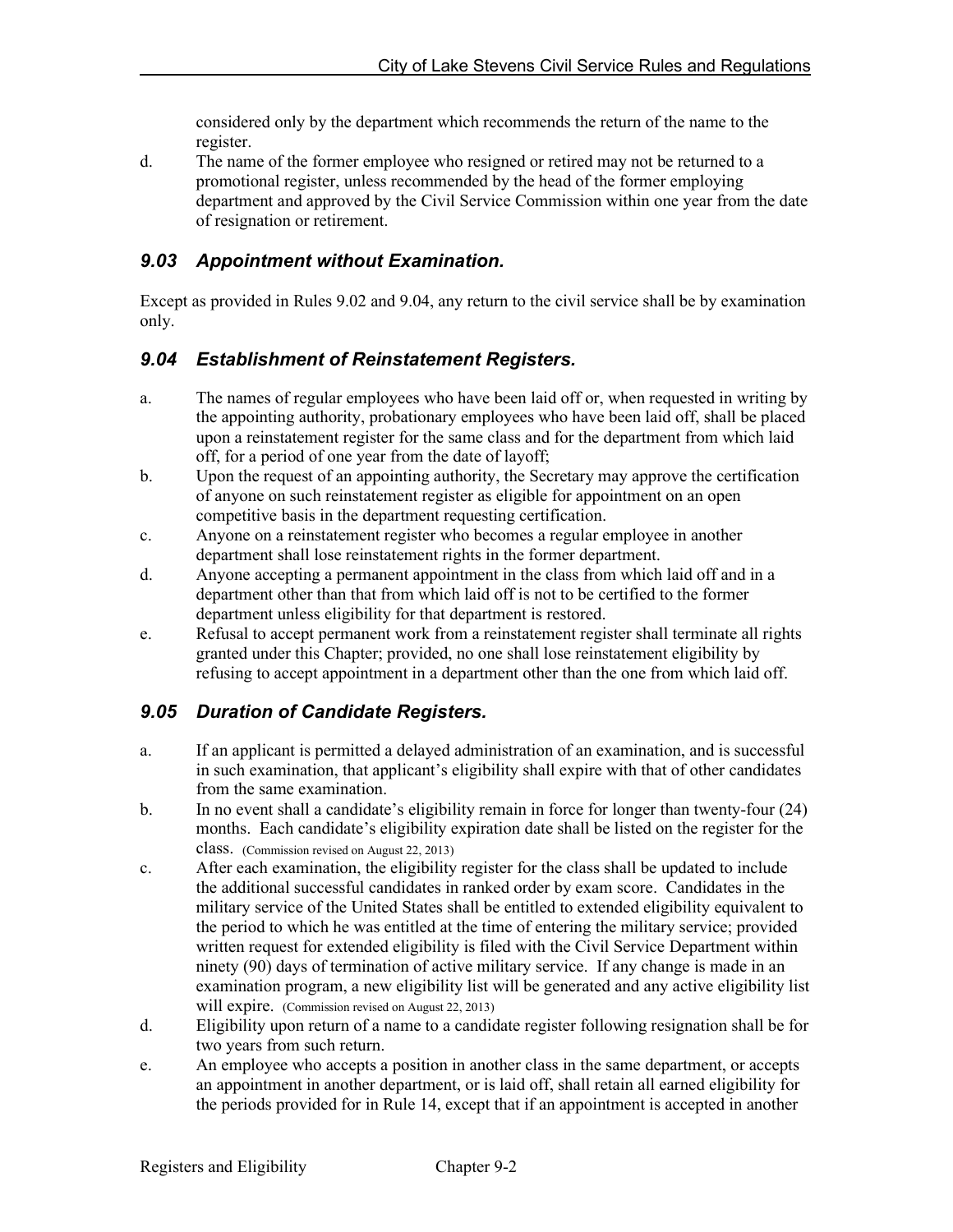department (whether following a layoff or otherwise), continuation of the departmental promotional eligibility for the first department shall be at the option of that department.

# <span id="page-35-0"></span>*9.06 Change of Availability of Candidates.*

- a. It shall be the responsibility of a candidate to immediately notify the Civil Service Department in writing of changes in address, telephone number, change of name through marriage or otherwise, or any changes which may affect availability for employment.
- b. In the event the candidate is unable to continue the process, the candidate will notify the Secretary in writing of the candidate's unavailability for the position. (Commission revised on January 14, 2009)

# <span id="page-35-1"></span>*9.07 Cancellation of Eligibility.*

- a. Anyone's name may be removed from a candidate register for failure to pass a required examination or upon receipt of proof of bad character or other unfitness; fraudulent conduct; false statements by the candidate or by others with the candidate's collusion; material physical or mental disability; or other disqualifying factor in connection with any application, examination for, or securing of an appointment. A previous unsatisfactory work record with the City of Lake Stevens or dismissal from the service, or dismissal from any position, public or private, for any cause which would be a cause for dismissal from the City of Lake Stevens service, shall be deemed cause for cancellation of eligibility; (Commission revised January 14, 2009; September 25, 2000)
- b. Separation from the service will terminate any promotional eligibility;
- c. Failure to respond to an inquiry from the Appointing Authority may result in the Secretary striking the candidate from the candidate list (Commission added January 14, 2009).
- d. Failure to accept all the conditions of employment as listed in a Conditional Offer of Employment, or has refused to accept employment, the Secretary may strike the candidate's name from the register; (Commission revised January 14, 2009; September 25, 2000)
- e. Failure to respond to the canvass of a register within fourteen (14) days from such canvass, failure to make deadlines for requests for information by the appointing authority, provide material requested by the appointing authority, or to make appointments for required examinations shall be deemed cause to strike the name of any candidate from the register; (Commission revised January 14, 2009; September 25, 2000)
- f. Refusal to accept reemployment in a permanent position shall constitute separation from the service except as provided in Rule 9.04e.
- g. Such action contemplated by this Rule may also be taken for other material reasons.
- h. Any applicant may voluntarily remove their name from the eligibility list by signing the appropriate form provided by the Secretary or by sending a signed statement to the Commission requesting such action. No prejudice will be attached to an applicant who voluntary removes their name from an eligibility list. (Commission added on January 25, 1999; revised on January 14, 2009)

#### <span id="page-35-2"></span>*9.08 Restoration of Names to Candidate Registers.*

The name of a candidate which has been removed from a register may be restored upon written request to the Secretary for such restoration. The request must specify the reasons for the requested restoration. The Secretary may approve the request if it is deemed that the evidence submitted justifies such approval.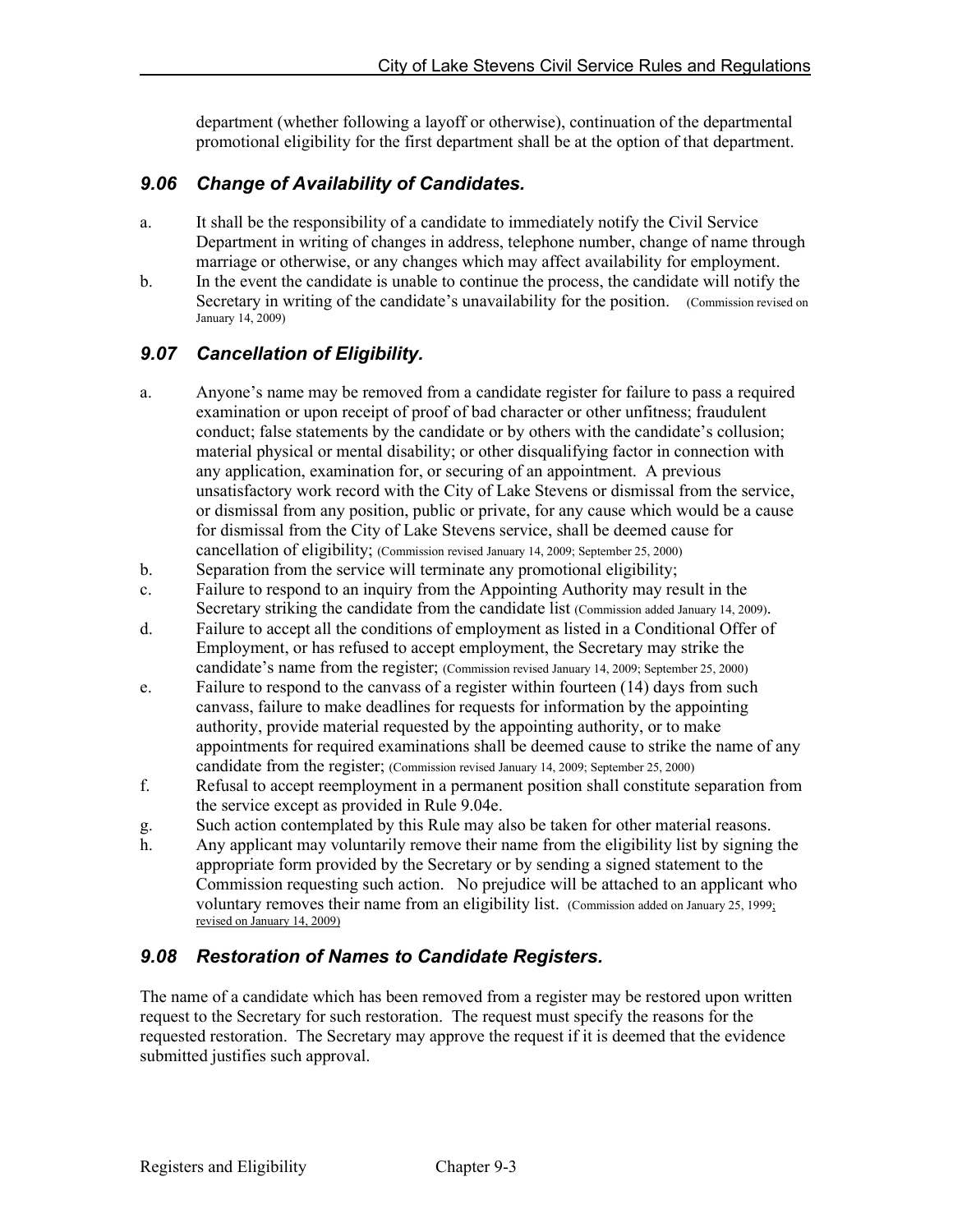# **10. CERTIFICATION AND APPOINTMENT**

# <span id="page-36-1"></span><span id="page-36-0"></span>*10.01 General Provisions.*

Vacancies in the classified Civil Service shall be filled by reinstatement, promotional appointment, assignment, original appointment, transfer, reduction, demotion. In the absence of an appropriate register, the Secretary may authorize a temporary or provisional appointment. (Commission revised on January 14, 2009)

# <span id="page-36-2"></span>*10.02 Request for Certification.*

Whenever an appointing authority wishes to fill a vacancy, a request for certification shall be submitted to the Secretary. The request shall show the number of positions or vacancies to be filled, the class title, tenure of work to be performed, cause of the vacancy, or if a new position, authority for the appointment, and any other details necessary for full description of the position to be filled.

# <span id="page-36-3"></span>*10.03 Certification.*

- a. **CANDIDATE REGISTER.** Certification to fill a vacancy shall be made by the Civil Service Department from registers in the following order and as provided in this Rule:
	- (1) Reinstatement
	- (2) Promotional
	- (3) Original (Commission revised on January 14, 2009)

#### b. **ORDER OF REINSTATEMENT - CANDIDATE**:

- (1) If a vacancy is to be filled from the reinstatement register, the following shall be the order of certification:
	- (a) Regular employees in the order of their length of service. The regular employee on such register who has the most service credit shall be first reinstated. (Commission revised on January 14, 2009)
	- (b) Probationers, without regard to length of service. The names of all probationers upon the reinstatement register shall be certified together.
- (2) Upon request from the appointing authority, the Secretary may authorize the reinstatement out of such regular order upon a showing of efficiency or that such action is for the good of the service, after giving the employees adversely affected an opportunity to be heard.
- (3) Nothing in this rule shall prevent the reinstatement of any regular or probationary employee for the purpose of transfer to another department, either for the same class or for voluntary reduction in class, as provided in these rules.

#### c. **CERTIFICATION.**

- (1) If a vacancy is to be filled from a promotional register, the Secretary shall certify to the appointing authority the names of the five (5) available candidates who stand highest on the appropriate register. (Commission revised on May 7, 2008)
- (2) If a vacancy is to be filled from an original register, the Secretary shall certify to the appointing authority the names of up to five (5) qualified available candidates who stand highest on the appropriate register. (Commission revised on May 7, 2008)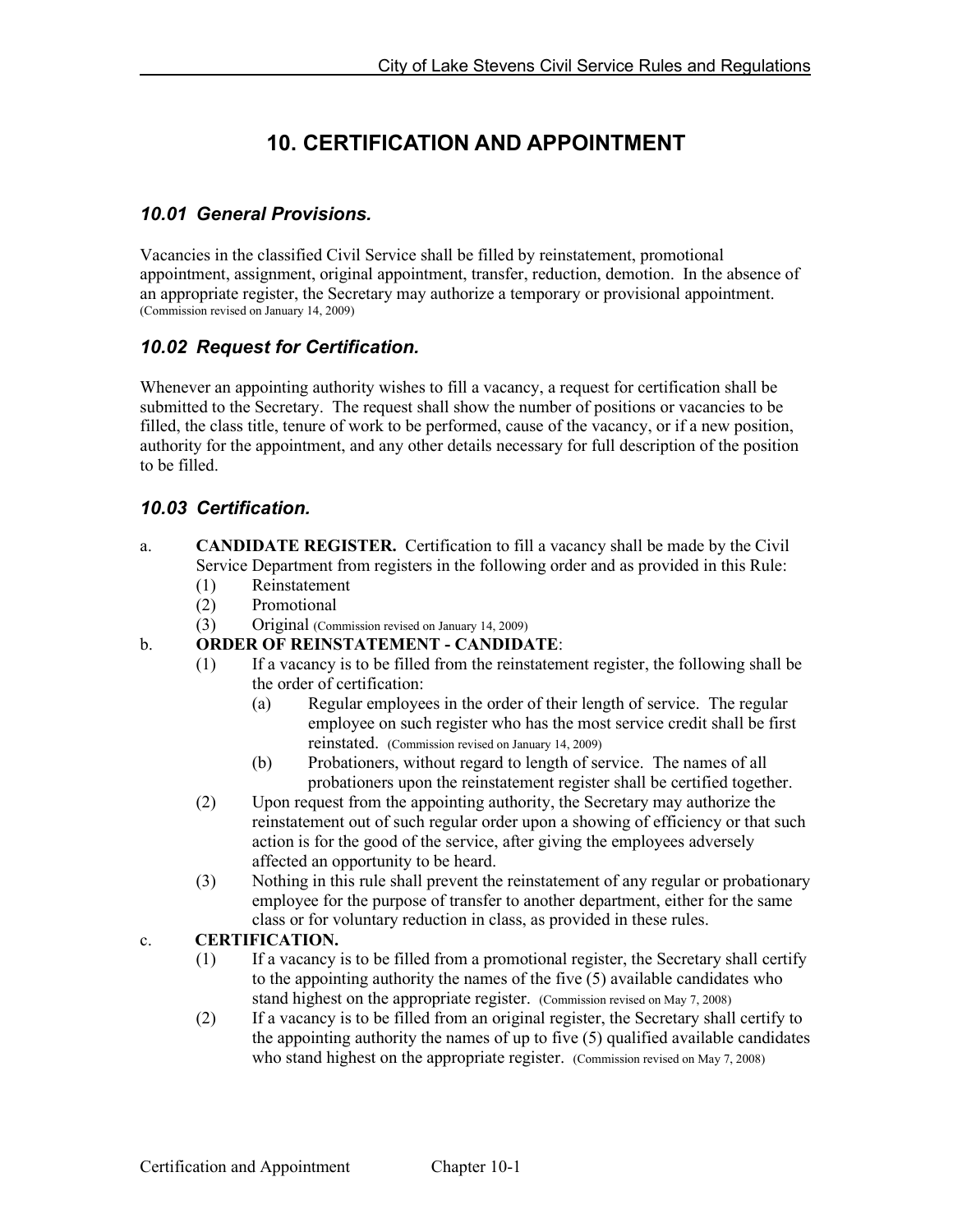- d. **MULTIPLE VACANCIES**. If two or more vacancies are to be filled from any of the above registers other than the reinstatement register, the name of one additional person shall be certified for each additional position.
- e. **ADDITIONAL NAMES**. If an appointing authority makes an acceptable showing that any of the candidates certified are not available or that they do not respond, sufficient additional names shall be furnished to complete the certification.
- f. **SPECIAL SKILLS**. Where a certification of candidates with special experience, training, or skills is requested in writing by the appointing authority as being necessary for satisfactory performance in a particular position, and the Secretary determines that the reasons fully justify the request, a certification may be made of only the highest ranking candidates who possess the special qualifications. (Commission revised on January 14, 2009)
- g. **PRIOR SERVICE.** If a temporary vacancy is to be filled from an open or a promotional register, those candidates with three months of service who are shown on the register as having been laid off within the last twelve (12) months from the department in which the vacancy exists, shall be placed in grade order at the head of the list of candidates for certification according to rule.
- h. **APPLICATION/EXAMINATION**. The application and the examination papers of a certified candidate shall be available for inspection by the appointing authority.

# <span id="page-37-0"></span>*10.04 Deferment of Certification.*

The Secretary may grant a deferment of certification of a candidate upon receipt from the candidate of a written request with satisfactory reason therefor. Such deferment will thereafter prevent certification of such candidate until the next vacancy occurring after the candidate has given written notice of their desire to be returned to the register, and such return has been approved by the Secretary.

# <span id="page-37-1"></span>*10.05 Duration of Certification.*

Certification shall be in effect for thirty (30) days from its date of issuance. The appointing authority must report of any appointment from such certification with the Secretary. Upon request, the Secretary may extend such certification for additional thirty (30) day periods. Expiration of eligibility shall not cancel the validity of a certification. (Commission revised on April 16, 1992)

# <span id="page-37-2"></span>*10.06 Regular Appointment.*

A regular appointment to fill a vacancy must be made from the names contained on the official certification. The official appointment report shall show the name of the person appointed, the effective date, the salary, the nature or duration of the appointment, and any other information required.

# <span id="page-37-3"></span>*10.07 Temporary Appointment.*

Where there is no suitable candidate register from which certification can be made, the Secretary may allow the appointing authority to recommend a temporary appointment. A temporary appointment may be made for a period of up to six months. A temporary reserve appointment may be made for a period of up to twenty-four months, and may not be extended for a longer period of time. No person shall receive more than one temporary appointment in any twelvemonth period unless authorized by the Commission upon written notice provided by the appointing authority showing that unique circumstances exist to require subsequent appointments.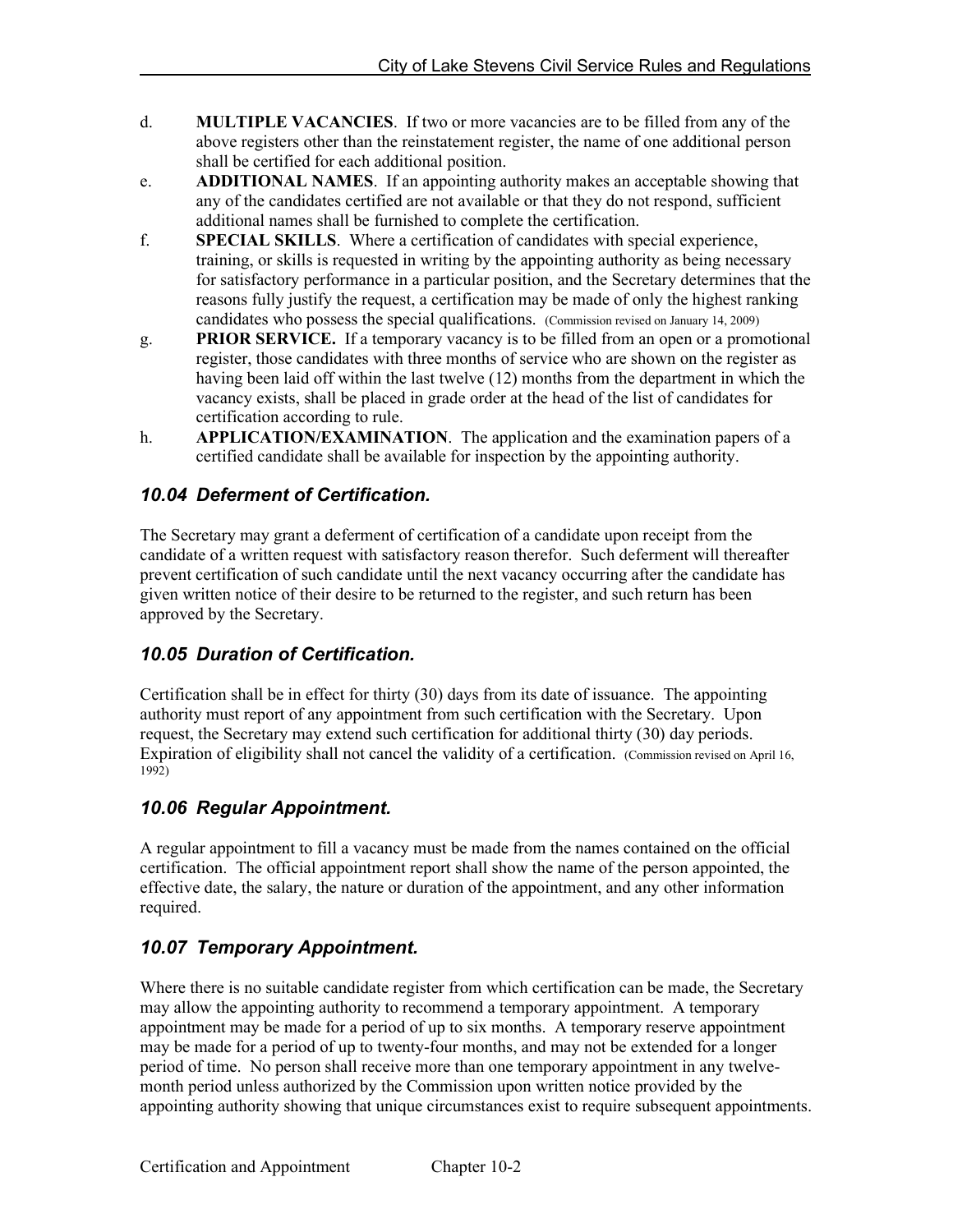All temporary employment in a class shall cease at the earliest possible date and shall not exceed thirty (30) days from date of notice that a proper candidate register for such class is available. An extension may be granted by the Secretary upon satisfactory written notice provided by the appointing authority. (Commission revised on January 14, 2009; April 16, 1992)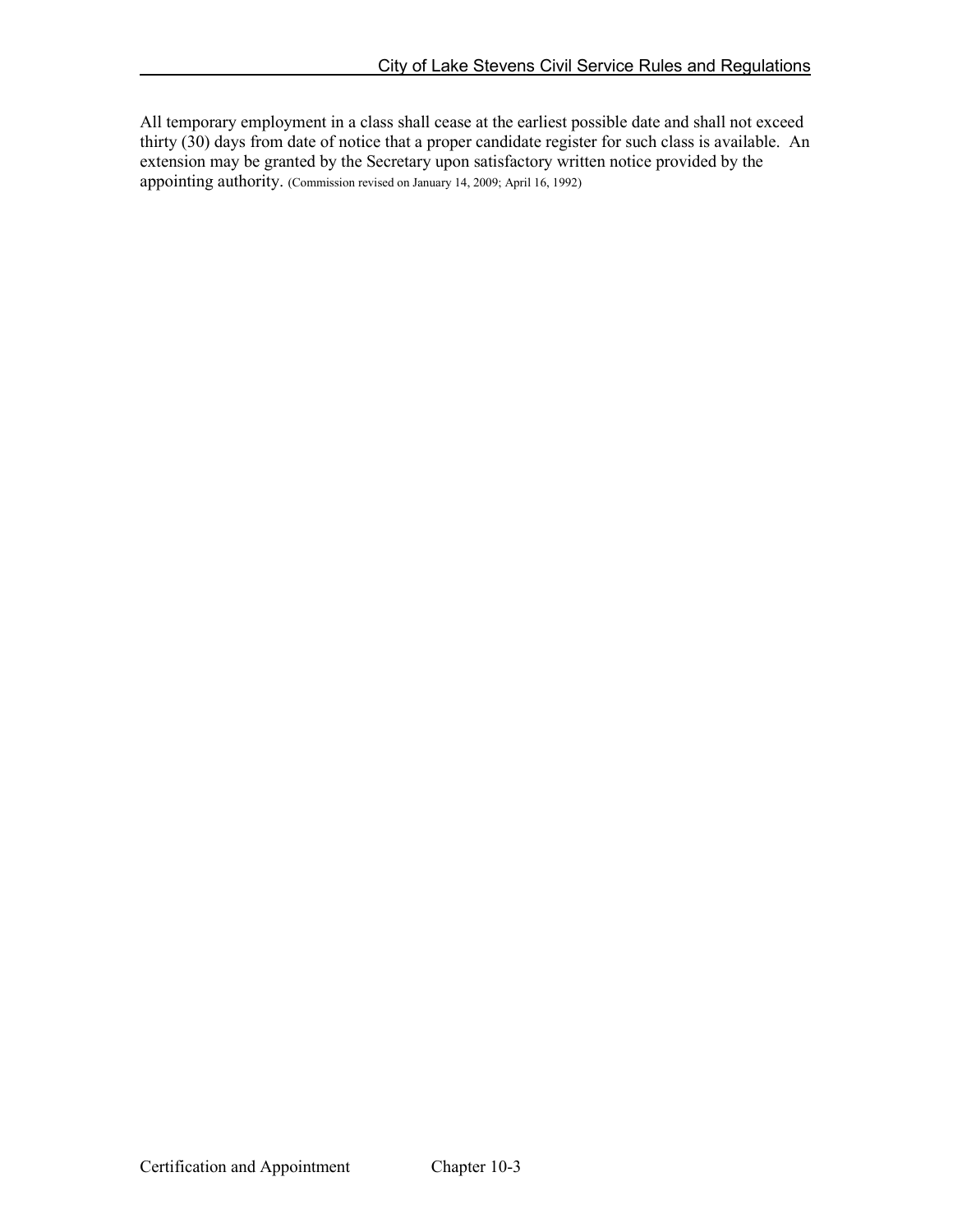# **11. PROBATION**

### <span id="page-39-1"></span><span id="page-39-0"></span>*11.01 Probationary Period.*

- a. After each full-time or part-time permanent appointment from a candidate register, the employee appointed shall serve a complete period of probation before the appointment is deemed complete. The purpose of the probationary period is to provide a trial period during which the department may observe the performance of the probationary employee before civil service status is acquired. (Commission revised on January 14, 2009)
- b. If a probationer transfers in the same class from one City department or division to another, the receiving department or division may, with the approval of the Secretary, require that a complete probationary period be served in that department or division. (Commission revised on January 14, 2009; September 25, 2000)
- c. A regular employee who has been reduced to a lower class in which he or she has not had regular standing shall have probationary status in the lower class for 12-months from the date of such reduction. (Commission added on January 14, 2009)

# <span id="page-39-2"></span>*11.02 Length of Probationary Period.*

For Police Officers, the period of probation shall be equivalent to twelve months of full-time service following successful completion of Basic Law Enforcement Academy as administered by the Criminal Justice Training Commission. For all other employees, the period of probation shall be equivalent to twelve months of full-time service following completion of basic training. Minor absences due to vacations, annual military leave, illnesses, shall not be construed as interrupting the probationary period unless an absence or absences are considered to be excessive to the extent that the Secretary will approve a departmental request for an extension of the probationary period. The appointing authority may request that the probationary period be extended up to three months. (Commission revised on January 14, 2009; September 25, 2000)

#### <span id="page-39-3"></span>*11.03 Interruption of Probationary Period by Military Service.*

A probationer who engages in active military service on an extended basis shall be considered as having an interrupted probationary period. Such employee may continue the probationary period following return from military leave. (Commission revised on January 14, 2009)

#### <span id="page-39-4"></span>*11.04 Service in Another Class.*

Service in a class or office other than the one to which a candidate is regularly appointed may be credited toward completion of a probationary period if the Secretary has approved the written statement of the appointing authority to the effect that the probationary period may be properly judged on the basis of service in the other class or office.

#### <span id="page-39-5"></span>*11.05 Removal of Probationer.*

a. **GROUNDS.** The appointing authority, by assigning in writing to the Commission the reasons therefore, may discharge any probationer. Such reason need not constitute just cause and shall not otherwise be reviewed by the Commission except as provided in Rule 19.01b. (Commission revised on January 14, 2009)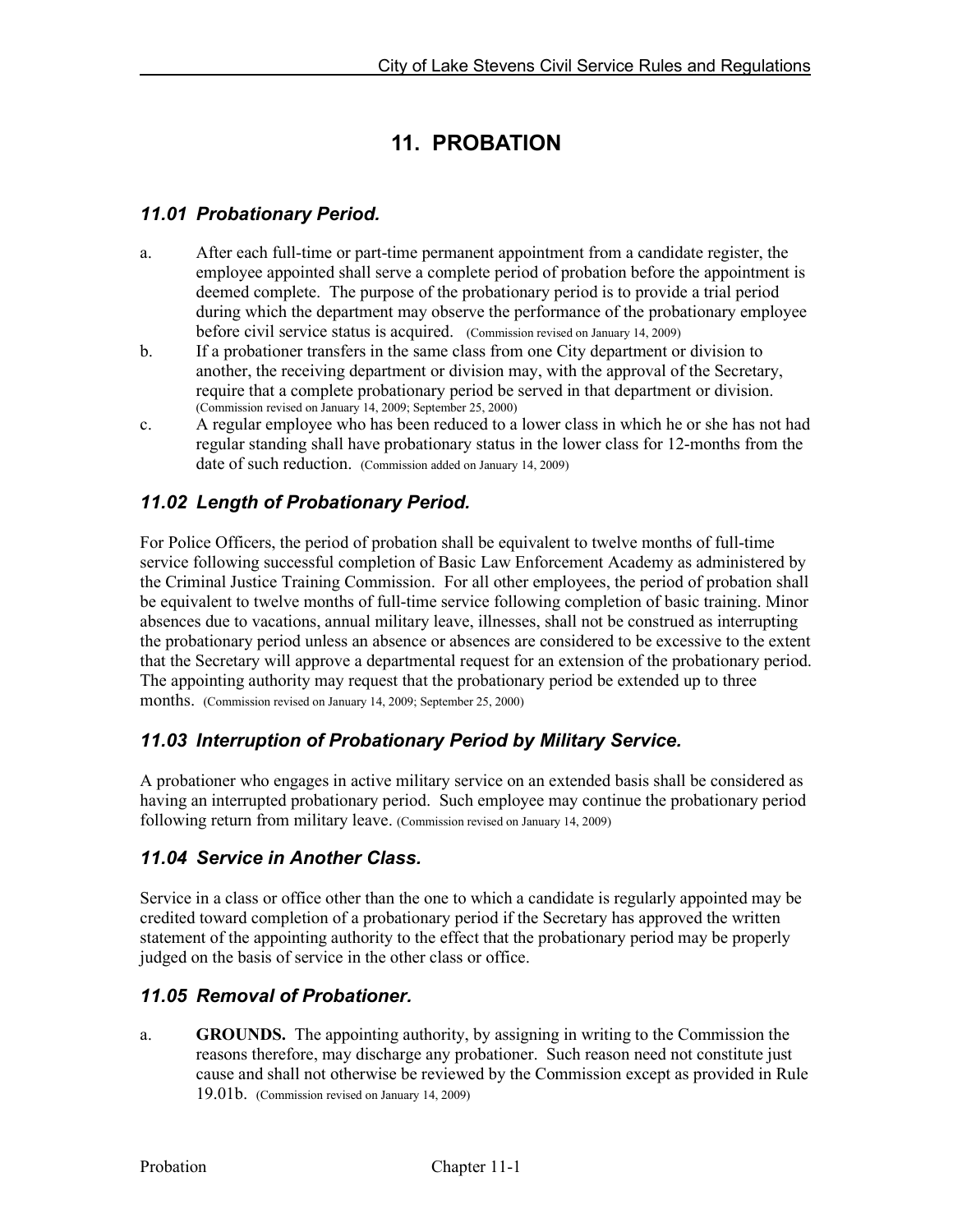- b. **PROCEDURE.** The Appointing Authority must notify the Secretary in writing the reasons for the removal prior to the end of the probationary period. Notice must be mailed to or personally served on the employee and proof of notice filed with the Secretary. (Commission added on January 14, 2009)
- c. **RIGHTS RETAINED**. A promotional probationer, unless discharged for cause, retains all civil service rights to the position from which appointed. Such rights shall be retained whether promotion is to an entrance or promotional position. (Commission added on January 14, 2009)

# <span id="page-40-0"></span>*11.06 Demotion.*

- a. A probationer may be demoted for inability to satisfactorily perform the duties of the position to which he was appointed, in accordance with Rule 17.02 on demotion; or may be allowed eligibility for another position in the same class, for which he is deemed qualified by the appointing authority, subject to approval by the Commission.
- b. A probationer demoted to a class in which he or she has not held regular standing shall start a new period of probation.

# <span id="page-40-1"></span>*11.07 Protests.*

Any probationer may file a written protest with the Secretary protesting a termination or demotion. All protests must be filed within ten (10) days of notice of the action taken. The Secretary will give due consideration to and take appropriate action on all timely-filed protests. Probationers may appeal a decision of the Secretary to the Commission under Rule 17. (Commission added on January 14, 2009)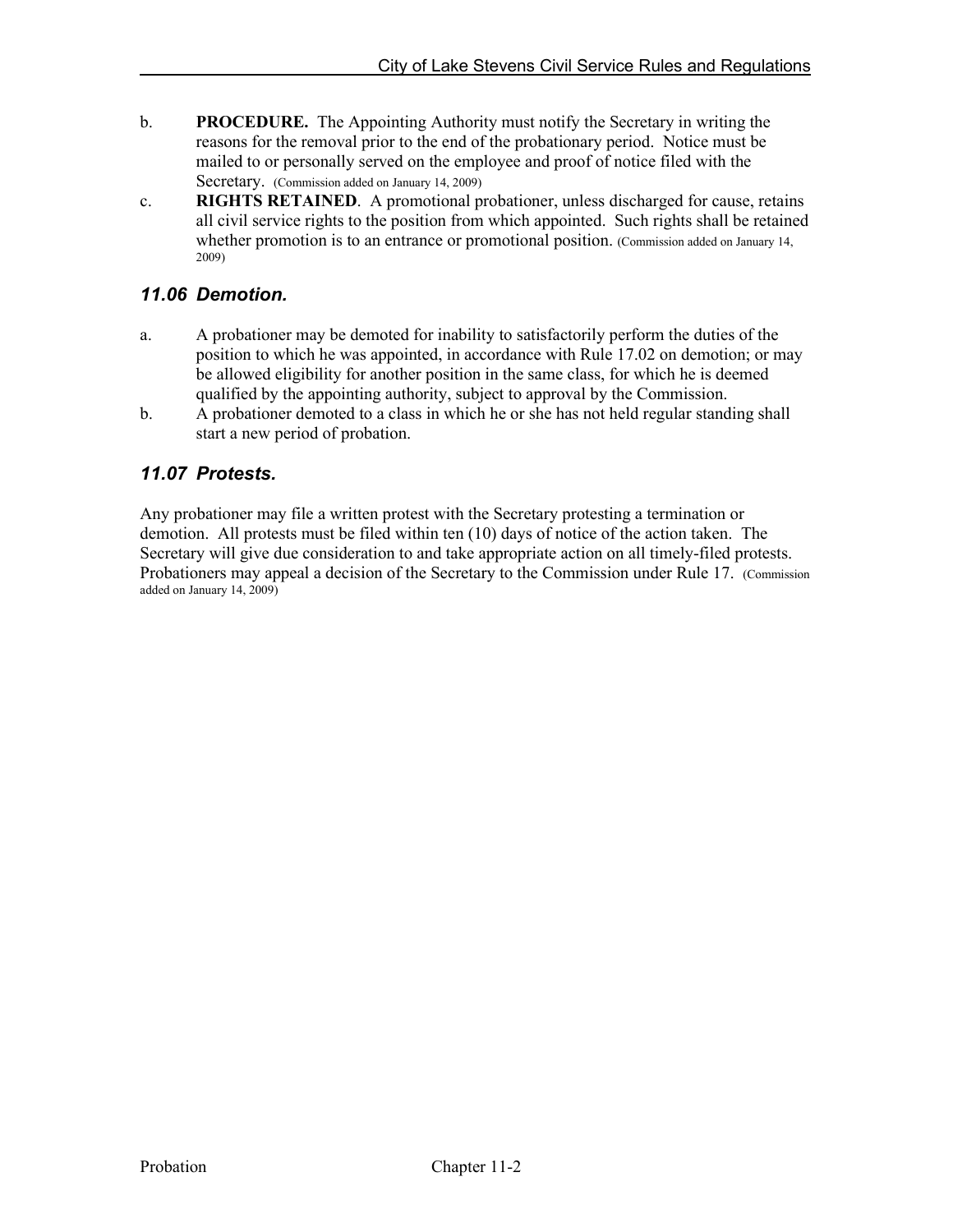# <span id="page-41-0"></span>**12. SERVICE CREDIT (Reserved)**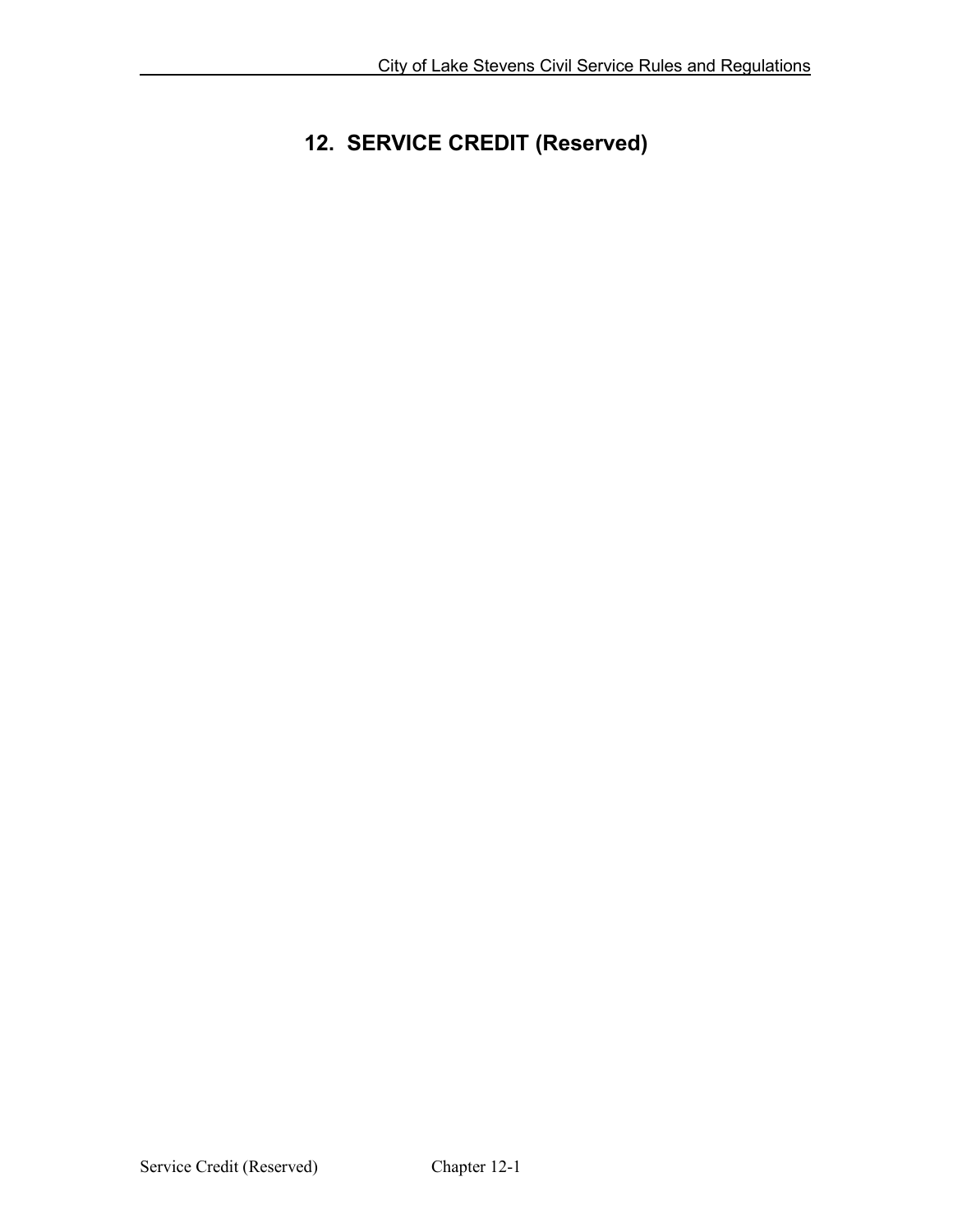# **13. TRANSFER-REDUCTION**

# <span id="page-42-1"></span><span id="page-42-0"></span>*13.01 General.*

The transfer of an employee shall not constitute a promotion in the service, except as provided in 13.03(4) below. (Commission revised on January 14, 2009)

#### <span id="page-42-2"></span>*13.02 Intra-Departmental Transfers.*

An appointing authority may transfer an employee from one position to another position in the same class in their department without prior approval of the Secretary, but must report any such transfer to the Civil Service Department within five days of its effective date. (Commission added on January 14, 2009)

#### <span id="page-42-3"></span>*13.03 Process.*

Transfers may be made upon consent of the Appointing Authority and with the Secretary's approval as follows:

- (1) Transfer in the same class from one department to another; such a transfer may be made concurrent with the appointment of an employee to another class;
- (2) Transfer to another class in the same or a different department in case of injury in line of duty either with the City service or with the armed forces in time of war, resulting in permanent partial disability, where showing is made that the transferee is capable of satisfactorily performing the duties of the new position;
- (3) Transfer, in lieu of layoff, may be made with limited standing to a single position in another class in the same or a different department, upon showing that the transferee is capable of satisfactorily performing the duties of the position, and that a regular employee or probationer is not displaced. Regular standing in the new class may be attained by the employee only through examination and permanent regular appointment.
- (4) Transfer, in lieu of layoff, may be made with limited standing to a single position in another class when such transfer would constitute a promotion or advancement in the service provided a showing is made that the transferee is capable of satisfactorily performing the duties of the position and that regular employee or probationer is not displaced and when transfer in lieu of layoff under Rule 13.03(3) is not practicable. Regular standing in the new class may be attained by the employee only through examination and permanent regular appointment.
- (5) The Secretary may approve a transfer under (1), (2), (3), or (4) above with the consent of the appointment authority of the receiving department only, upon a showing of circumstances justifying such action.

#### <span id="page-42-4"></span>*13.04 Limit of Rule.*

These rules have no authority or effect on positions or departments not subject to the Civil Service. Transfer to or from positions or departments not subject to the Civil Service are unaffected by these rules. (Commission revised on January 14, 2009)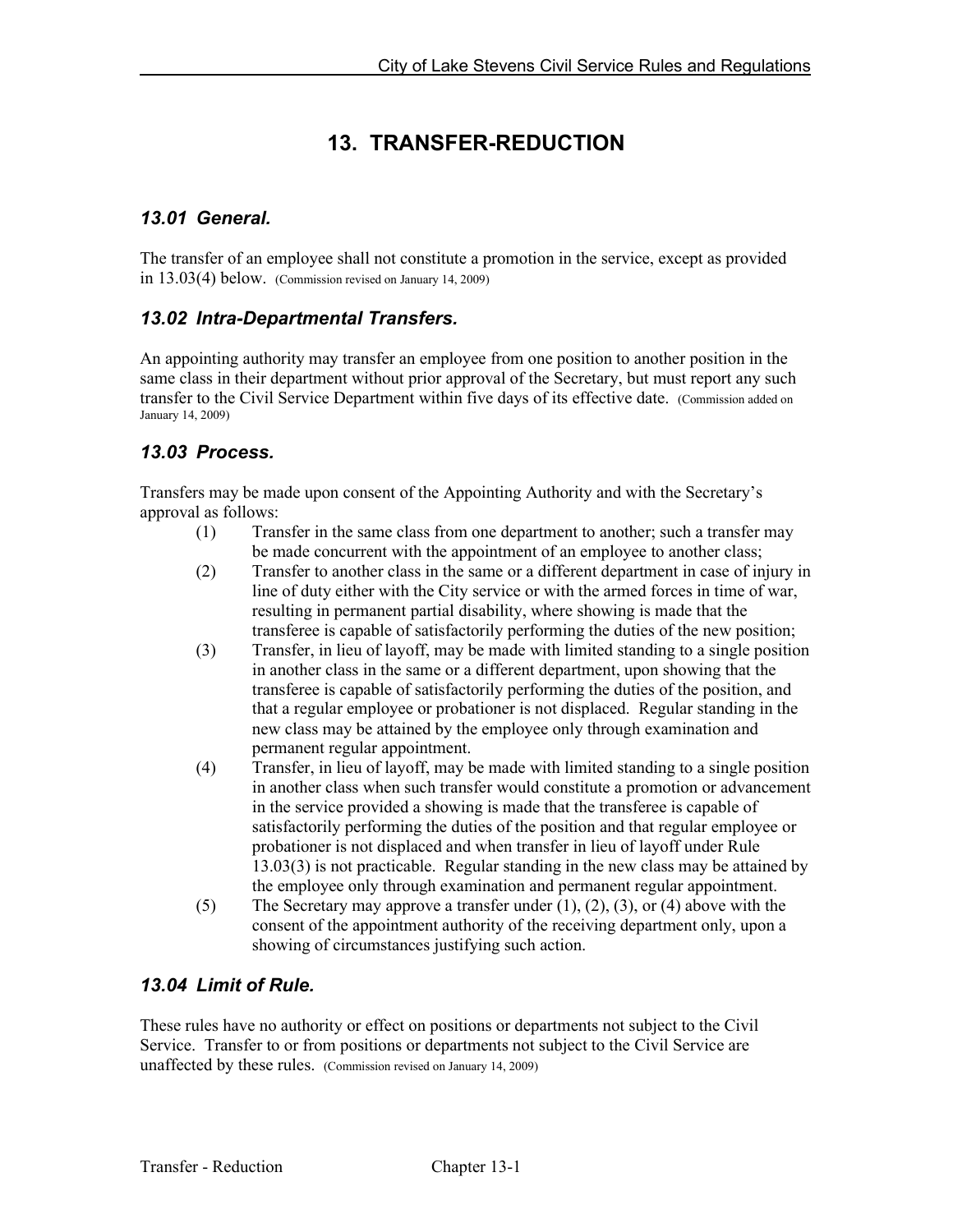#### <span id="page-43-0"></span>*13.05 Reduction. (Commission added on May 7, 2008)*

- (1) AUTHORIZED. As defined in rule 4.36, a reduction is the movement of an employee from a higher class to a lower class of employment for reasons other than cause. A reduction may be made only upon and employee's written request and consistent with these Rules.
- (2) APPLICABLE CLASSES. A reduction may be approved for:
	- (a) the next lower or any lower class in the Class Series containing the class from which reduced;
	- (b) any lower class in which the employee has previously acquired Regular Standing, provided there has been no intervening forfeiture; or
	- (c) any lower class which is substantially similar to any lower class (in the employee's current class series) in the position classification plan; or
	- (d) employee's seeking return to employment or re-employment from a disability, to a vacant position in another permissible class or department for which the employee qualifies.
- (3) PROCEDURE.
	- (a) A request for reduction must be submitted in writing to the Secretary. The request must include a statement of reasons.
	- (b) The reduction must be approved by the Police Chief and City Administrator, and reported to the Commission.
	- (c) The reduction shall take effect on the date ordered by the Secretary.
- (4) EFFECT OF REDUCTION.
	- (a) Upon the effective date, or following satisfactory completion of any trial period, the reduction shall be complete and the employee shall have Regular Standing in the lower class and department to which reduced.
	- (b) An employee reduced shall be able to return to the former position only by examination and regular appointment. In the event of a recovery from disability, and employee reduced in class may be eligible for appointment from a reinstatement register.
- (5) REDUCTION AVAILABLE.
	- (a) By Employee. A voluntary reduction may be sought by an employee for any vacant position in a class under Section 13.05.02.
	- (b) By Department.
		- 1. Employees with Standing. Reduction involuntarily of an employee from a higher civil service class to a lower civil service class is governed by Rule 14, Layoff. Return of an employee from an exempt position to a civil service position is governed by Rule 15, Leaves of Absence.
		- 2. Employees without Standing. When an employee is reduced from an exempt position, the employee may petition in writing the Commission within 10 days of the end of employment in the exempt position for placement on a reinstatement register for a class for which the employee is deemed eligible. In considering the placement of the employee, the Commission may consider the employee's experience, the record of City employment, or such other factors as deemed in the best interest of the System. The Commission's decision shall be deemed permissive and discretionary, and an employee shall have no claim or cause for denial of placement on a reinstatement register.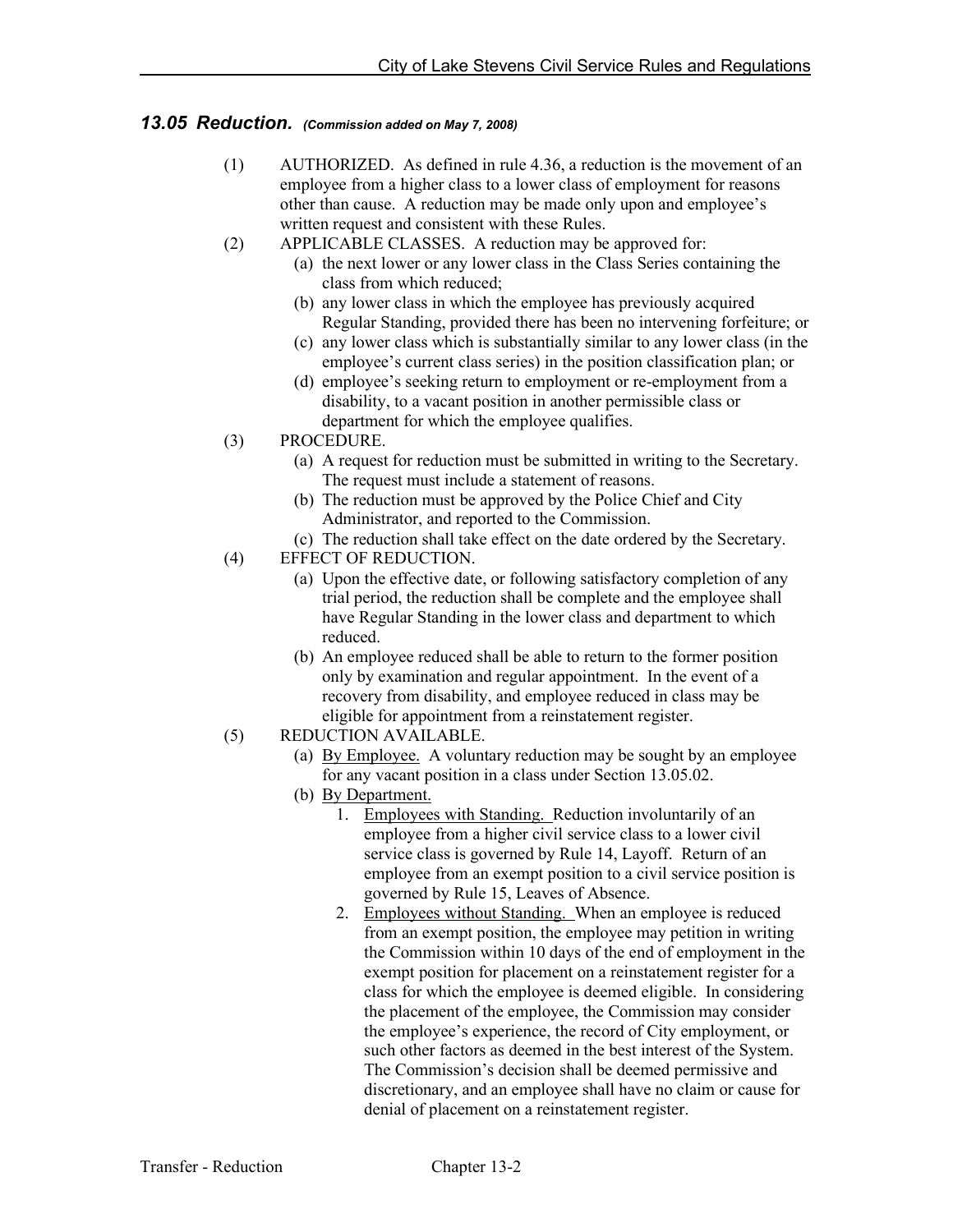(6) The employee shall serve a designated trial period of one (1) month's service from the effective date of the reduction, in the position to which reduced for the sole purpose of satisfying the Commission that employee is capable of satisfactorily performing the functions and duties of such position or class (Commission added January 14, 2009).

Provided, the Commission may for cause shown, at any time during the prescribed trial period, extend, shorten, modify or waive in whole or in part the duration or balance of such period.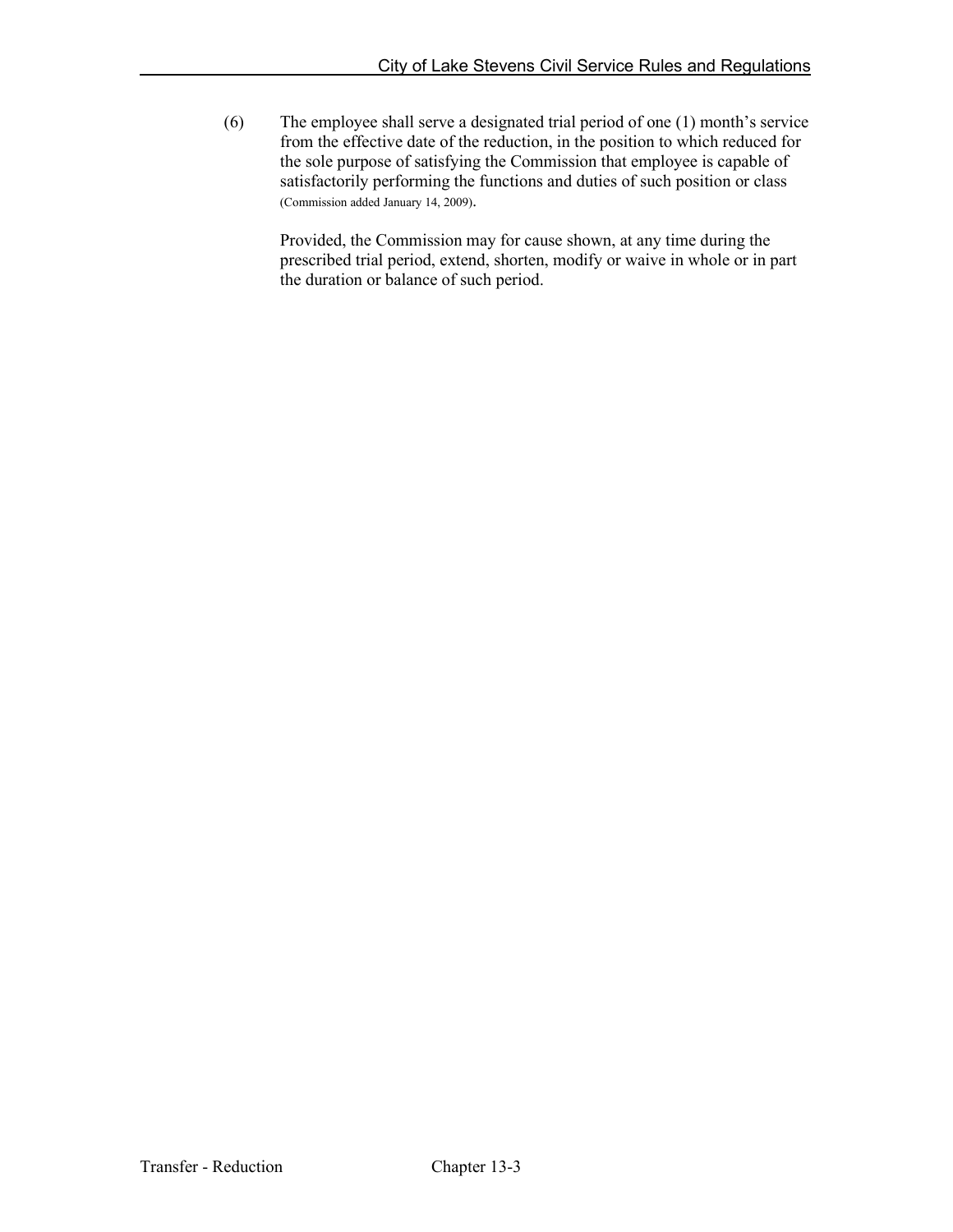# **14. LAYOFF**

- <span id="page-45-0"></span>a. In a given class in a department, the following shall be the order of layoff:
	- (1) Provisional appointees;
	- (2) Temporary or intermittent employees not earning service credit;
	- (3) Probationers (except as their layoff may be affected by military service during probation);
	- (4) Regular employees in the order of their length of service, the one with the least service being laid off first. (Commission revised on January 14, 2009)
- b. **LAYOFF OUT OF ORDER.** The Secretary may grant permission for layoff out of the regular order, upon showing by the Appointing Authority of a necessity therefore in the interest of efficient operation of the department, after giving any affected employee or employees an opportunity to be heard. (Commission revised on January 14, 2009)
- c. **REDUCTION IN LIEU OF LAYOFF**. At the time of any layoff, a regular employee or a promotional probationer shall be given an opportunity to accept reduction to the next lower class in a series of classes in his department, or he may be transferred as provided by Rule 13.03(3), Transfer in Lieu of Layoff. (Commission revised on January 14, 2009)
- d. **TRANSFER IN LIEU OF LAYOFF**. An employee so reduced shall be entitled to credit for any previous regular service in the lower class. (Commission revised on January 14, 2009)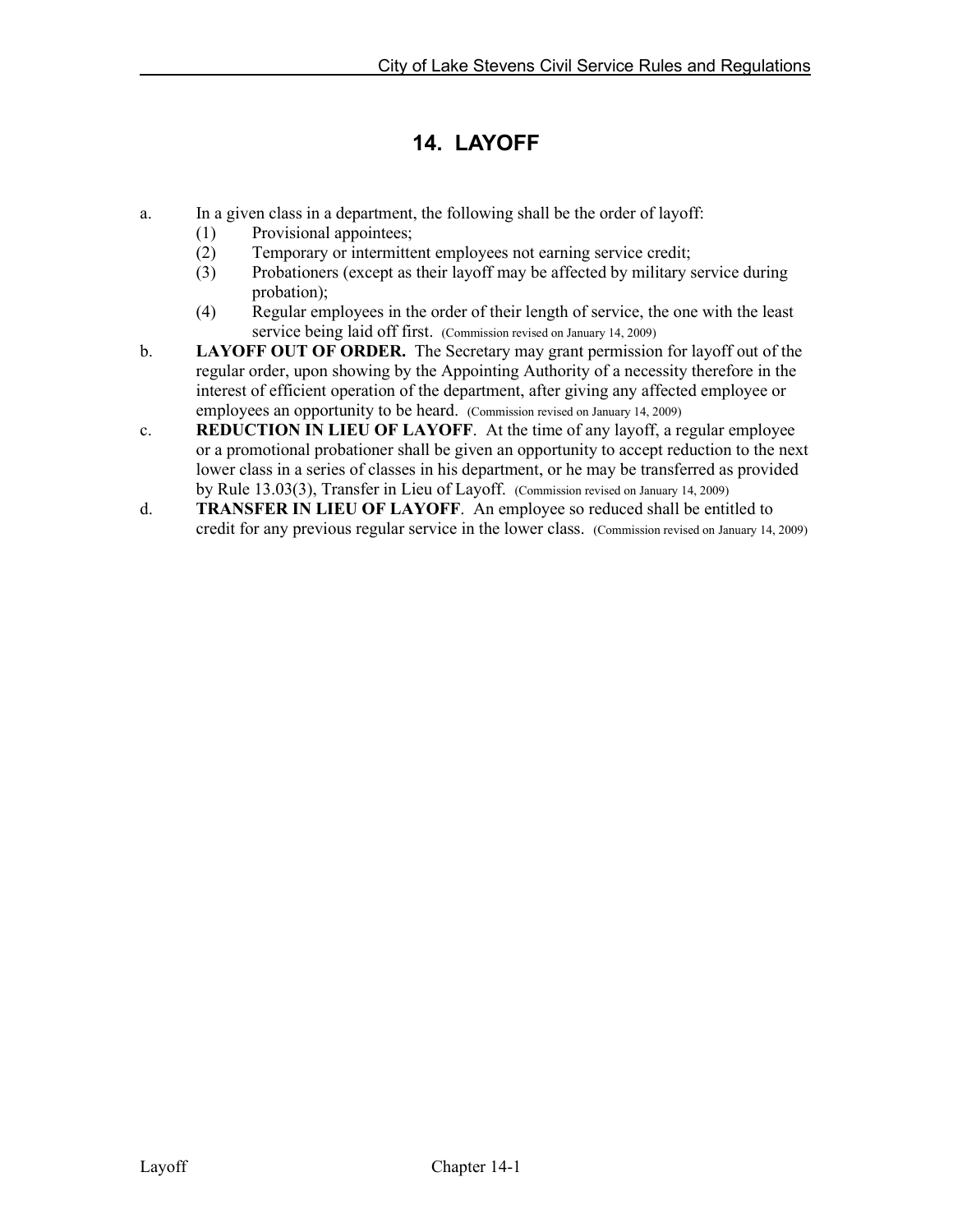# **15. LEAVES OF ABSENCE**

#### <span id="page-46-1"></span><span id="page-46-0"></span>*15.01 Duration of Leaves.*

- a. A leave of absence without pay for a period not exceeding thirty (30) consecutive days may be granted by the Appointing Authority, who shall give notice of such leave to the Commission.
- b. A request for leave of absence longer than thirty (30) days bearing the favorable recommendation of the employee's Appointing Authority may be granted by the Secretary, who shall give notice of such leave to the Commission.
- c. No employee shall be given leave to take a position outside the City of Lake Stevens service, except where it appears in the best interest of the City of Lake Stevens.

#### <span id="page-46-2"></span>*15.02 Cancellation/Revocation.*

Any leaves of absence without pay within a department may be cancelled whenever any necessity arises in the good-faith judgment of the Appointing Authority. The Appointing Authority may revoke an individual employee's leave without pay if it is found that the employee is using the leave for purposes other than that for which it was granted. Employees may be ordered to return to work immediately or as soon as reasonably possible on written notice from the Appointing Authority of the cancellation or revocation of leave. A copy of such notice shall be filed with the Secretary. (Commission added on January 14, 2009)

#### <span id="page-46-3"></span>*15.03 Return From Leave.*

At the expiration of the authorized leave of absence, a probationer or regular employee shall resume the same class of work with standing as determined by these rules.

#### <span id="page-46-4"></span>*15.04 Military Leave.*

See City of Lake Stevens policy and Washington State law relating thereto.

#### <span id="page-46-5"></span>*15.05 Filling Vacancy.*

All temporary employment caused by leave of absence shall be made pursuant to Rule 10.

#### <span id="page-46-6"></span>*15.06 Protests.*

All protests to any action pertaining to leaves of absence shall be filed with the Secretary within ten (10) days of notice of such action. The Secretary shall give due consideration to and take appropriate action on all timely-filed protests. (Commission added on January 14, 2009)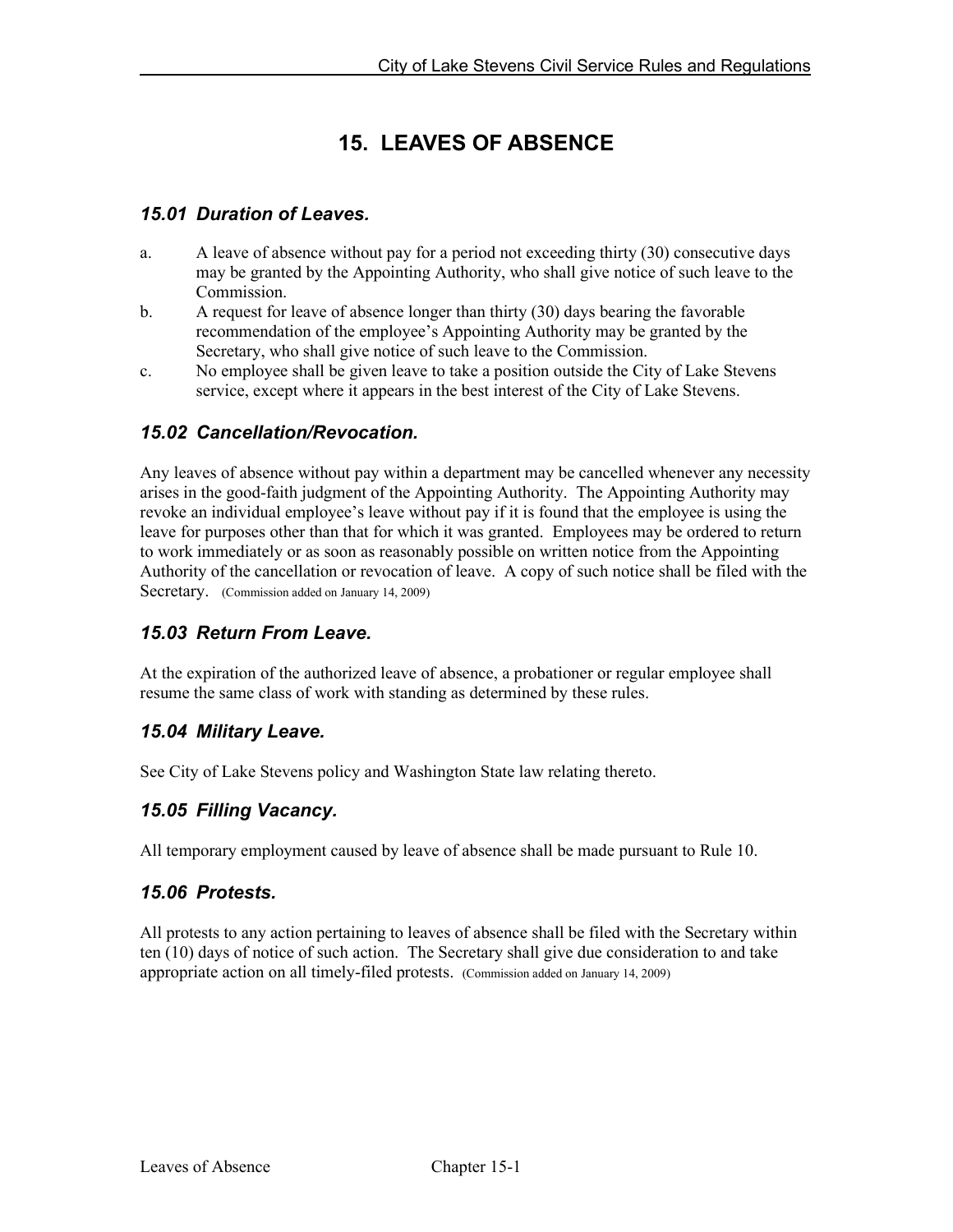# **16. RESIGNATION**

#### <span id="page-47-1"></span><span id="page-47-0"></span>*16.01 How Submitted.*

Resignation of any employee from the service shall be made in writing and filed with the Secretary after approval by the appointing authority.

#### <span id="page-47-2"></span>*16.02 Withdrawal of Resignation.*

The Commission may permit the withdrawal of a resignation only upon a written request filed within one hundred and eighty (180) days from the effective date of the resignation and if such request for withdrawal bears the favorable recommendation of the appointing authority.

#### <span id="page-47-3"></span>*16.03 Return to Candidate Register Following Resignation.*

See Rule 9.02.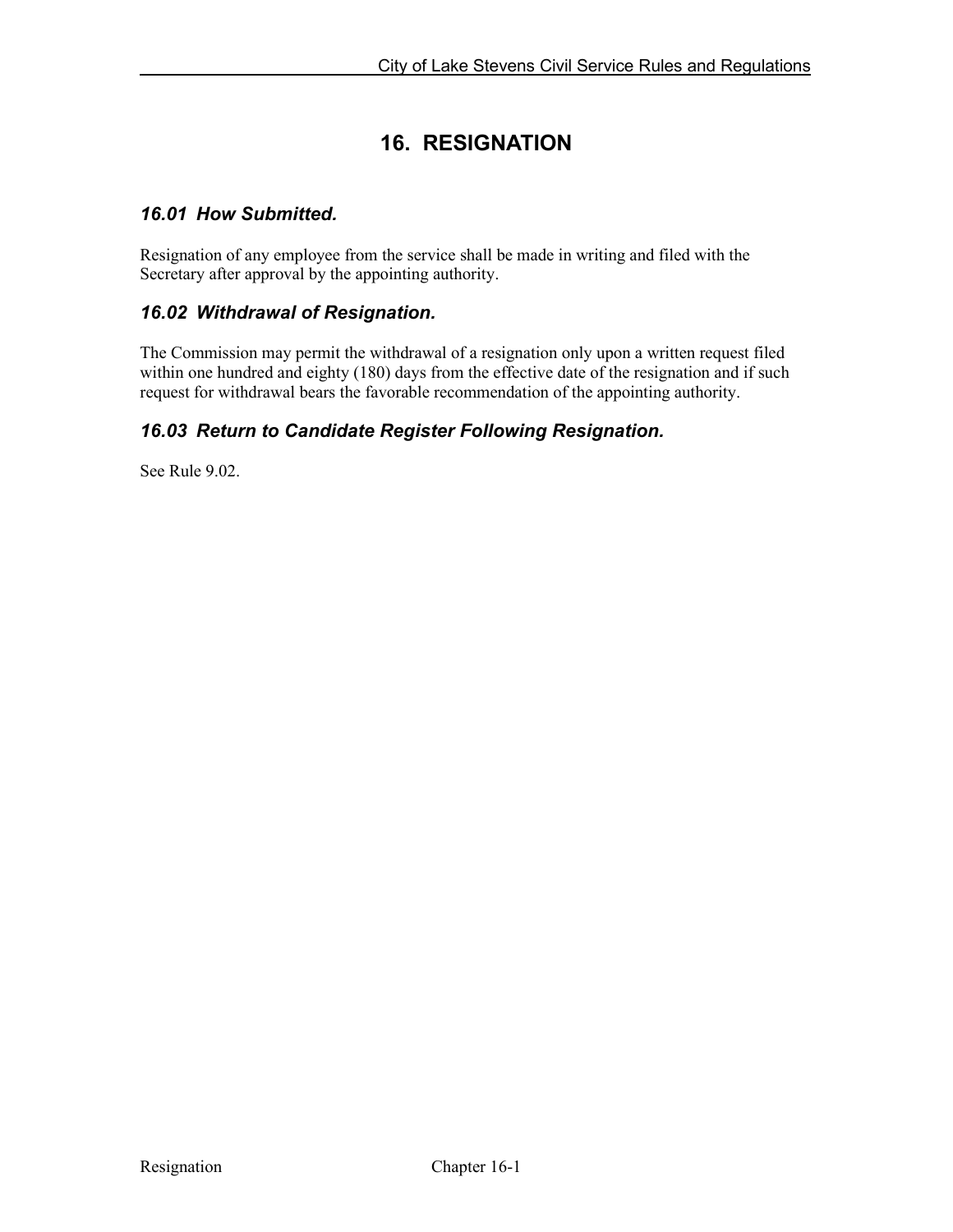# **17. DISCIPLINE AND DISCHARGE 1**

#### <span id="page-48-1"></span><span id="page-48-0"></span>*17.01 Suspension*.

- a. The Appointing Authority may suspend a subordinate, with or without pay, for a period not to exceed thirty (30) days, for good cause.
- b. Any deprivation by a Appointing Authority of any vacation or other paid leave, compensatory time-off or other privilege involving pay or compensation either directly or indirectly, to which an employee is otherwise entitled under law and these Rules, shall be deemed to be a suspension without pay and shall be subject to the above provisions. (Commission added on January 14, 2009)

#### <span id="page-48-2"></span>*17.02 Demotion - Discharge. (Commission revised on May 7, 2008)*

- a. The Appointing Authority may discharge an employee or demote an employee to a lower class for cause. An employee so demoted shall lose all rights to the higher class. If the employee has not had previous standing in the lower class, such demotion shall not displace any other regular employee or any probationer.
- b. The Secretary must be satisfied as to the ability of such demoted employee to perform the duties of the lower class. The demoted employee may be required to actually serve a trial period in the class to which demoted, for such time and upon such terms and conditions as the head of the department may provide in the demotion order, for the sole purpose of determining the capability to satisfactorily perform the functions and duties of such class.
- c. Upon the satisfactory completion of the prescribed trial period or upon the effective date of the demotion, if no such period is required, the demoted employee shall have the status, rank and standing of the lower class to which demoted, and such class and department shall be deemed to be the employee's regular class and department for purposes of these Rules until an authorized change is made.

#### <span id="page-48-3"></span>*17.03 Discipline--Good Cause--Illustrated.*

The following are declared to illustrate adequate causes for discipline; discipline may be made for any other cause:

- a. Incompetency, inefficiency, or inattention to, or dereliction of duty;
- b. Dishonesty, intemperance, immoral conduct, insubordination, discourteous treatment of the public, or a fellow employee, or any other act of omission or commission tending to injure the public service; or any willful failure on the part of the employee to properly conduct themselves;
- c. Mental or physical unfitness for the position which the employee holds;
- d. Dishonest, disgraceful, or prejudicial conduct;
- e. Drunkenness or use of intoxicating liquors, narcotics, or any other habit forming drug, liquid, or preparation to such extent that the use thereof interferes with the mental or physical fitness of the employee, or which precludes the employee from properly performing the function and duties of any position under the Civil Service;
- f. Conviction of a felony, or a misdemeanor involving moral turpitude;
- g. False or fraudulent statements or fraudulent conduct by an applicant, examinee, candidate, or employee, or such actions by others with their collusion;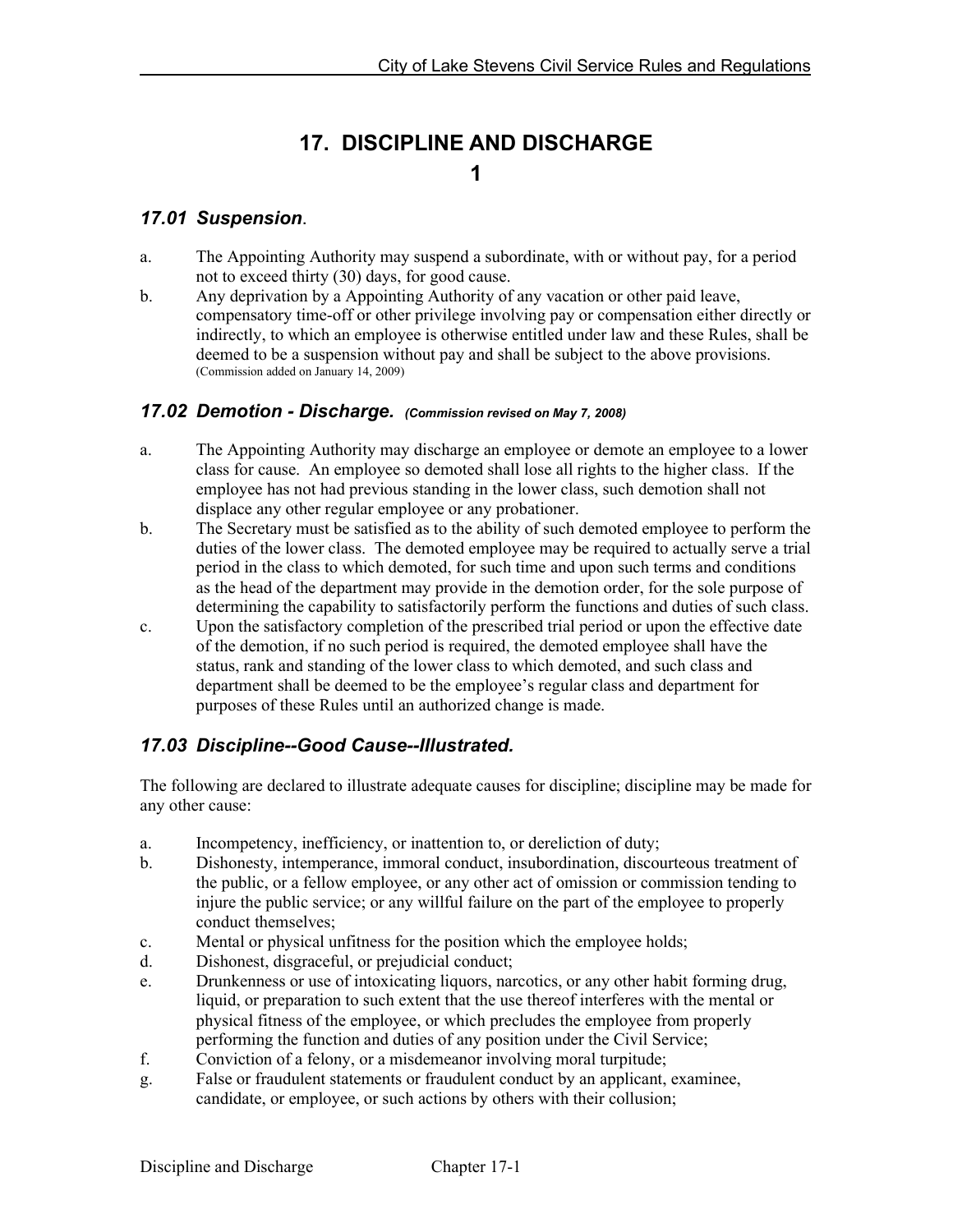- h. Willful or intentional violation of any lawful and reasonable regulation, order, or direction made or given by a superior officer;
- i. Willful or intentional violation of any of the provisions of these rules.
- j. Any other cause, act or failure to act which, under law or these Rules, or the judgment of the Commission, is grounds for dismissal, discharge, removal or separation from the service, demotion, suspension, forfeiture of service credit, deprivation of privileges or other disciplinary action. (Commission added on January 14, 2009)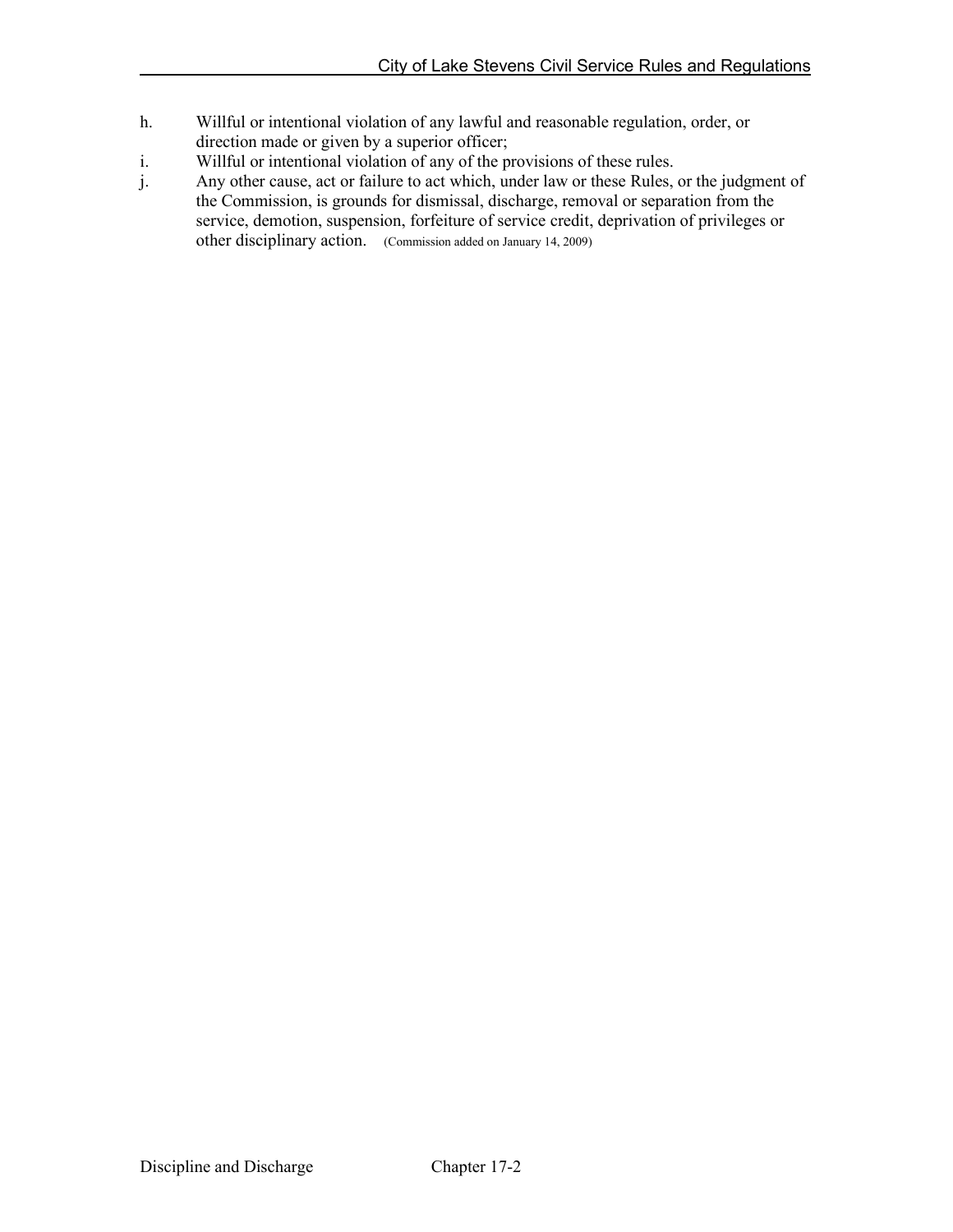# **18. PREDISCIPLINARY HEARING**

# <span id="page-50-1"></span><span id="page-50-0"></span>*18.01 Pre-disciplinary Hearing--Required.*

The Appointing Authority shall provide and arrange for a pre-disciplinary hearing prior to demotion, suspension or discharge of an employee. The hearing under this Rule 18 is not subject to Rule 19, and does not require witnesses, presentation of evidence or other formalities. It is an opportunity for an employee to present to the Appointing Authority the employee's response prior to the decision on discipline. (Commission revised on January 14, 2009)

# <span id="page-50-2"></span>*18.02 Pre-disciplinary Hearing Standards/Notice of Discipline.*

- a. An employee shall be provided, in writing, with a notice of the charge and an explanation of the department's evidence. The employee shall be given an opportunity to respond to charges, orally and in writing, as to why the department's proposed action should not be taken.
- b. The employee may have legal counsel or union representation present at a predisciplinary hearing.
- c. The department's explanation of the department's evidence at the pre-disciplinary hearing shall be sufficient to apprise the employee of the basis for the proposed action. This rule, however, shall not be construed to limit the employer at subsequent hearings, from presenting a more detailed and complete case, including presentation of witnesses and documents not available at the pre-disciplinary hearing (Commission revised on January 14, 2009; July 27, 1992).
- d. Should the appointing authority determine to discipline following the predisciplinary procedure, written notice of discipline shall be given to the employee. Such notice shall include the charges against the employee and a general statement of the evidence supporting the charges.
- e. The Commission shall not consider, on appeal, any basis for disciplinary action not previously presented to the employee.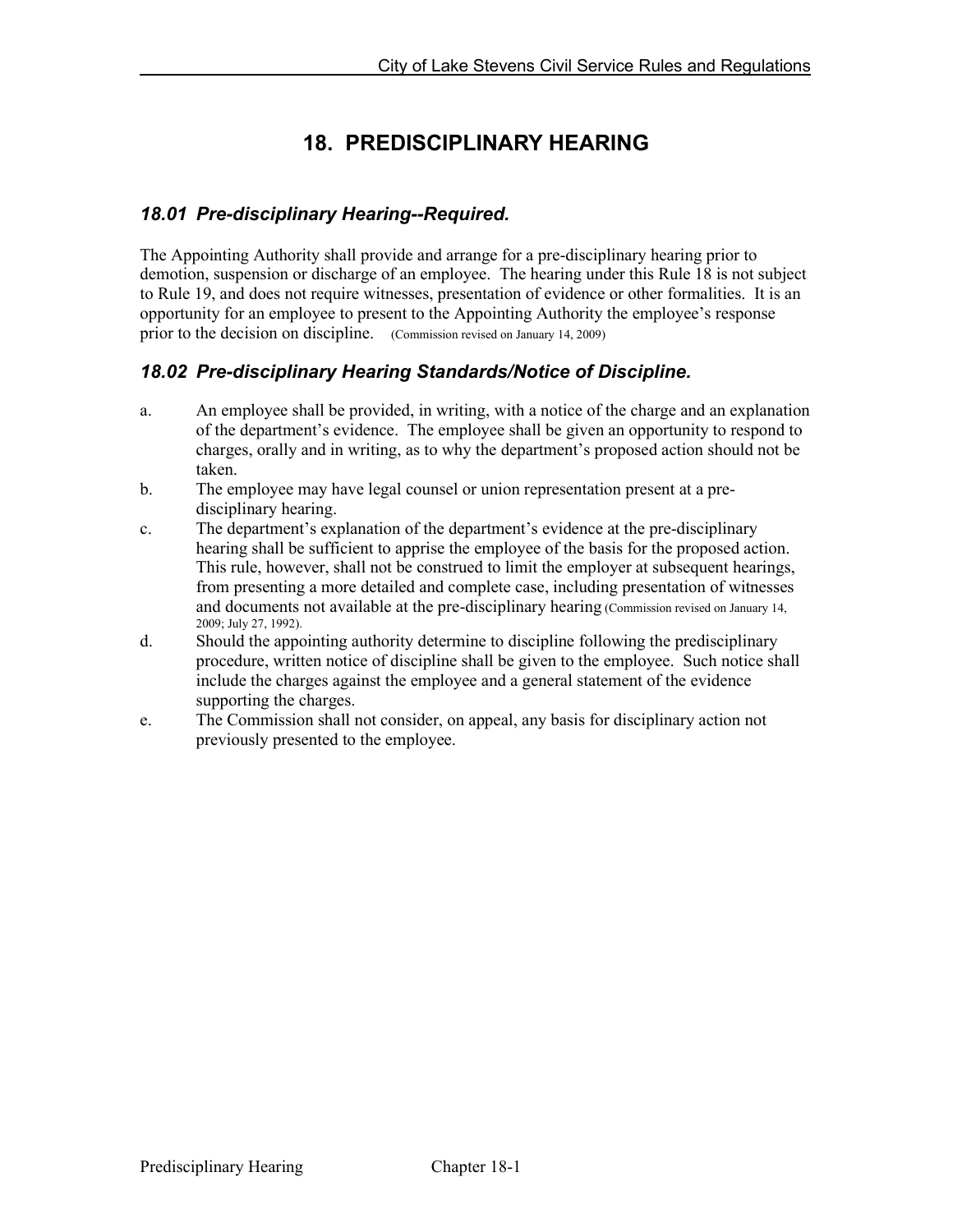# **19. HEARINGS**

#### <span id="page-51-1"></span><span id="page-51-0"></span>*19.01 Hearings--Demands for Investigation--Appeals.*

- a. Any regular employee who is demoted, suspended, or terminated, may file a written demand for investigation with the Commission.
- b. Any employee who is alleged to be probationary by the disciplining department may only appeal to the Commission issues regarding probationary status and whether the procedures for discharge of probationers, as found in these rules were properly followed. (Commission revised on January 14, 2009)
- c. An employee, or department, who is adversely affected by an alleged violation of Civil Service Rules or City of Lake Stevens Ordinances or policies, may appeal such violation to the Commission.

#### <span id="page-51-2"></span>*19.02 Appeals--Time--Form.*

A notice of appeal shall be filed at the Commission office within ten (10) days of the action that is the subject of the appeal. The notice of appeal shall be in writing and include the mailing address and street address where service of process and other papers may be made upon the appellant. The notice of appeal shall also contain a brief description of the facts giving rise to the appeal, and a concise statement of the reason for the appeal. Failure to file a notice of appeal in accordance with these rules, within 10 days, terminates the right of appeal (Commission revised on January 14, 2009)

#### <span id="page-51-3"></span>*19.03 Exhaustion of Administrative Remedies.*

- a. The Secretary may direct the employee to exhaust available administrative procedures regarding a disciplinary matter, before scheduling the matter for hearing before the Commission. See Rule 18. (Commission revised on January 14, 2009)
- b. If the employee exhausts the available administrative procedures and continues to believe that good cause has not been shown, the employee may within ten (10) days after the final step of the procedure, request the Secretary to return the appeal to the Commission for hearing. (Commission revised on January 14, 2009)

#### <span id="page-51-4"></span>*19.04 Authority of Secretary and Chief Examiner/Staff.*

- a. The Secretary and Chief Examiner to the Commission shall have the authority to make orders of preliminary matters, including motions for discovery and to compel discovery, continuance, protective orders, and other similar matters. Such orders may be appealed to the Commission. The Secretary and Chief Examiner may also conduct pre-hearing settlement conferences in order to encourage resolution of contested matters, issue subpoenas, and note depositions. (Commission revised on July 27, 1992)
- b. The Commission may authorize the Commission staff to investigate any reports or appeals relating to the enforcement or application of the Civil Service or those rules which do not involve a disciplinary proceeding. The staff shall report the results of the investigation to the Commission in an open meeting. On the basis of such report, the Commission shall either dismiss the report or appeal as being without basis, or set the matter for a full hearing.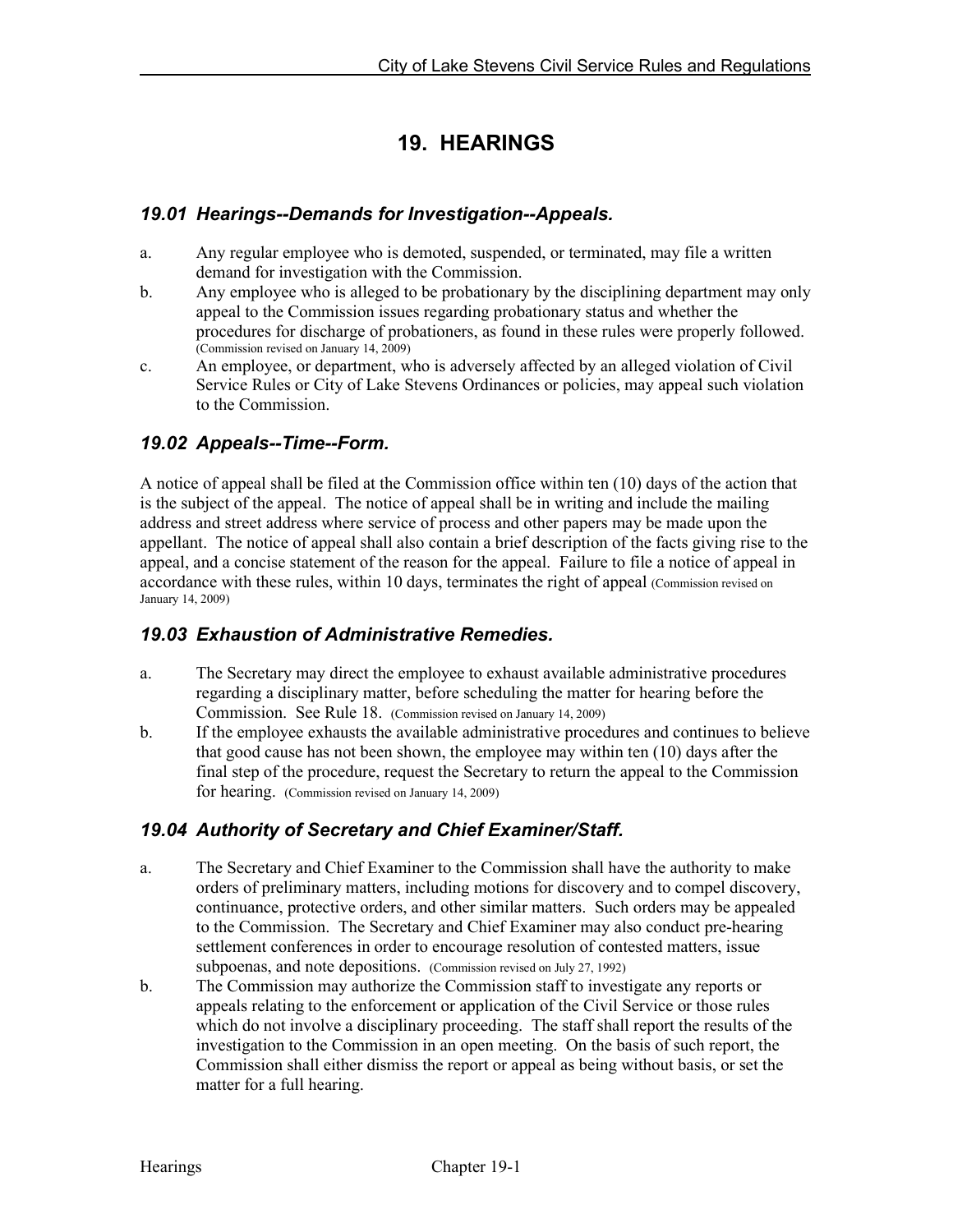c. As an aid to investigations authorized by the Commission, the Secretary and Chief Examiner may subpoena any documents that would be discoverable for purposes of hearing preparation and may take depositions by tape recorder or otherwise of any person who may have relevant knowledge. Depositions so taken shall be kept as part of the records of the Commission. (Commission revised on January 14, 2009)

#### <span id="page-52-0"></span>*19.05 Appeals–Initial Review.*

The Secretary and Chief Examiner shall review all appeals to determine whether the employee has timely filed an appeal and whether the action appealed is a final action. Upon determination that the filing is not timely, the Secretary and Chief Examiner shall issue a written order of dismissal with prejudice, setting forth the basis of the dismissal. In the case of an action that is not final, the filing shall be stayed until such action becomes final. Such orders may be appealed to the Commission. (Commission revised on January 14, 2009)

# <span id="page-52-1"></span>*19.06 Appeals—Notice of Hearing.*

Upon receipt of a notice of appeal, the Commission staff shall forward a copy to other affected parties. As soon as possible thereafter, but in any event within ten  $(10)$  days, a scheduling/prehearing conference before the Commission shall be set, with each party to be afforded not less than ten (10) days notice of such hearing. Subsequent hearings on the same appeals shall have at least one week's notice unless waived by the parties. All parties may agree to waive the notice provisions and time limits provided by this Section. (Commission revised on January 14, 2009)

# <span id="page-52-2"></span>*19.07 Appeals—Withdrawal, Modification, or Compromise.*

The exercise of jurisdiction by the Commission over a matter does not preclude the party from withdrawing, modifying, or otherwise compromising the matter prior to the matter going to hearing. Upon resolution of a matter prior to hearing, any party may request the dismissal of the matter. A stipulation signed by both parties should be submitted to the Commission prior to such dismissal. (Commission revised on January 6, 2010)

# <span id="page-52-3"></span>*19.08 Service of Process—Papers.*

- a. The Commission staff shall cause to be served all orders, notices, and other papers issued by the Commission, together with any other papers that the Commission is required by these rules to serve. Every other paper shall be served by the party filing the notice, document, or paper.
- b. All notices, documents, or papers served by either the Commission or a party shall be served upon all counsel of record at the time of such filing and upon parties not represented by counsel. Service of papers shall be by personal service, by registered or certified mail, or by regular mail with written acknowledgment of such mailing attached to the papers so served. Written acknowledgment shall be by affidavit of the person who mailed the papers, or by certificate of any attorney or Secretary and Chief Examiner.
- c. Service upon parties shall be regarded as complete when personal service has been accomplished; or by mail (U.S. or inter-city), upon properly stamped and addressed deposit in the mail system. (Commission revised on January 14, 2009)
- d. Papers required to be filed with the Commission shall be deemed filed upon actual receipt of the papers by the Commission staff at the Commission office. All papers except an original appeal notice shall be served with the original and three copies. Briefs and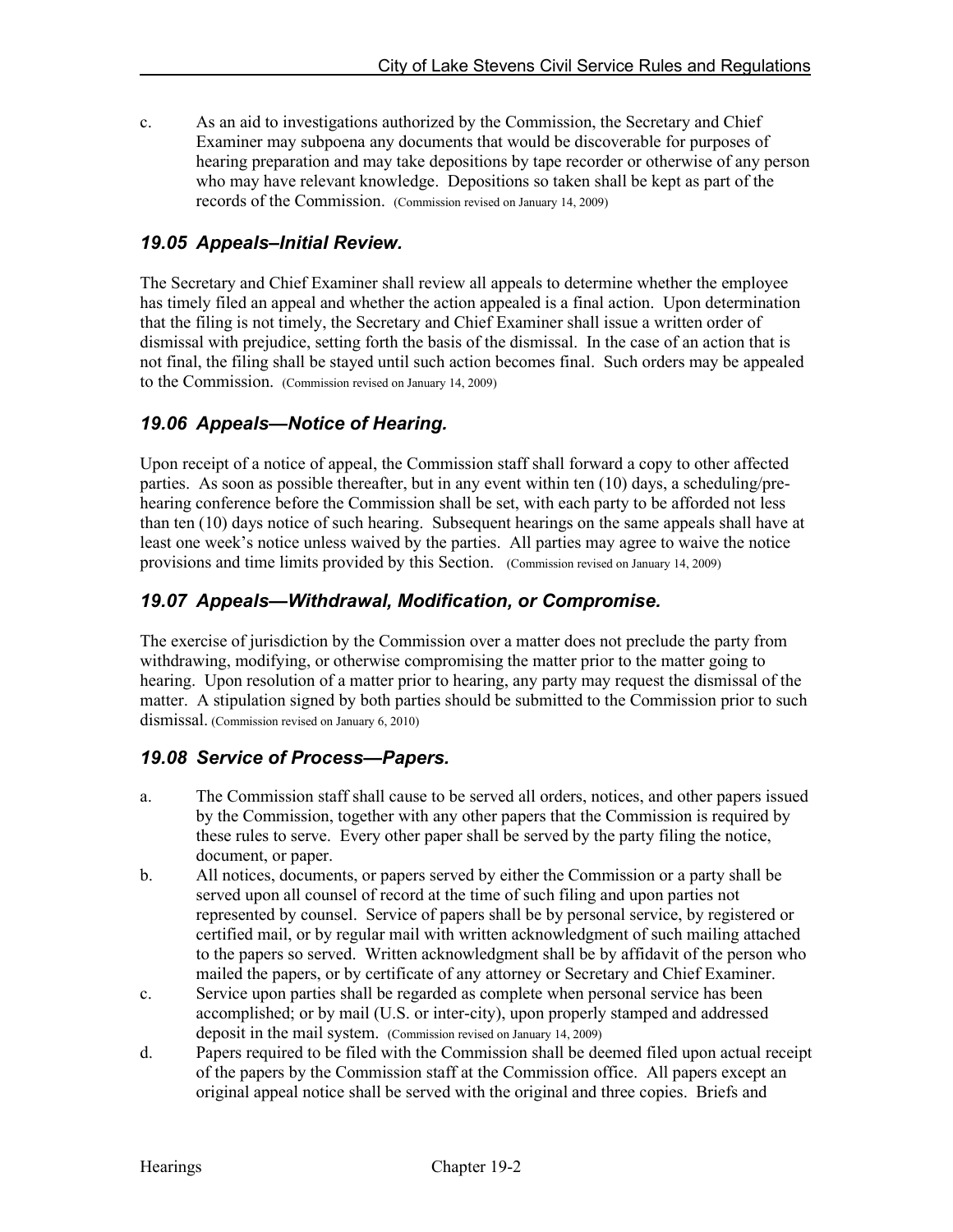memoranda must be filed with the Commission at least three (3) days prior to any hearing involving matters discussed in such brief or memoranda. Documentary evidence is not required to be filed, but, rather, provided at the hearing. (Commission revised on January 14, 2009)

e. An appellant or petitioner is responsible for notifying the Commission in writing of any change in mailing or street address and telephone number. Failure to so notify the Commission shall constitute a waiver of service and notice under these rules. (Commission revised on January 14, 2009)

# <span id="page-53-0"></span>*19.09 Discovery.*

- a. Parties to a proceeding are required to provide each other reasonable access to and discovery of all relevant information concerning the matter before the Commission. Any questions concerning relevancy or access shall be resolved by order of the Secretary.
- b. Upon the failure of any party to comply with an order of the Secretary compelling discovery, the Secretary shall schedule the matter before the Commission for review and determination of appropriate sanctions.

#### <span id="page-53-1"></span>*19.10 Subpoenas.*

- a. Every subpoena shall identify the Commission and the title of the proceedings, if any, and shall command the person to whom it is directed to attend, at a specified time and place, and give testimony or produce designated books, documents, or things under that person's control.
- b. Upon application of any party or his/her representative, the Secretary shall issue to such party subpoenas requiring the attendance and testimony of witnesses or the production of evidence in such proceeding. The party requesting the subpoena is responsible for having the subpoena properly served. Requests for subpoenas shall be submitted to the Commission offices at least three  $(3)$  days prior to the hearing.
- c. Service of subpoena shall be made by serving a copy of the subpoena on the person named therein.
- d. The person serving the subpoena shall make proof of service by filing the subpoena at the Commission office; and if such service has not been acknowledged by the witness, the person serving subpoena shall make an affidavit of service. Failure to file proof of service does not affect the validity of service.
- e. Upon a motion promptly made by a party or by the person to whom the subpoena is directed, and upon notice to the party on whose behalf the subpoena was issued, the Commission may:
	- (1) Quash or modify the subpoena if it is unreasonable or requires evidence not relevant to any matter in issue, or
	- (2) Condition denial of a motion to quash or modify upon just and reasonable conditions.

# <span id="page-53-2"></span>*19.11 Burden of Proof.*

At any hearing on appeal from a demotion, suspension, or termination, the disciplinary authority shall have the burden of showing by a preponderance of the evidence that its action was for cause. At any other hearing, the petitioner or appellant shall have the burden of proof by a preponderance of the evidence. (Commission revised on January 14, 2009; July 27, 1992)

#### <span id="page-53-3"></span>*19.12 Evidence.*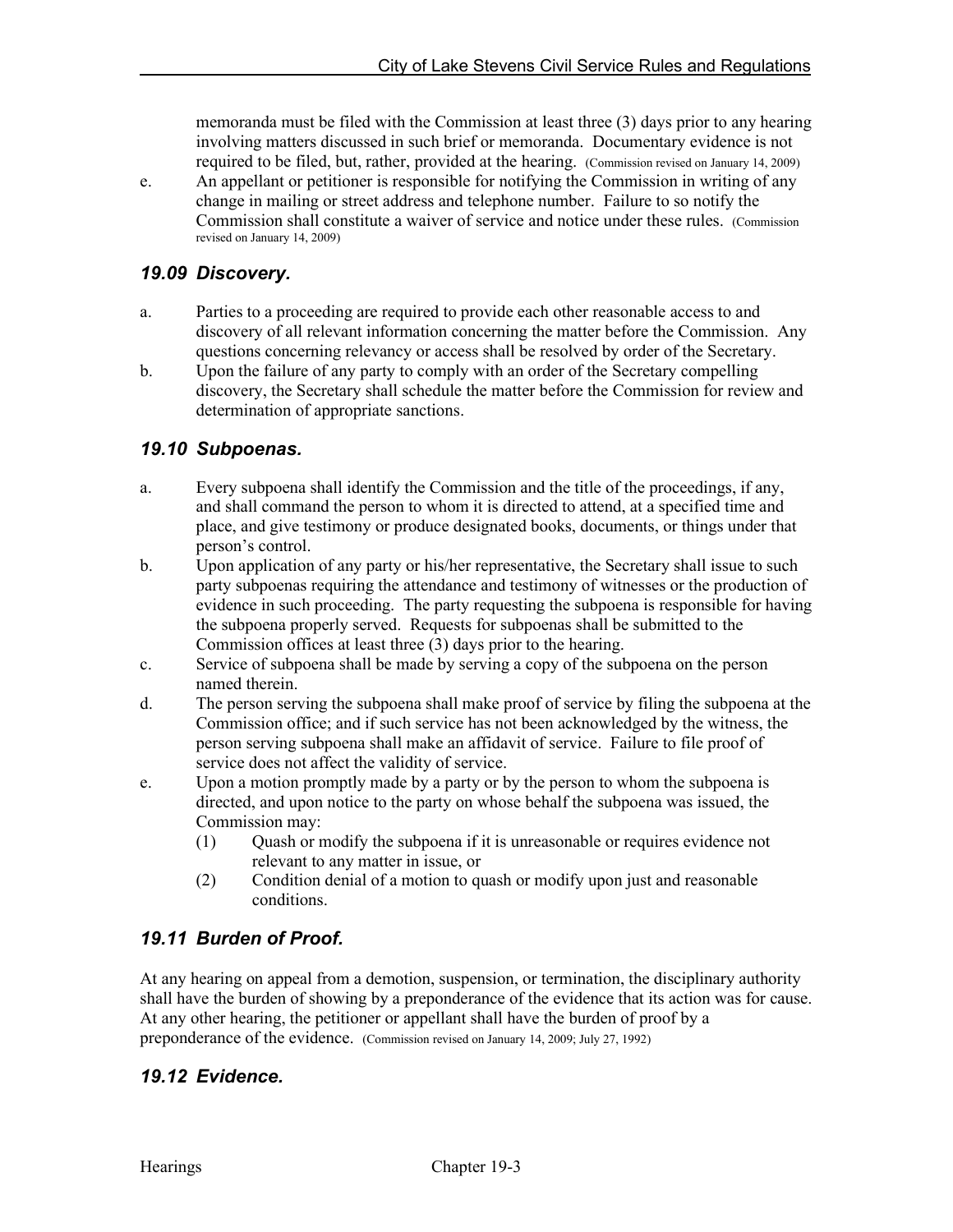- a. Subject to other provisions of these rules, all competent and relevant evidence shall be admissible. In passing upon the admissibility of evidence, the Commission shall give consideration to, but shall not be bound to follow, the rules of evidence governing civil proceedings in the superior courts of the State of Washington.
- b. A witnesses in any hearing may be examined orally, under oath or affirmation, and shall be subject to cross-examination by opposing parties and the Commission.
- c. When objection is made to the admissibility of evidence, such evidence may be received subject to a later ruling. The Commission may exclude inadmissible evidence and may order cumulative evidence discontinued in its discretion, either with or without objection. A party objecting to the introduction or exclusion of evidence shall state the grounds of such objection at the time such evidence is offered or excluded. No such objection shall be deemed waived by further participation in the hearing.
- d. At any hearing before the Commission when documentary exhibits are to be offered into evidence, copies shall be furnished to the opposing party, to each Commission member, and to the Secretary-Chief Examiner.
- e. Parties are encouraged to stipulate to the admissibility of documentary exhibits. To further this end, parties will make request of other parties for such stipulation no later than three (3) days in advance of the hearing, barring unusual circumstances. The party of whom the request is made shall respond no later than one (1) day prior to the hearing.
- f. An employee has the right to appear before the Commission with or without counsel and to be heard in the employee's defense. (Commission added on January 14, 2009)

# <span id="page-54-0"></span>*19.13 Deliberation.*

The Commission may deliberate in closed (executive) session when taking a disciplinary or other quasi-judicial case under advisement. Deliberations by the Commission shall otherwise be subject to Chapter 42.30 RCW. No person other than the Secretary-Chief Examiner and legal counsel to the Commission shall be present during closed deliberation. No person shall attempt to convey any information or opinion to the Commission concerning any matter on appeal, other than in open hearing. (Commission revised on January 14, 2009; January 6, 2010)

# <span id="page-54-1"></span>*19.14 Decision.*

In any appeal, the Commission shall issue a decision, including findings of fact, conclusions of law, and an order, to each party or counsel of record for each party or counsel of record for each party, as soon as practicable considering the complexities and ramifications to all parties involved. (Commission revised on January 14, 2009)

# <span id="page-54-2"></span>*19.15 Remedies.*

The Commission may issue such remedial orders as deemed appropriate.

# <span id="page-54-3"></span>*19.16 Reconsideration.*

A party may move for reconsideration by the Commission only on the basis of fraud, mistake, or misconception of facts. Such motion must be filed with the Commission within ten (10) days of the decision of the Commission. Such motion for reconsideration shall be decided on affidavits, absent special showing that testimony is necessary.

# <span id="page-54-4"></span>*19.17 Waiver.*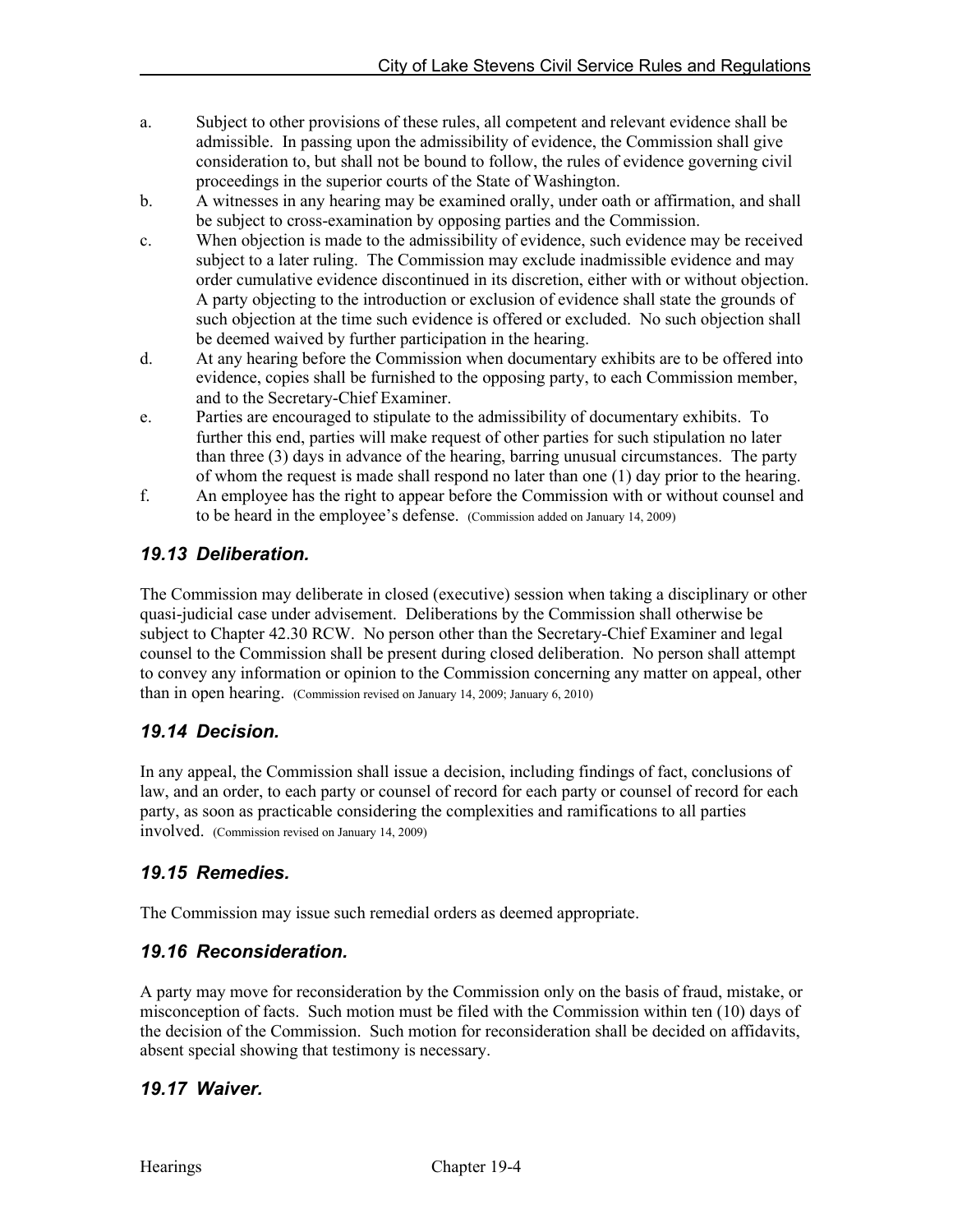Upon stipulation of all parties to a proceeding, and upon a showing that the purposes of the rules or Ordinances of the City of Lake Stevens would be better served, the Commission may waive the requirements of any of these rules.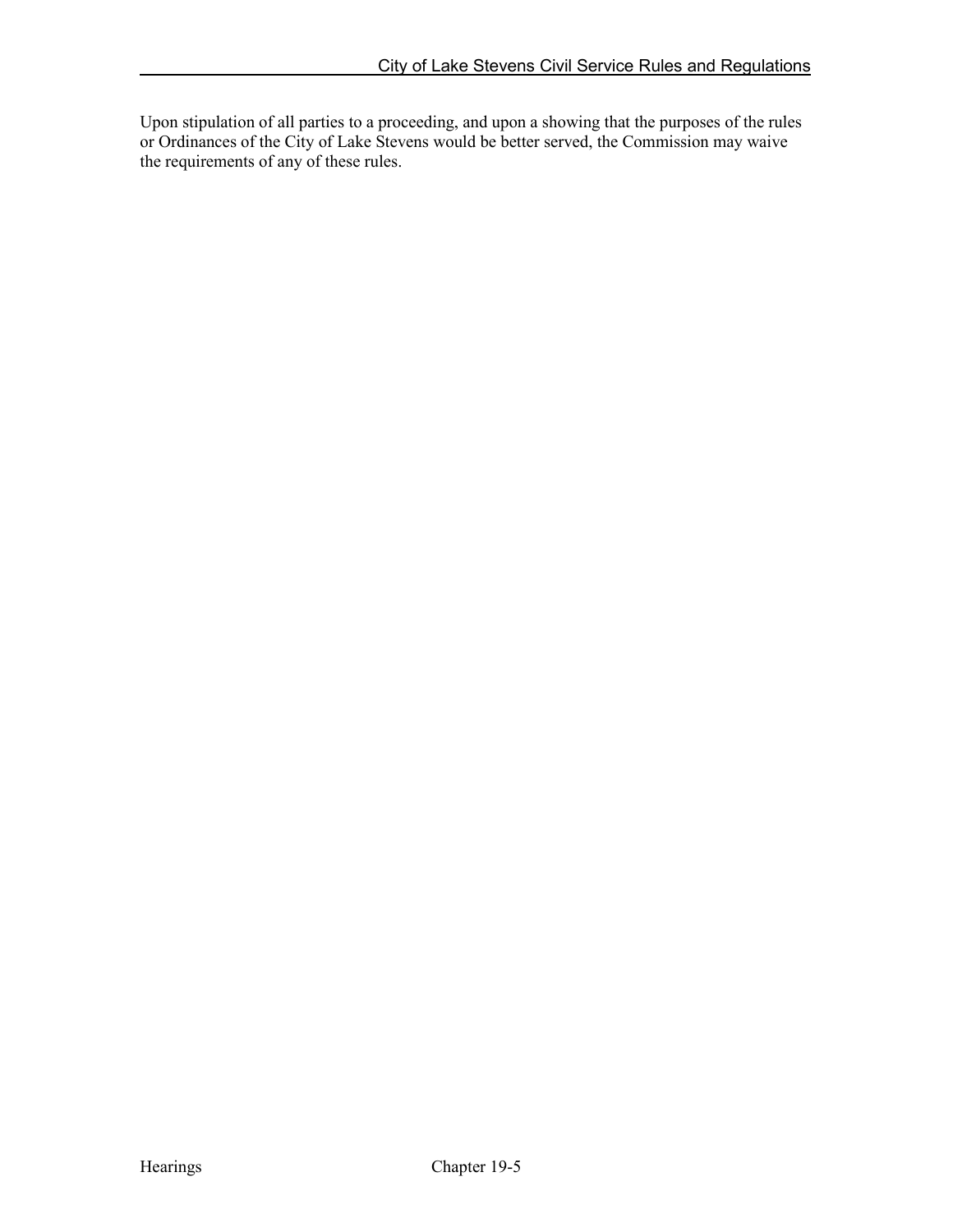# **20. RETIREMENT AND DISABILITY**

# <span id="page-56-1"></span><span id="page-56-0"></span>*20.01 Retirement.*

**RETIREMENT.** Employees of the City of Lake Stevens, who are members of pension fund systems as provided by law, shall be retired on account of service or disability in accordance with provisions of law.

# <span id="page-56-2"></span>*20.02 Reinstatement After Disability Retirement.*

- a. **PROCEDURE**. The Secretary shall review any report from a retirement system showing that a former employee who is on disability retirement has regained his health to the extent employable. Upon being satisfied that the employee is physically and mentally competent to perform the duties of the regular class, the Secretary shall:
	- (1) Order return of the employee to former employment status as if a leave of absence had been granted; or
	- (2) Place the name on the reinstatement register for an available class and department.
- b. **EFFECT**. The name of an employee who is employable but not fully recovered shall be placed on the most advantageous reinstatement register for the same department, for an equivalent or lower class comprised of duties the employee is competent to perform, as determined by the Secretary. If such an employee's name is placed on a reinstatement register, service credit acquired previous to retirement shall be continued. The employee shall be reinstated from such register and transferred or reduced in grade according to rules. Eligibility rights shall not expire as prescribed in case of layoff. Any reinstatement in a class other than that in which last employed shall not result in a promotion.
- c. **DISCHARGE FOR CAUSE – EXCEPTION**. The provisions of this rule shall not apply in the event an employee is discharged from the service, whether or not the employee receives a disability retirement. (Commission revised on January 14, 2009)